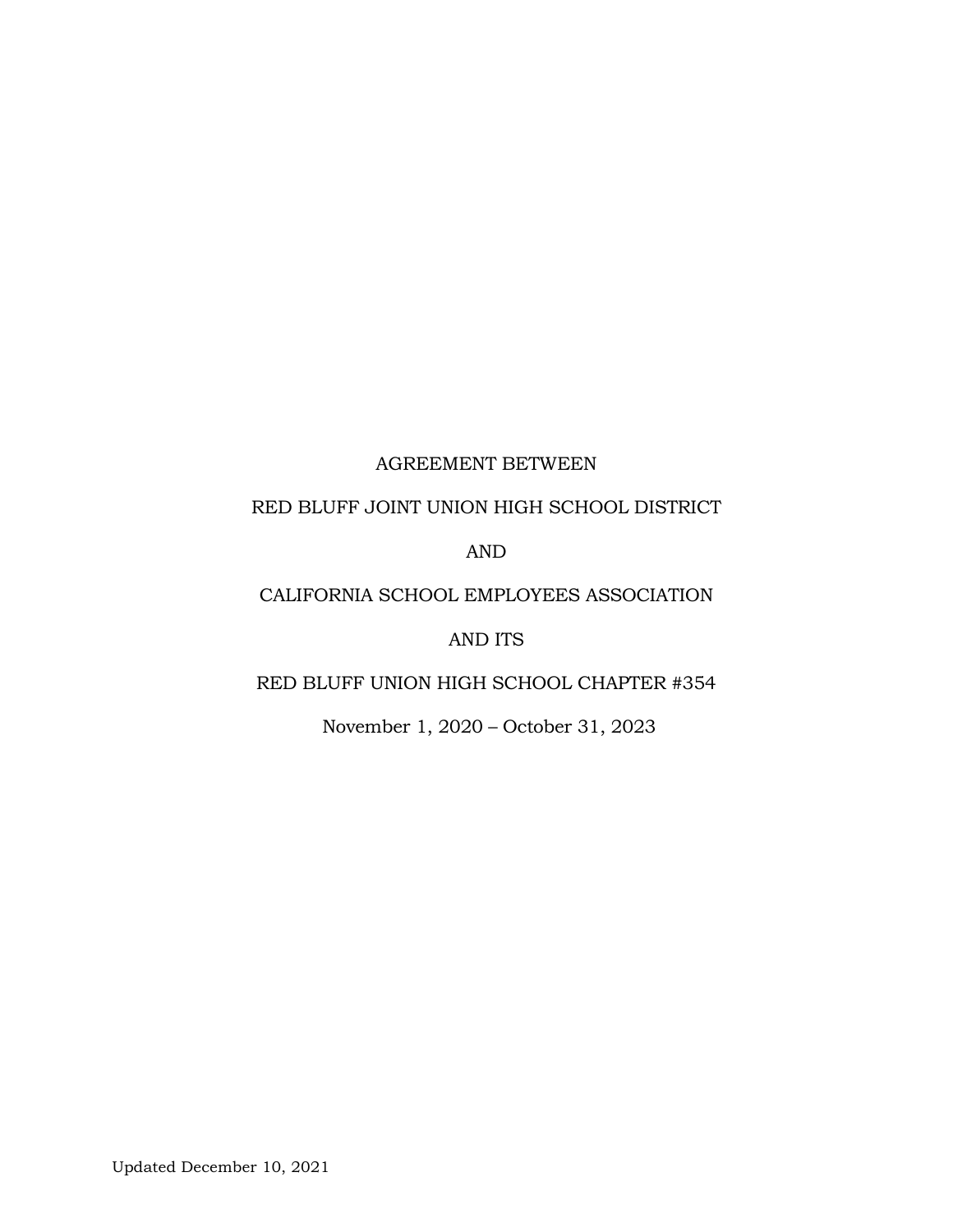# TABLE OF CONTENTS

| <b>ARTICLE 1</b>  |                                               |  |
|-------------------|-----------------------------------------------|--|
| <b>ARTICLE 2</b>  |                                               |  |
| <b>ARTICLE 3</b>  |                                               |  |
| <b>ARTICLE 4</b>  |                                               |  |
| 4.3               |                                               |  |
| <b>ARTICLE 5</b>  |                                               |  |
| <b>ARTICLE 6</b>  |                                               |  |
| <b>ARTICLE 7</b>  |                                               |  |
| 7.1               |                                               |  |
| 7.2               |                                               |  |
| 7.3               |                                               |  |
| 7.4               |                                               |  |
|                   |                                               |  |
| <b>ARTICLE 8</b>  |                                               |  |
| 8.1               |                                               |  |
| 8.2               |                                               |  |
| 8.3               |                                               |  |
| 8.4               |                                               |  |
| 8.5               |                                               |  |
| 8.6               |                                               |  |
| 8.7               |                                               |  |
| 8.8               |                                               |  |
|                   |                                               |  |
| <b>ARTICLE 9</b>  |                                               |  |
| 9.4               |                                               |  |
| 9.6               | PHYSICAL EXAMINATIONS REQUIRED FOR RENEWAL OF |  |
|                   |                                               |  |
|                   |                                               |  |
|                   |                                               |  |
| 9.7               |                                               |  |
| <b>ARTICLE 10</b> |                                               |  |
|                   |                                               |  |
| 10.1              |                                               |  |
|                   |                                               |  |
| 10.2              |                                               |  |
| 10.3              |                                               |  |
| 10.4              |                                               |  |
| 10.5              |                                               |  |
| <b>ARTICLE 11</b> |                                               |  |
|                   |                                               |  |
| 11.1              |                                               |  |
| 11.2              |                                               |  |
|                   | 11.2.1                                        |  |
|                   | 11.2.1.9                                      |  |
|                   | 11.2.2                                        |  |
|                   | 11.2.3                                        |  |
|                   |                                               |  |
| 11.3              |                                               |  |
| 11.4              |                                               |  |
| 11.5              |                                               |  |
| 11.6              |                                               |  |
| 11.7              |                                               |  |
| 11.8              |                                               |  |
| 11.9              |                                               |  |
| 11.10<br>11.11    |                                               |  |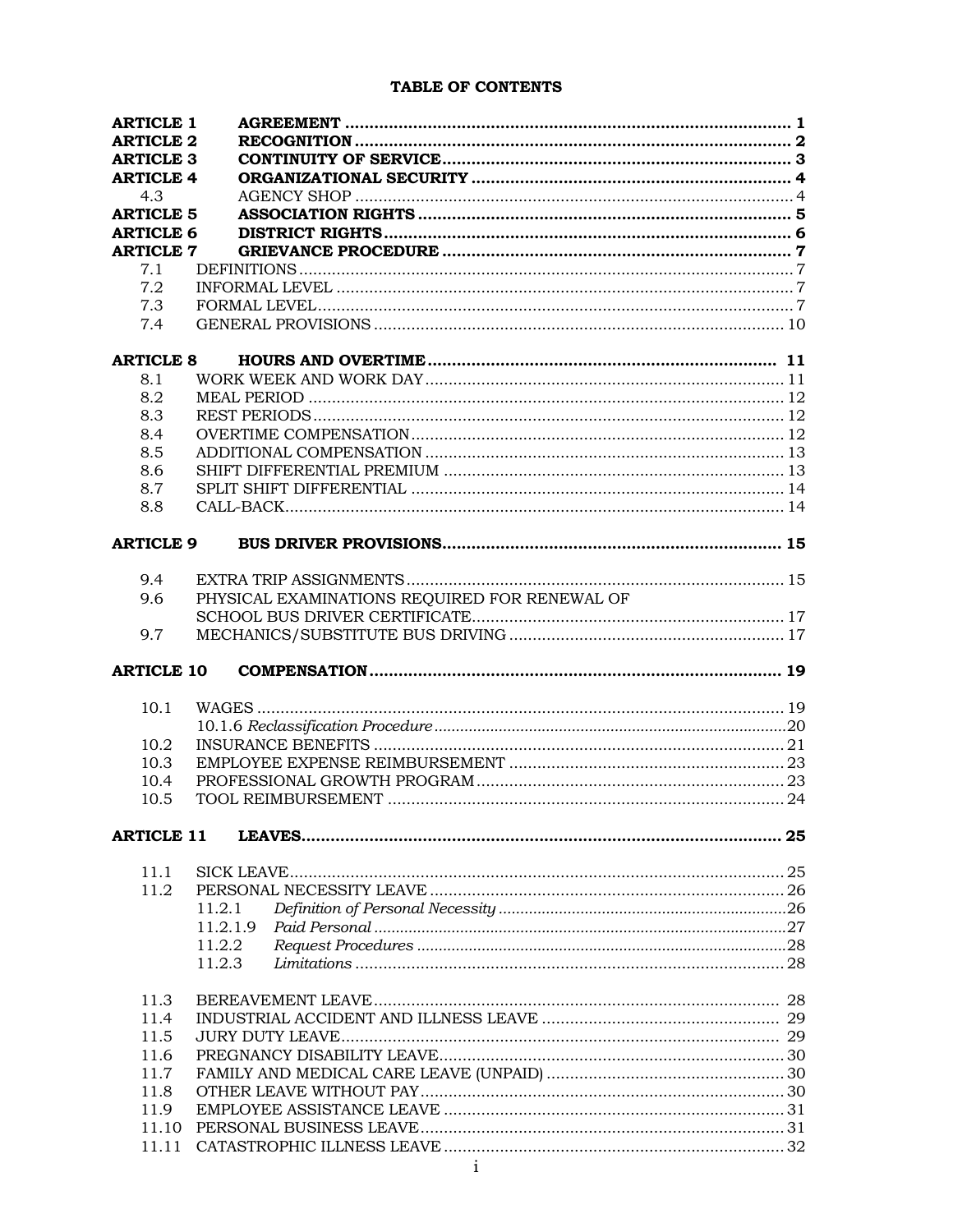| <b>ARTICLE 12</b>                                             |  |                                                               |  |
|---------------------------------------------------------------|--|---------------------------------------------------------------|--|
| <b>ARTICLE 13</b>                                             |  |                                                               |  |
| 13.3<br>13.8                                                  |  |                                                               |  |
| <b>ARTICLE 14</b>                                             |  | <b>EMPLOYEE PERFORMANCE EVALUATION PROCEDURES  39</b>         |  |
| 14.1<br>14.2                                                  |  |                                                               |  |
| <b>ARTICLE 15</b>                                             |  |                                                               |  |
| 15.2<br>15.3<br>15.4<br>15.5<br>15.6<br>15.7<br>15.8<br>15.9  |  |                                                               |  |
| <b>ARTICLE 16</b>                                             |  |                                                               |  |
| 16.1<br>16.4<br>16.5                                          |  | DEFINITION OF PROBATIONARY PERIOD AND PERMANENT STATUS 46     |  |
| <b>ARTICLE 17</b>                                             |  |                                                               |  |
| <b>ARTICLE 18</b>                                             |  |                                                               |  |
| <b>ARTICLE 19</b>                                             |  |                                                               |  |
|                                                               |  | APPENDIX "A" LIST OF CLASSES AS DEFINED IN ARTICLE 15.2.1  54 |  |
| APPENDIX "B" CLASSIFIED SCHEDULE OF CLASSIFICATIONS AND RANGE |  |                                                               |  |
| APPENDIX "C" CLASSIFIED SCHEDULE OF HOURLY WAGE RATES  57     |  |                                                               |  |
|                                                               |  |                                                               |  |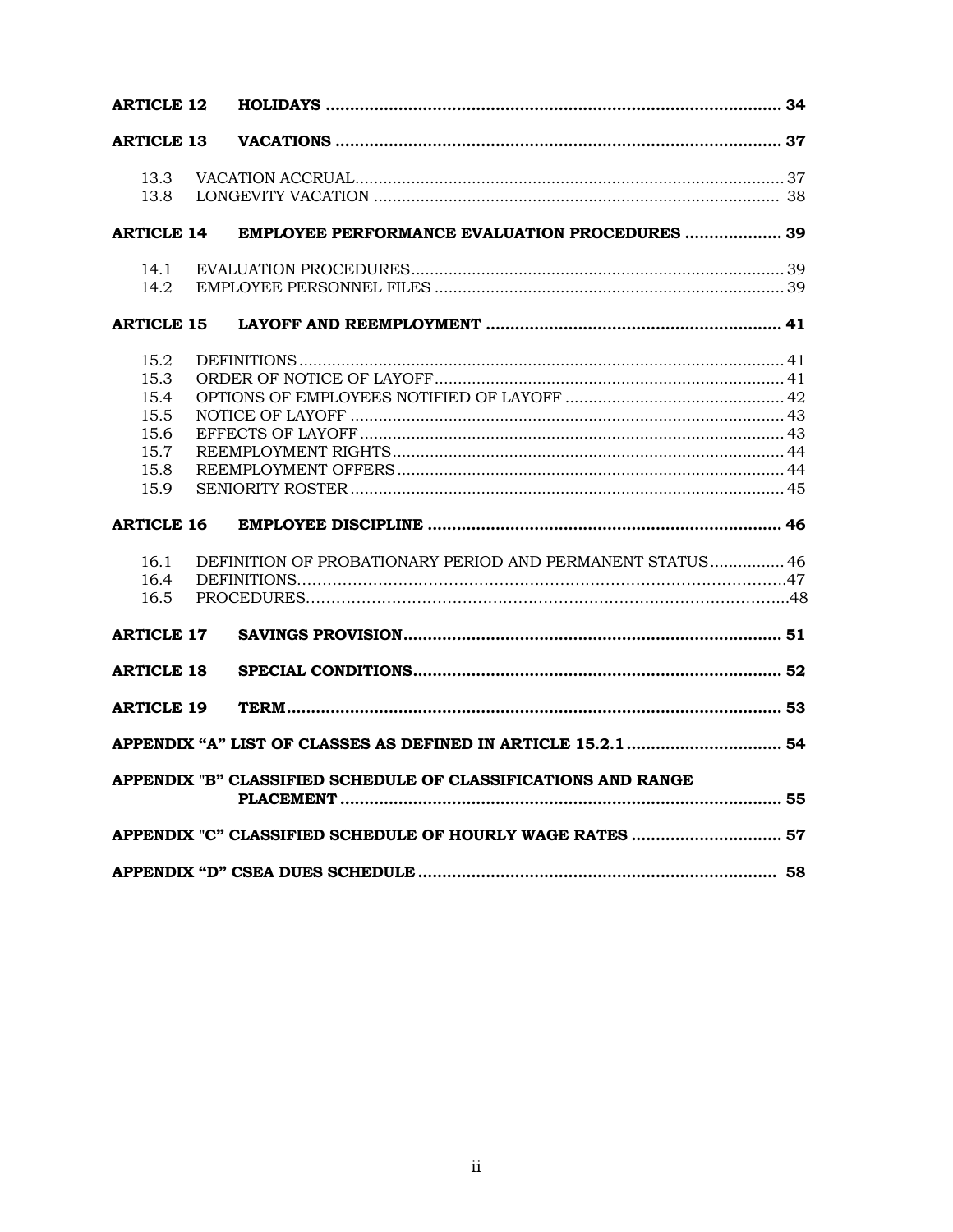#### **ARTICLE 1** AGREEMENT

This AGREEMENT, made and entered into this 1st day of November 1, 2020, by and between the Red Bluff Joint Union High School District, (hereinafter referred to as "District,") and the California School Employees' Association and its Red Bluff High School Chapter #354 regarded as a single employee organization (hereinafter referred to as "Association").

#### WITNESSETH that:

WHEREAS, the parties hereto desire to comply with Sections 3540 et seq. of Chapter 7.7, Division 4, Title 1 of the Government Code of the State of California.

NOW, THEREFOR, the parties hereto do agree as follows: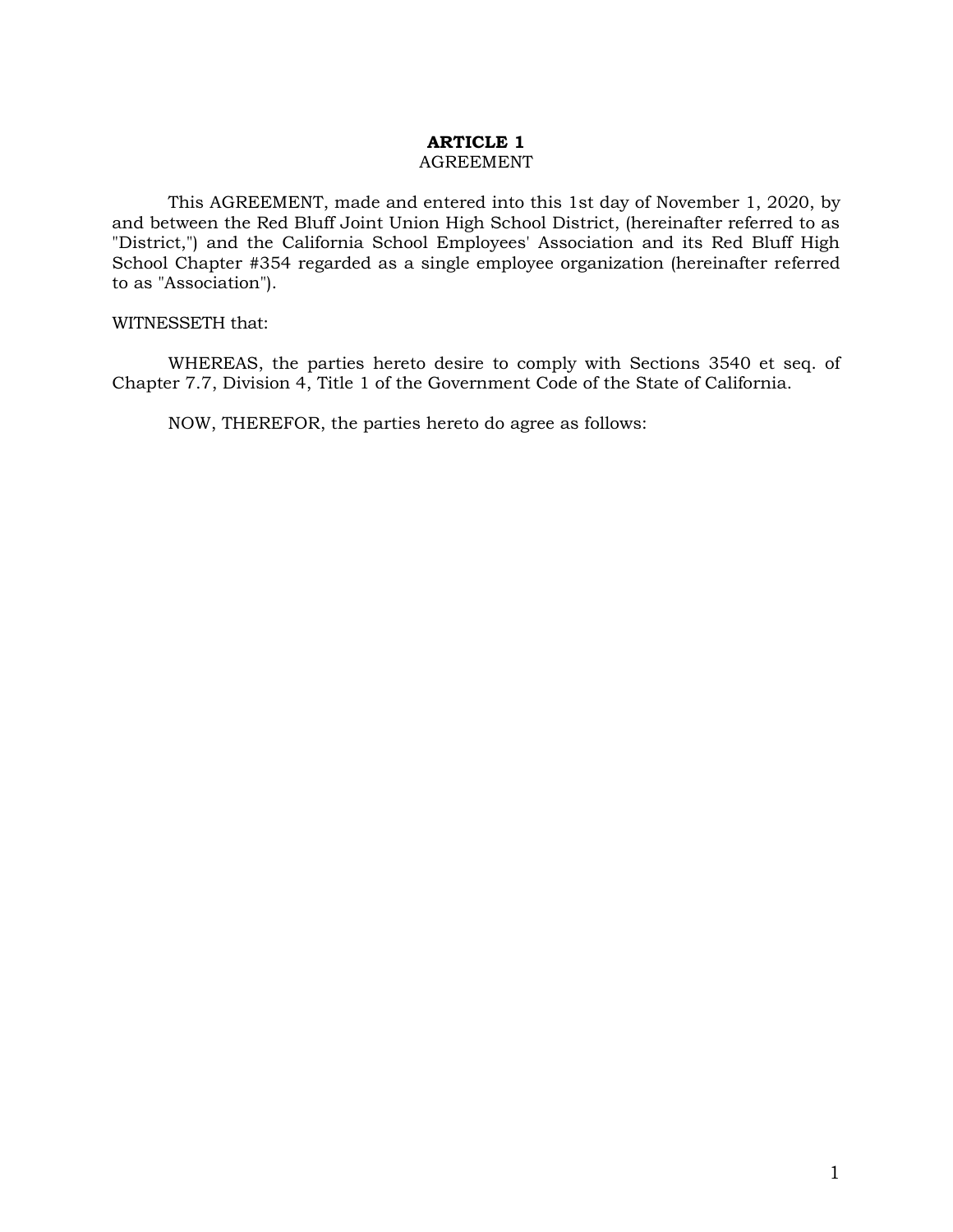# **ARTICLE 2**  RECOGNITION

2.1 The District recognizes the Association as the exclusive representative for all classified employees holding a classification listed on Appendix A, attached hereto. All newly created classified classifications, except supervisory, confidential, or management classifications shall be covered by this Agreement. Disputed cases shall be submitted to the Public Employment Relations Board (PERB) for resolution.

2.2 The provisions of this Agreement, hereinafter set forth shall apply only to those District employees holding a classification listed on Appendix A, attached hereto.

2.3 The Association recognizes the District Superintendent or designee as the representative of the District on matters within the scope of the Educational Employment Relations Act. Accordingly, the Association shall address all communications (written or oral) concerning employer-employee relations, including requests for information, to the Superintendent or designee.

2.4 Notices required by this Agreement (including, but not limited to Memorandums of Agreement, notices of reclassifications, and notices of new hires) or by law shall be in writing and delivered personally, electronically or by United States mail (certified if required by law) sent to the last known address of the Association Chapter President and the designated Association Field Representative.

2.5 Joint Association/Management meetings, (Employer Employee Relations Committee) shall be held at least three times a year, or more often as agreed upon by the Association and management. The purpose of these meetings shall be to promote harmony and efficiency and to improve communications between employees and all levels of management. The meeting agenda shall be determined by those in attendance and there shall be no restrictions on the subject matter, provided the meetings shall not substitute for normal grievance procedures nor for formal negotiations between the parties.

Those in attendance shall consist of members appointed by the Association's Chapter President and the District's Administrative Representatives as designated by the Superintendent. The Association's Exclusive Representative may also attend. The meeting shall be summarized in written minutes. Except that the provisions of this Section shall be observed, the meetings shall be self-organizing.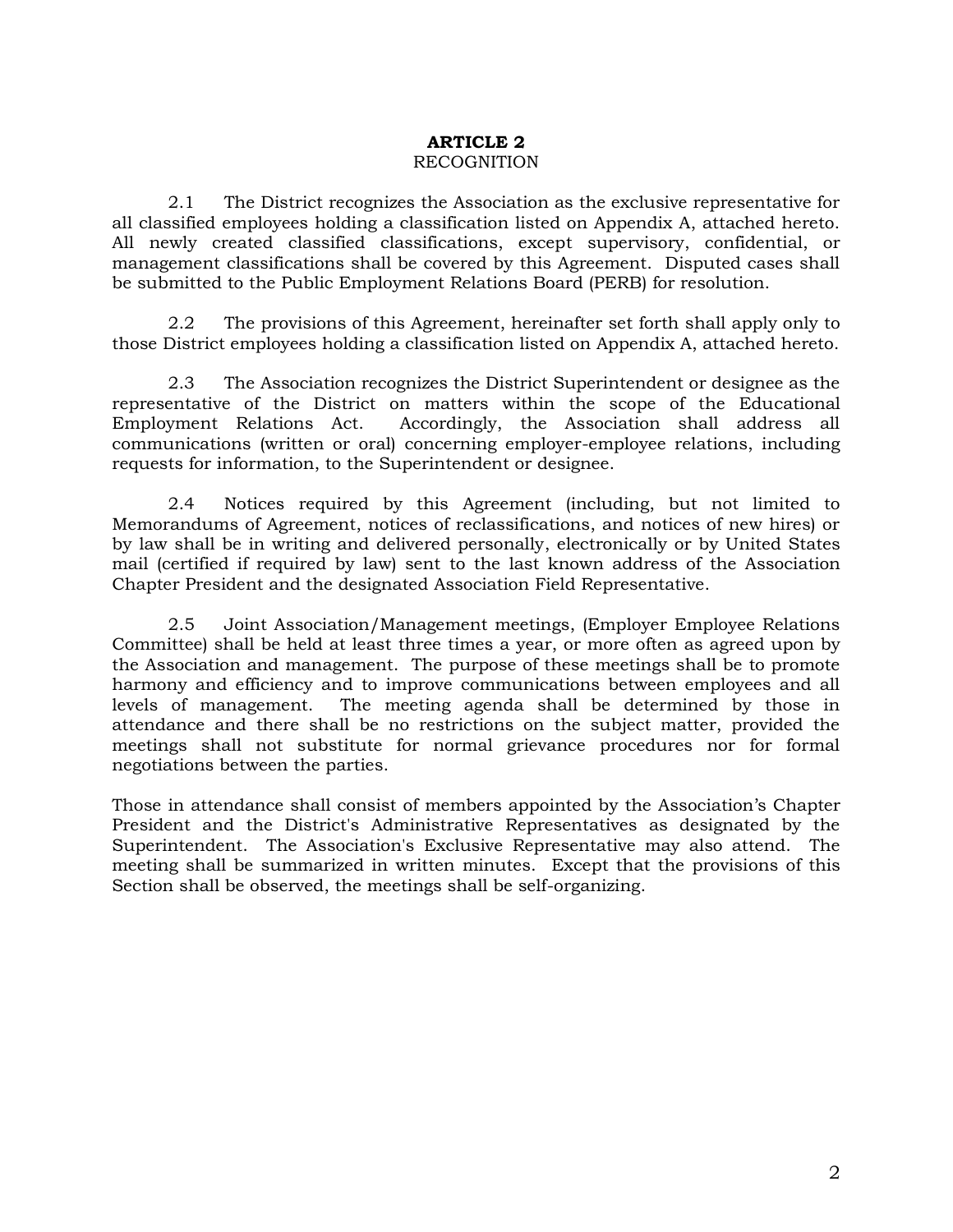#### **ARTICLE 3** CONTINUITY OF SERVICE

The duties performed by District employees pertain to and are essential to the operation of a school and the welfare of the public dependent thereon. Therefore, during the term of this Agreement, employees shall not partially or totally abstain from the performance of their duties for the District. The Association shall not call upon or authorize employees individually or collectively to engage in such activities and shall make a reasonable effort to dissuade employees from engaging in such activities. Those employees who do individually or collectively, partially or totally, abstain from the performance of their duties for the District shall be subject to disciplinary action up to and including discharge from employment. The District agrees that there will be no lockout of the Association of members of the unit during the life of this Agreement.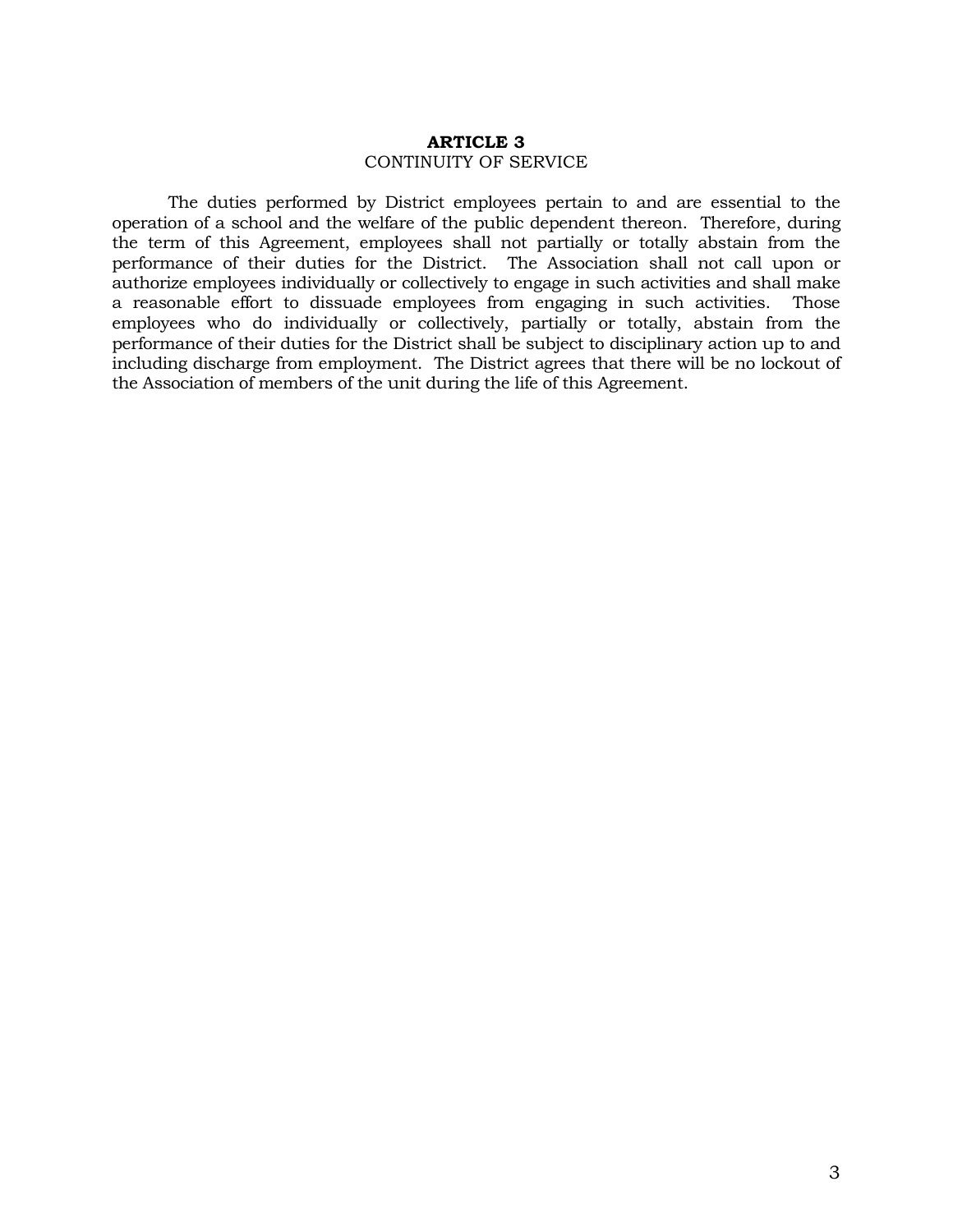# **ARTICLE 4**  ORGANIZATIONAL SECURITY

4.1 As the exclusive representative, the Association shall have the sole right to have its membership dues and representation fees deducted by the District from the payroll warrants for employees in the bargaining unit. The District shall, upon appropriate written authorization from any employee, deduct and make appropriate remittance/s.

4.2 The District shall deduct Association dues in accordance with the dues and representation fee schedule, attached hereto and marked Appendix C, from the wages of all employees who, after the date of execution of this Agreement, are or become members of the Association and have submitted to the District a dues authorization form. The Association will provide the District with any changes in Appendix C of the Agreement, said changes shall thereupon become part of this Agreement.

#### 4.3 Agency Shop

4.3.1 In the event an employee revokes a dues or representation fee salary deduction authorization, the District shall immediately inform said employee and notify the Association, which shall be solely responsible to ensure said employee complies with the provision of this Article.

4.3.2 The Association shall indemnify and hold the District harmless from any and all claims, demands, suits, or any other actions arising from the organizational security provisions contained herein and shall pay promptly for the costs resulting therefrom.

4.3.3 The organizational security provisions of this Agreement shall be subject to renegotiation upon the termination of this Agreement.

4.3.4 The provisions of this Article shall be applied consistent with applicable law and rules and regulations of the Public Employment Relations Board.

4.4 As part of the orientation of new employees, the District will provide the CSEA membership application and any additional handouts from CSEA. The District will provide the Association the opportunity to orient the new employee at a time and date to be mutually agreed upon. The Supervisor of each new employee will provide the opportunity for that employee to receive an orientation by the appropriate job representative during the first full week on the job.

4.5 Neither the District nor the Association shall impose reprisals on employees, discriminate or threaten to discriminate against employees, or otherwise interfere with, restrain, or coerce employees because of their membership or lack of membership in the Association.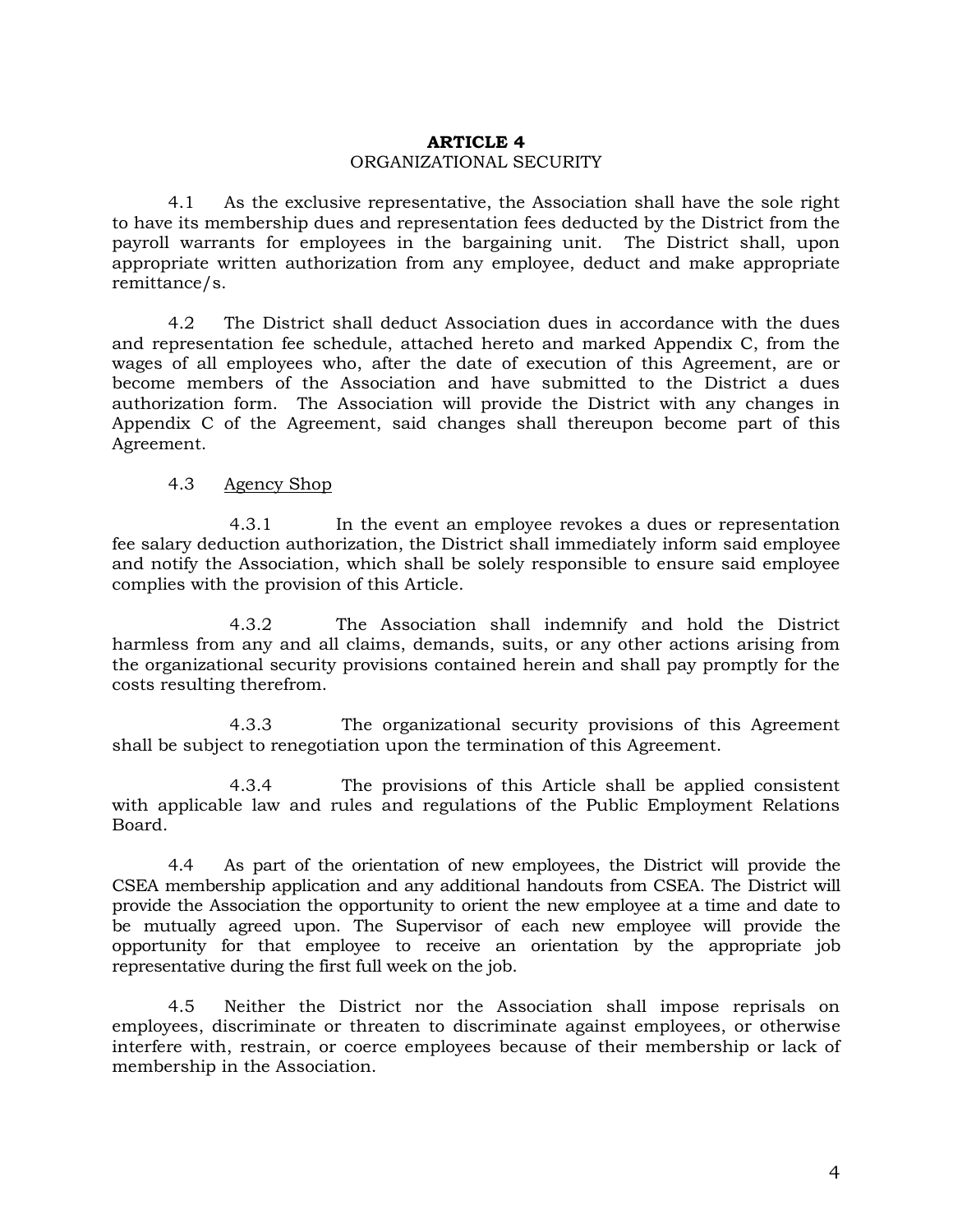# **ARTICLE 5** ASSOCIATION RIGHTS

5.1 The Association will be permitted to use, without charge, institutional bulletin boards, mailboxes, and use of the school mail system and other District means of communication for the posting or transmission of information or notices concerning Association matters.

5.2 The District, upon request, will make available at cost, standard school supplies to the Association. Requests will be recognized if they are in writing and signed by an authorized representative of the Association.

5.3 The Association may use District equipment and facilities at no cost under the following conditions:

- (a) Use shall only be allowed by employees qualified to use said equipment.
- (b) Use may take place during the non-duty hours of the user.
- (c) Use shall not interfere with work of other employees.
- (d) There are no identifiable costs involved with said use – e.g., standby labor, copier fees.
- (e) The Association shall file use of facilities/equipment form according to District rules for such use, and shall assume liability for such use.

5.4 Association representatives, as designated by the Association Chapter President, shall be entitled to a reasonable amount of release time for attending meetings and negotiating sessions, PERB proceedings, processing of grievances, employee insurance matters, trainings, and up to two (2) designees to attend the annual Association State Conference (pursuant to the Agreement between the parties). Employees utilizing such release time must secure the approval of the Chapter President, must request approval of the supervisor at least 24 hours in advance (unless otherwise approved by the Superintendent or designee in the case of an emergency), and complete the District leave form.

5.5 Prior to the final printing, the District shall provide a draft electronic copy of the contract for the review and signed approval of each Association negotiating team member. Within sixty (60) days of execution of this contract, the District shall post the current contract on the District website and upon request, duplicate and provide, without charge, an electronic copy of the Agreement to every employee in the bargaining unit.

5.6 The District shall not illegally discriminate against any employee on the basis of race, creed, age, sex, national origin, political affiliation, domicile, marital status, physical handicap, membership in an employee organization, or participation in the activities of an employee organization.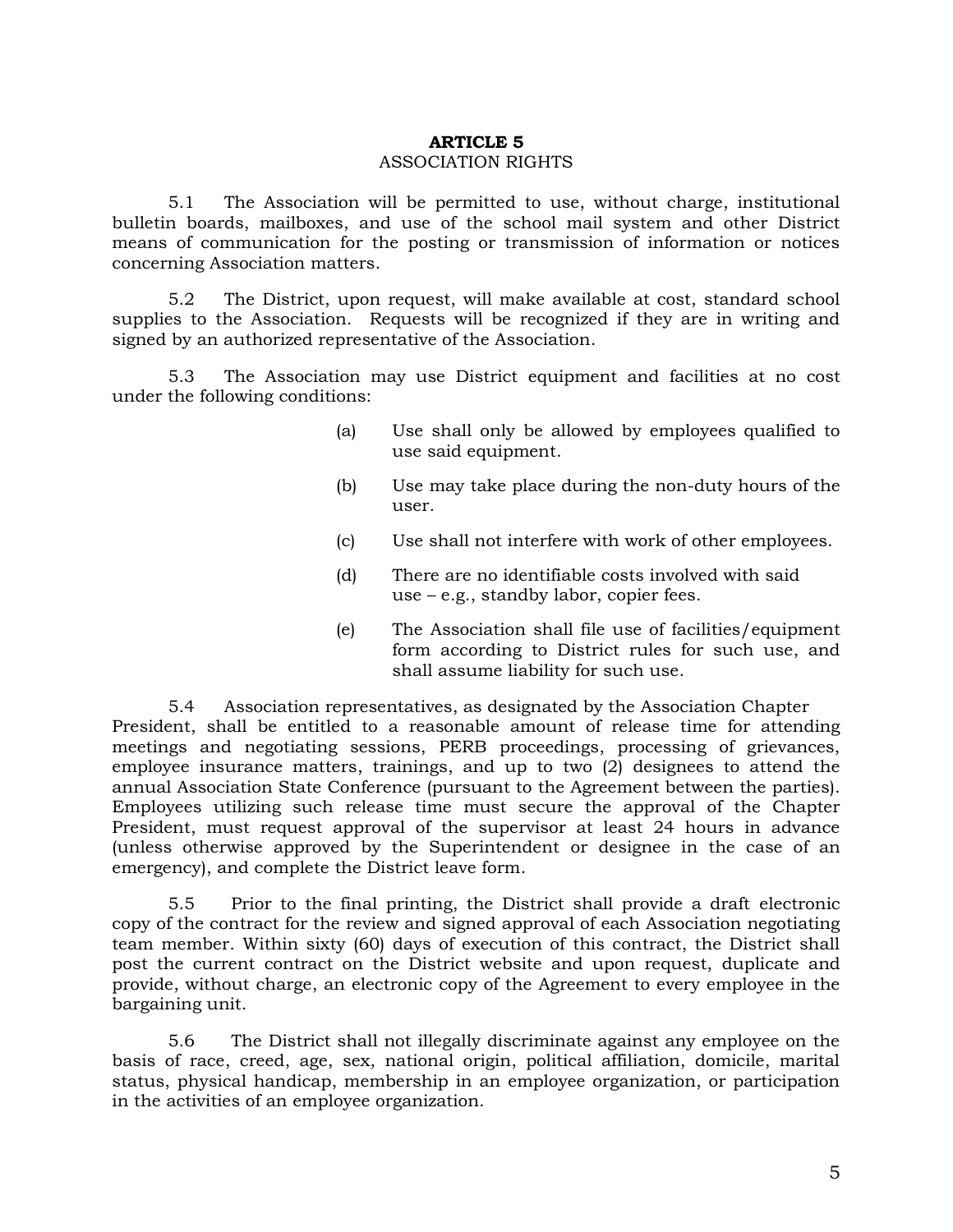# **ARTICLE 6** DISTRICT RIGHTS

6.1 It is understood and agreed that the District retains all of its powers and authority to direct, manage and control to the full extent of the law.

6.2 The District's exercise of its powers, rights, authority, duties, and responsibilities; the adoption of policies, rules, regulations, and practices in furtherance thereof; and the use of judgment and discretion in connection therewith, shall be limited only by the specific and express terms of this Agreement, and then only to the extent such specific and express terms are in conformance with the law.

6.3 It is also agreed and understood that no grievance shall be filed on the basis of an alleged violation of this Article.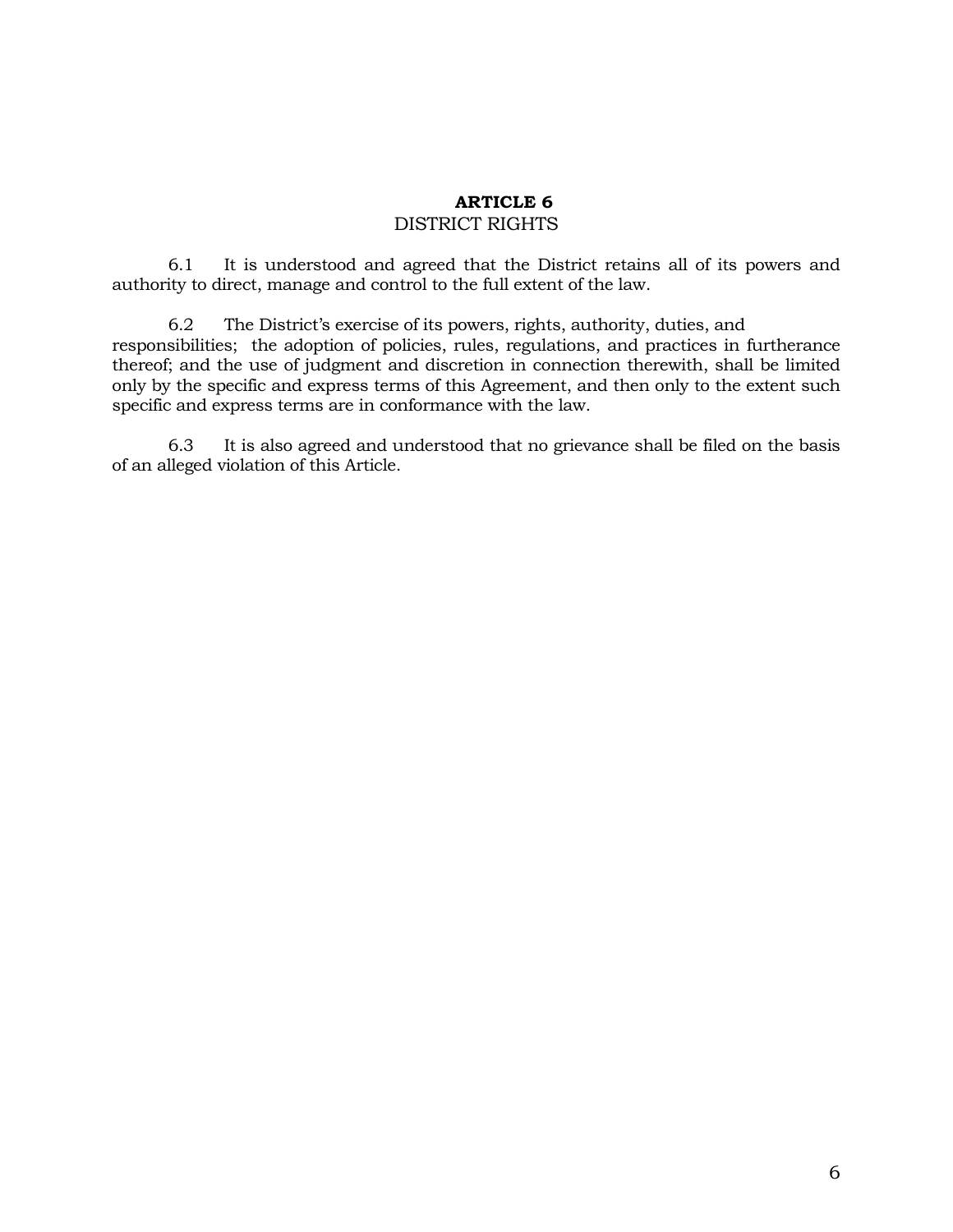# **ARTICLE 7**  GRIEVANCE PROCEDURE

### 7.1 Definitions

7.1.1 A "grievance" is an allegation by a grievant that there has been a misinterpretation, misapplication, or a violation of the specific provisions of this Agreement.

7.1.2 A "grievant" is an employee covered by terms of this Agreement or the Association.

7.1.3 A "day" is any day in which the District's central administrative office is open for business.

7.1.4 The "immediate supervisor" is the employee's direct supervisor having immediate jurisdiction over the grievant who has been designated by the District to address grievances at the lowest level.

# 7.2 Informal Level

Within thirty (30) days after the occurrence of the act or omission giving rise to the grievance, or when the grievant should reasonably have known of the occurrence, the grievant shall attempt to resolve it by an informal conference with the immediate supervisor.

#### 7.3 Formal Level

7.3.1 Level I

If not satisfied with the disposition of the informal conference, the grievant may present the grievance in writing to the immediate supervisor within ten (10) days of the decision at the informal level.

The grievance shall indicate the contract provision alleged to have been violated, the circumstances involved, the decision rendered at the informal conference, and the specific remedy sought.

The supervisor shall communicate their decision to the employee in writing within ten (10) days after receiving the grievance. If the supervisor does not respond within the time limits, the grievant may appeal to the next level.

#### 7.3.2 Level II

If not satisfied with the decision of Level I, the grievant may, within ten (10) days of the Level I decision, appeal in writing to the next level supervisor or designee. This appeal shall include a copy of the original grievance and the decisions rendered. The supervisor or designee shall communicate their decision to the grievant within ten (10) days. If the supervisor or designee does not respond within the time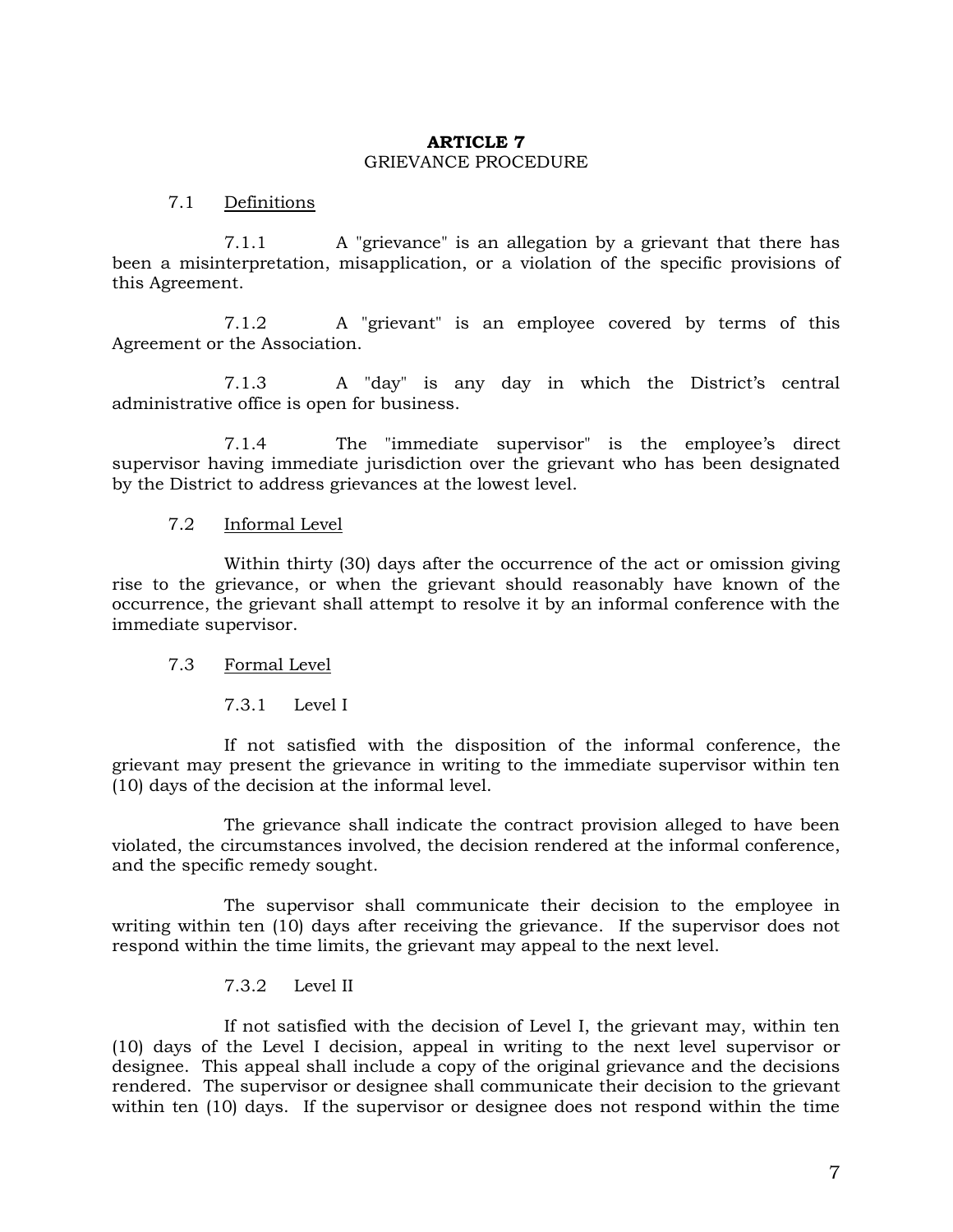limits provided, the grievant may appeal to the next level. In the event no Level II supervision exists, this level shall be bypassed.

# 7.3.3 Level III

If the grievant is not satisfied with the decision at Level II, the employee may within ten (10) days, appeal the decision in writing to the Superintendent or designee. This statement shall include a copy of the original grievance and appeal the decisions rendered. The Superintendent or designee shall communicate their decision to the grievant within ten (10) days of the appeal. If the Superintendent or designee does not respond within the time limits provided, the grievant may appeal to the next level. In the event the Superintendent is the immediate supervisor who processed the grievance at Levels I or II, this level shall be bypassed.

# 7.3.4 Level IV - Fact-Finding

If not satisfied with the decision at Level III, the grievant may submit the grievance to a joint Fact-Finding Committee by filing a written request with the Superintendent within five (5) days of the Level III decision.

The Fact-Finding Committee shall consist of one person appointed by the Superintendent and one person appointed by the Association President. Both of these appointees must have completed formal training in the interest-based problem solving process.

The Fact-Finding Committee shall meet with the grievant and other involved parties and gather facts concerning the grievance, as the Committee deems appropriate. The work of the Committee shall be informal, based on the principles of interest-based employer-employee relations, and designed to facilitate a resolution of the grievance which is acceptable to the parties.

Within ten (10) days of its formulation, the Committee will provide the parties with its written findings and recommended resolution of the grievance. This report of the Committee shall be advisory to the parties, and shall not be final and binding.

# 7.3.5 Level V - Mediation

If not satisfied with the decision at Level IV, the grievant, within ten (10) days of the Level IV decision, may request the Association to submit the grievance to mediation.

The Association, by written request to the Superintendent or designee within ten (10) days of the above request of the grievant, may submit the grievance to mediation.

The District shall thereupon secure the services of a mediator from the California State Mediation and Conciliation Service.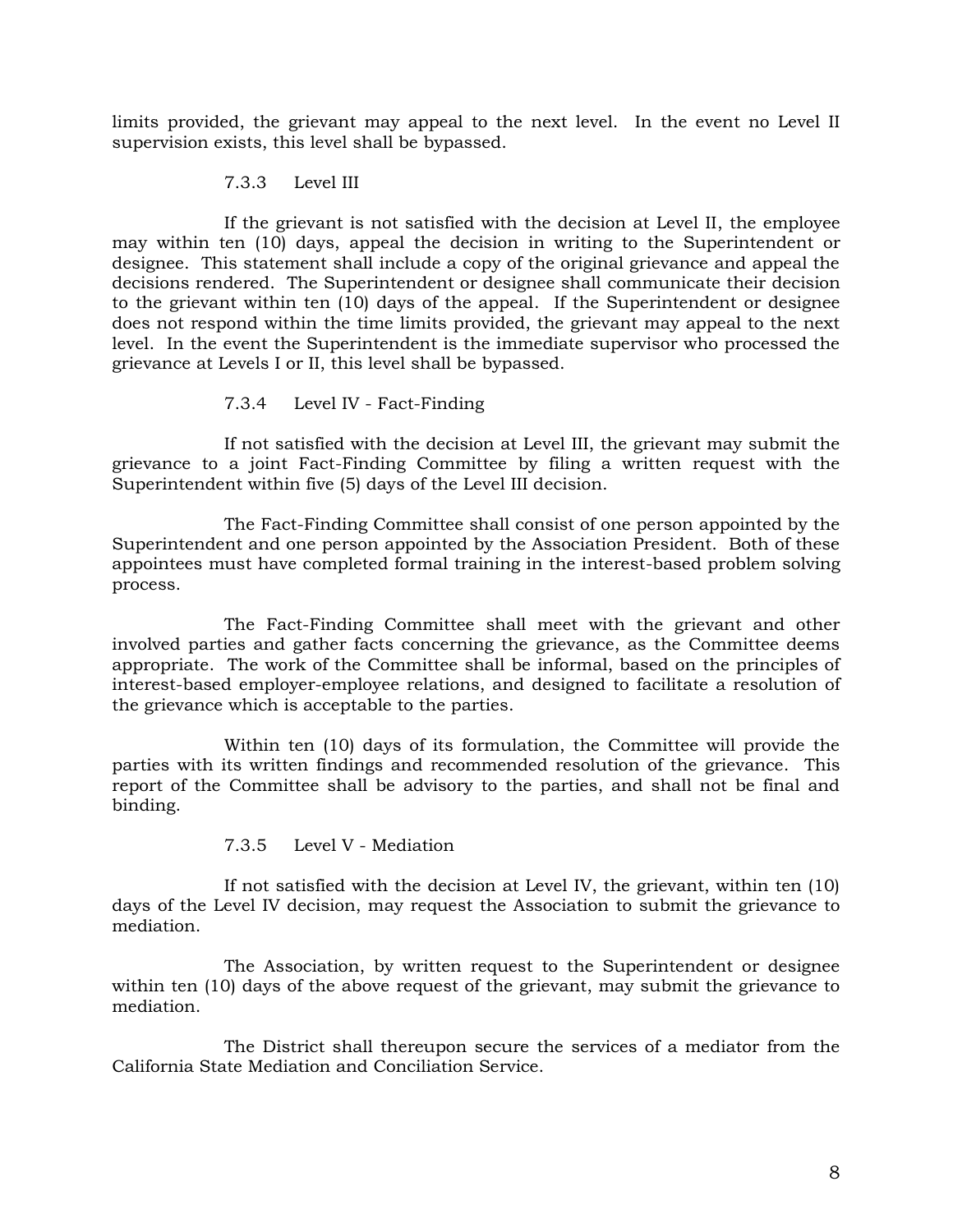During the pendency of mediation, the time lines for further processing of grievances shall be stayed.

#### 7.3.6 Level VI - Arbitration

If not satisfied with the decision at Level IV (or if Level V is not successful), the grievant within ten (10) days of Level IV decision, (or within ten (10) days of conclusion of Level V) may request in writing that the Association submit the grievance to arbitration.

The Association by written notice to the Superintendent or designee within ten (10) days of the above request of the grievant may submit the grievance to arbitration.

The Association and the District shall by mutual agreement select an arbitrator. If no agreement can be reached within five (5) days of the above request of the Association, the parties shall request the California State Conciliation Service to supply a list of five (5) names of persons experienced in hearing grievances in public schools. Each party shall alternately strike a name until only one name remains. The order of striking shall be determined by lot.

In each dispute, the arbitrator shall, as soon as possible, hear evidence and render a decision on the issue(s) submitted. If the parties cannot agree upon a submission agreement, the arbitrator shall determine the issue(s) by discussion with the parties and by referring to the written grievance and the answers thereto at each step. It is agreed and understood that neither party may raise a new issue which was not discussed in previous levels.

If any question arises regarding the ability to arbitrate a grievance, the arbitrator shall make a determination on this issue prior to hearing the merits of the grievance, unless the arbitrator determines otherwise.

After the hearing and after both parties have been given an opportunity to make written arguments, the arbitrator shall submit their findings and award to both parties.

The arbitrator shall have no power to add to, subtract from, or modify the terms of this Agreement, nor shall the arbitrator be empowered to render a decision on issue(s) not before the arbitrator. The arbitrator shall also be without power or authority to make any decision which requires the commission of an act prohibited by law.

The fees and expenses of the arbitrator shall be borne equally by the District and the Association. Concerning transcripts, the cost shall be borne equally by the parties if the transcript is requested by both parties, or the arbitrator. If the transcript is requested by only one party, that party shall incur the expense. All other expenses shall be borne by the party incurring them.

The findings and award of the arbitrator shall be final and binding, subject to established right of judicial review.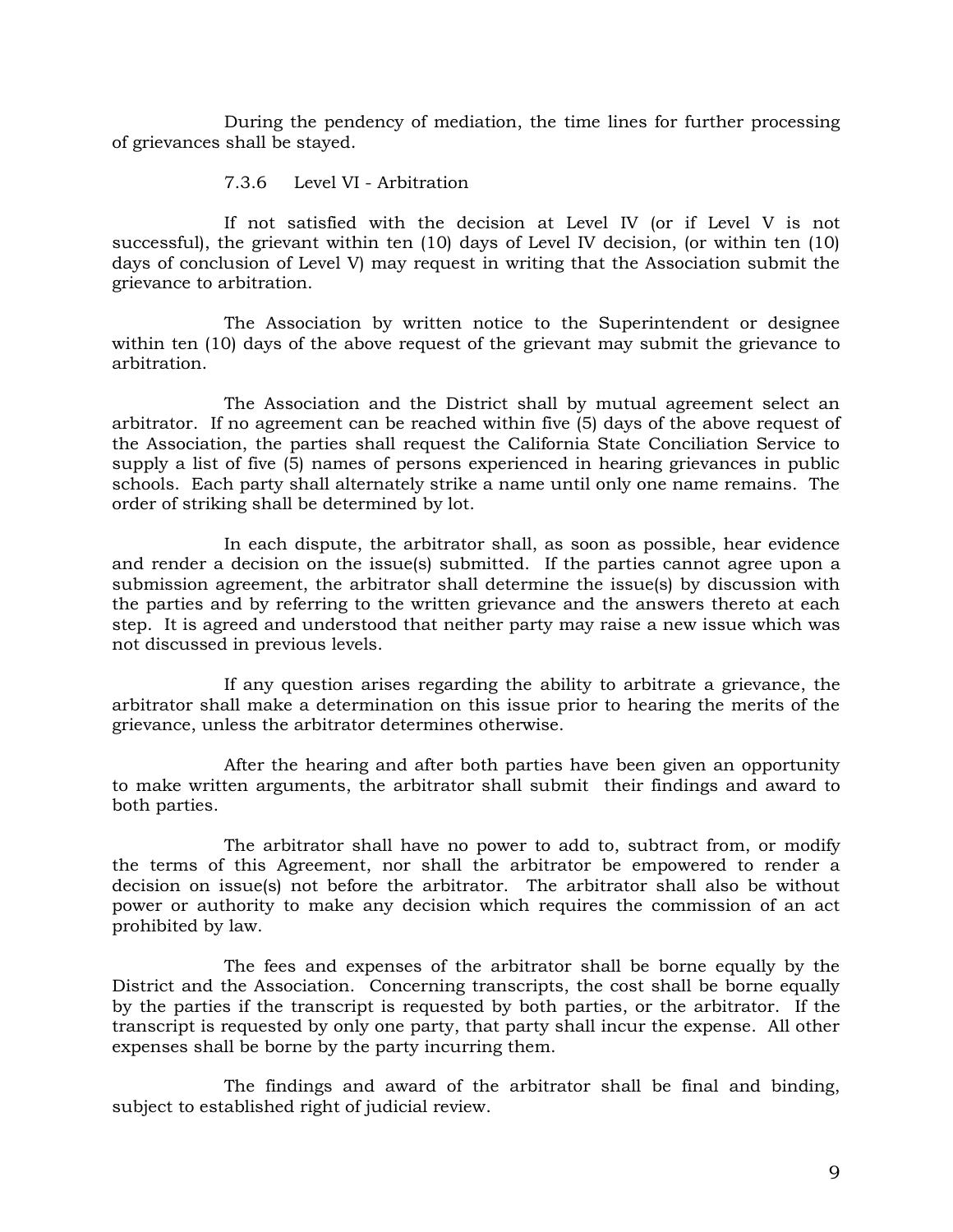# 7.4 General Provisions

7.4.1 The Association shall notify the District in writing of its unit representatives (Officers and Stewards) within twenty (20) days after the execution of this contract. Any changes in that list shall also be made in writing. These representatives, if requested by a unit employee shall be given reasonable release time for the purpose of attending informal or formal grievance meetings between unit employees and the supervisors. The request for such representation shall be made by each unit employee to their supervisor who, in turn, shall notify the supervisor of the representative. The supervisor of the representative shall notify and give permission to the representative to attend such grievance meeting(s). These meetings shall be scheduled to be the least disruptive to the work of the District.

7.4.2 A decision rendered at any step in these procedures becomes final unless appealed within the time limits specified.

7.4.3 Time limits given in these procedures may be modified by written agreement of the parties involved.

7.4.4 If the same complaint, or substantially the same complaint, is made by more than one employee against one party, only one employee on behalf of himself/herself and the other complainants may process the grievance through the grievance procedure. Names of all aggrieved parties shall appear on all documents related to the processing of the grievance. This provision may be waived by all parties concerned.

7.4.5 Any employee may present grievances in accordance with this Article without intervention of the Association, so long as the adjustment is not inconsistent with the terms of this Agreement. The District shall not agree to the final resolution of the grievance until the Association has been given an opportunity to file a response.

7.4.6 The grievant has the right of representation by the Association at all levels of the grievance procedure.

7.4.7 All documents arising from the processing of a grievance shall be filed separately from any employee's personnel file.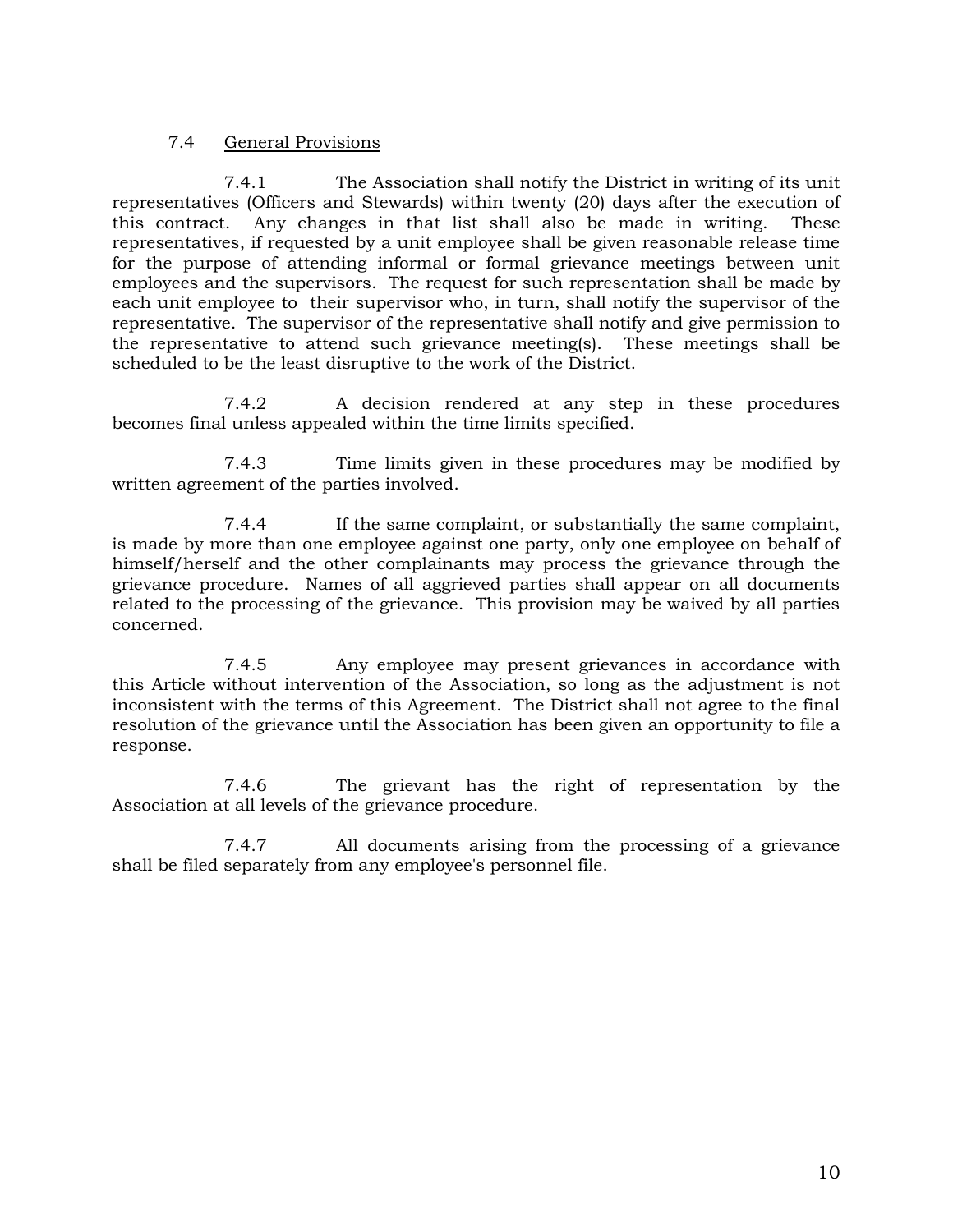#### **ARTICLE 8** HOURS AND OVERTIME

#### 8.1 Work Week and Work Day

8.1.1 Effective July 1, 2002, the paid days for unit members employed on a twelve-month basis shall total 260 during each fiscal year of service. During any fiscal year, if the paid days (including workdays, paid leaves, vacation and holidays) exceed 260, the excess number of days shall be designated as recess days (unpaid non-workdays). In each fiscal year, the appropriate number of days shall be so designated and scheduled with the prior approval of the supervisor. In the event this number of days has not been observed prior to June 28 (or the prior business day is June 28 is not a business day), the supervisor shall designate such unpaid nonworkdays prior to the end of the fiscal year.

8.1.1.1 Full-time employment within this representation unit consists of a forty, (40) hour workweek rendered in units of eight (8) hours. The workweek shall consist of up to five (5) consecutive workdays for all employees rendering service averaging four (4) hours or more per day during the workweek. Except by mutual agreement of the supervisor and the employee, the normal workweek shall be Monday through Friday for unit members employed prior to September 1, 1989. The agreement between the employee and supervisor modifying the Monday to Friday workweek shall include the time period for such modification. Unit members hired after September 1, 1989, shall be employed by the District for up to a five, (5) consecutive day workweek Monday through Saturday. The workweek for unit members hired after September 1, 1989, may also be subsequently modified by the District to a workweek of up to five (5) consecutive days Monday through Saturday, provided the District notifies the employee at least forty-eight (48) hours in advance of such change. Prior to the assignment of unit members hired after September 1, 1989, to a workweek of other than Monday to Friday, the District shall announce this opportunity so that those interested employees with greater District seniority may be considered.

8.1.2 The workday and workweek for all unit members shall be established and fixed by the District, consistent with Section 8.1.1.

8.1.3 The District retains the right to extend the regular workday or workweek of employees, with appropriate compensation, when it deems it necessary to carry out the District's business.

8.1.4 Part-time employees who work a minimum of thirty (30) minutes per day in excess of their part-time assignment for a period of twenty (20) consecutive working days or more, shall have their basic assignment changed to reflect the longer hours in order to acquire fringe benefits on a properly prorated basis as specified in Section 45136 of the Education Code. Those additional hours shall be offered to qualified employees in the appropriate assignment based on seniority and scheduling needs of the additional work.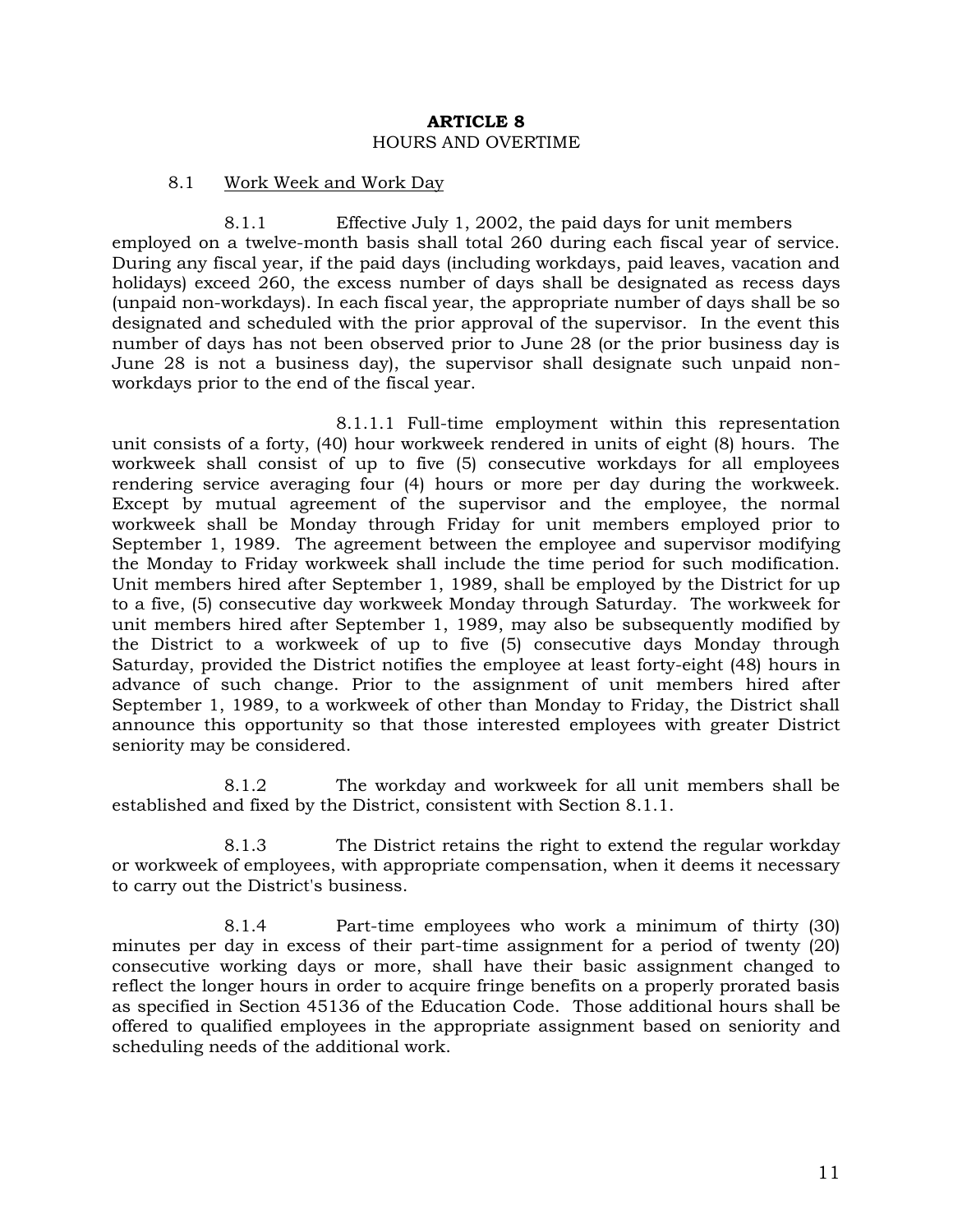# 8.2 Meal Period

A non-compensated meal period between thirty (30) to sixty (60) minutes shall be provided to all unit members who render service of at least six (6) consecutive hours. The length of the meal period shall be determined by the supervisor. The supervisor shall assign the meal period to be taken as soon after the conclusion of four (4) hours of service as possible. The meal period shall be uninterrupted except in the event of an emergency. For the purpose of this section, an "emergency" is defined as an event which potentially involves injury to a person or damage to property.

Notwithstanding the above paragraph, unit members assigned to the food service department) shall be entitled to a free adult meal.

# 8.3 Rest Periods

A fifteen (15) minute compensated rest period shall be provided unit members for each four (4) consecutive hour period of service. This rest period should be taken at the direction of the supervisor at or near the midpoint of each four (4) consecutive hour period of service.

# 8.4 Overtime Compensation

It is the policy of the Red Bluff Joint Union High School District to properly compensate classified employees for required services provided. Accordingly, employees shall not perform services beyond the normal assigned work hours without the knowledge and approval of the supervisor.

8.4.1 In accordance with the Federal Fair Labor Standards Act, overtime compensation shall be provided to employees who are directed and authorized by their immediate supervisor to work in excess of eight (8) hours in any one (1) day, or in excess of forty (40) hours in any work week.

8.4.2 Unit members directed and authorized by the immediate supervisor and who provide service to the District for five (5) consecutive work days averaging four (4) hours or more per day shall be provided overtime compensation on the sixth (6th) and seventh (7th) day following the commencement of the work week.

8.4.3 Unit members directed and authorized by the immediate supervisor and whose average work day is less than four (4) hours shall be provided overtime compensation on the seventh (7th) day following commencement of the work week.

8.4.4 For the purpose of computing the number of hours worked, time during which an employee is excused from work because of holidays, sick leave, vacation, compensatory time off, or other paid leave of absence shall be considered as time worked by the employee.

8.4.5 In cases of overtime worked, as provided above, employees shall be paid at a rate of one-and-a-half times their regular salary or granted compensatory time off at the rate of one-and-a-half times the overtime worked.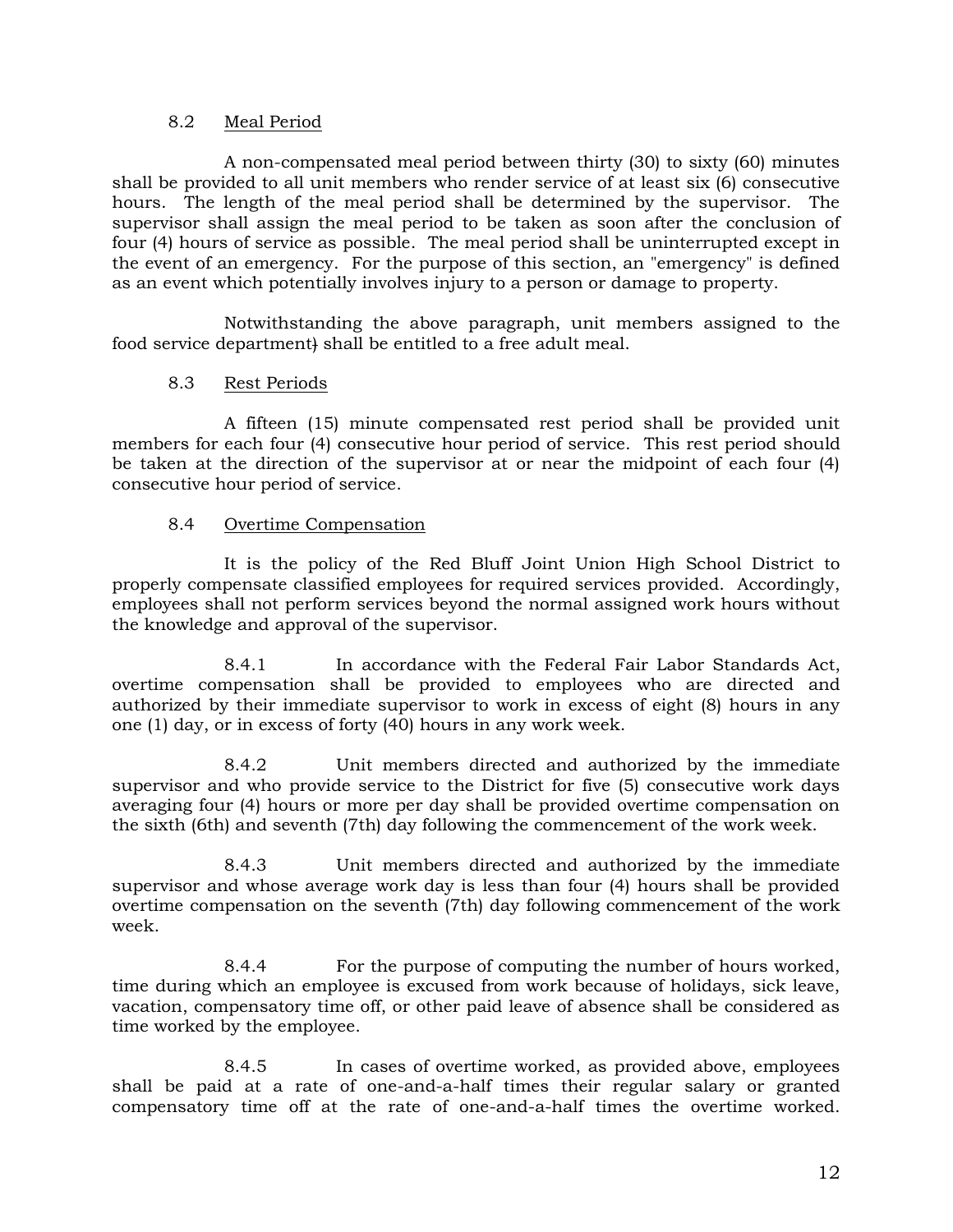Employees authorized by the District to take compensatory time off, in lieu of cash compensation for authorized overtime shall take the compensatory time off, as approved by the District, within twelve (12) calendar months in which the overtime service was earned. If the District determines that the employee is unable to take the time, the employee may be compensated in the form of pay at the end of the fiscal year or may carry over said compensatory time to the next fiscal year upon agreement between the District and the employee.

8.4.6 It is the intent of the parties that available overtime and/or extra time which is performable by all members of a department shall be rotated as equitably as practicable. Management shall offer available non emergency overtime among all qualified employees in the same job classification on a rotating basis, based upon seniority.

8.4.7 An employee required to work on paid holidays designated in this Agreement shall be compensated double time pay or twice the employees regular rate of pay for the time worked on said holiday.

# 8.5 Additional Compensation

8.5.1 In the absence of the Director of Nutrition Services, the Lead Food Service Worker will be paid an additional 2.5% for such assignment.

 8.5.2 Effective July 1, 2007 employees assigned responsibility by the District as a night crew chief shall be paid an additional 7.5% of straight time hours in this classification for each month of such assignment in which the employee works at least one-half of the work days.

 8.5.3 An employee assigned by the District as a Delegated Behind-the-Wheel Trainer shall be paid an additional 7.5% of straight time hours in this assignment.

# 8.6 Shift Differential Premium

8.6.1 Effective July 1, 2012, in addition to the employee's regular wage, a shift differential premium of 2.5% shall be paid to any employee who is regularly assigned to begin work during the swing shift.

8.6.2 In addition to the employee's regular wage, a shift differential premium of 7.5% shall be paid to any employee whose shift is regularly assigned beyond midnight.

8.6.3 Employees eligible for this premium for a period of at least one week before and one week after school recess, other than the summer recess, shall receive that premium for each such recess.

8.6.4 The shift differential premium shall be allowed for vacation leaves if the employee has been eligible for said premium for at least 75% of assigned time during the preceding six (6) months, excluding summer recess.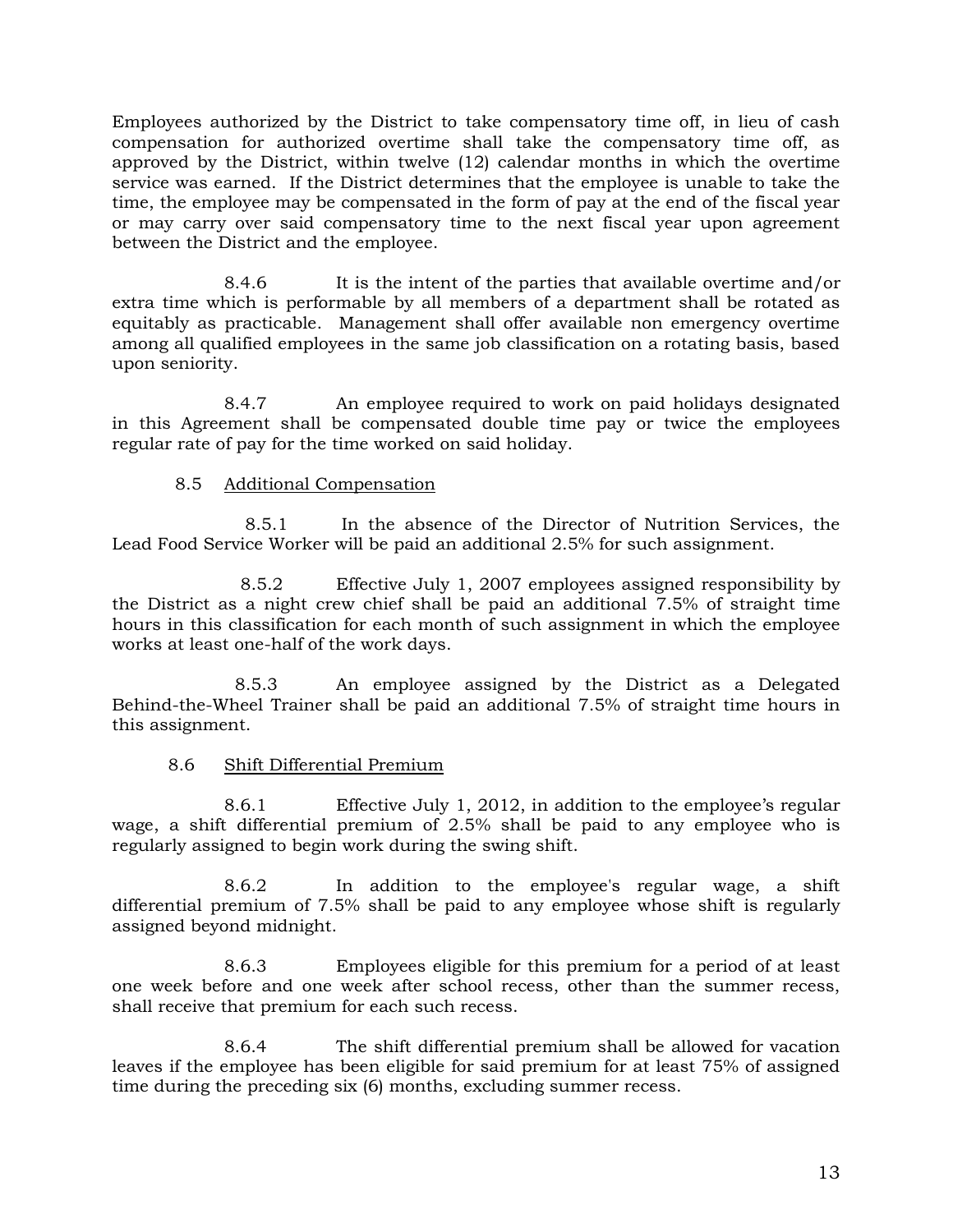8.6.5 The shift differential premium will not be allowed for the period of the summer recess.

# 8.7 Split Shift Differential

Unit members shall be paid an additional 2.5% of the normal hourly rate of pay for the regularly established hours of employment, subject to the following conditions:

8.7.1 Such stipend shall be paid to employees who have regularly scheduled uncompensated break between District work assignments of at least two (2) hours per day.

8.7.2 Such stipend shall be paid each month during which the employee works at least one-half of the scheduled workdays.

# 8.8 Call-Back

Full-time unit members authorized to work by the immediate supervisor more than one (1) hour before normal working hours, on a work day after normal working hours, or on a day not scheduled to be worked, shall receive at least two (2) hours of compensation at the overtime rate, as specified above. This provision shall not apply to any employee who is assigned, prior to leaving work, to work beyond the normal work day, and shall not apply to an employee during the period they receive additional compensation under this provision.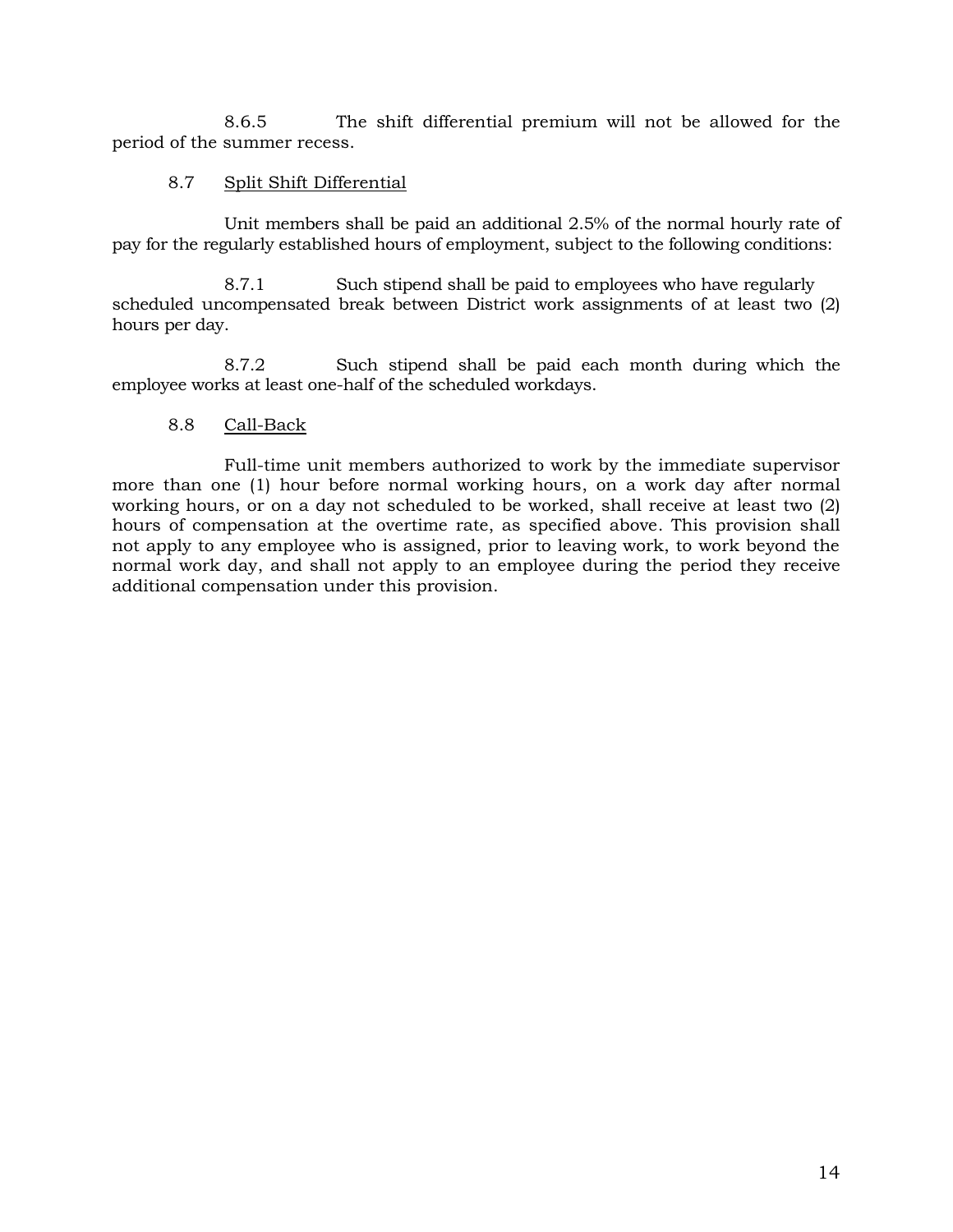# **ARTICLE 9**  BUS DRIVER PROVISIONS

9.1 Except in the event of a layoff or except as provided herein, the established regular hours of employment of bus drivers shall be maintained. Within these established hours of employment, the District may assign drivers to bus driving duties and other non-driving duties within the transportation department.

In the event of a vacancy of a bus driver position, the District shall offer the opportunity for increased hours of employment to current drivers on the basis of seniority, to the extent permitted by the practicality of such considerations as employee residence as related to routes and driver ability, within a total District work assignment not exceeding eight (8) hours.

 New hires for a bus driver position shall be paid at School Bus Driver I (Salary Range 17) for their regularly established hours of employment plus any additional time required to drive their assigned home to school route. After completion of a 2nd year of service and in commitment to the 3rd year, they will move to School Bus Driver II (Salary Range 20).

 All existing bus drivers will move from School Bus Driver I to School Bus Driver II retroactive to July 1, 2020 on the base pay. This salary placement applies to all active unit members at the time of this agreement.

9.2 When route changes result in increased driving time of up to thirty (30) minutes for a driver, said time will be treated as extra hours for that driver. Said extra hours will be used to establish appropriate sick leave, insurance benefit contributions, and vacation and holiday entitlements for the school year in which they take place (pursuant to Article 8.1.4).

9.2.1 When route changes result in increased driving time of more than one (1) hour, the bus driver supervisor will make such extra hours on the basis of seniority within the practicability of the various route structures, and not to exceed a total District work assignment of eight (8) hours.

#### 9.4 Extra Trip Assignments

9.4.1 Trips on days Red Bluff Union Joint High School students are not in attendance.

9.4.1.1 Such trips shall be assigned using a rotational list of all drivers ranked by District seniority as a Bus Driver.

9.4.1.2 The rotational list shall not be used in the following cases.

> (a) If the Director of Transportation determines that the driver entitled to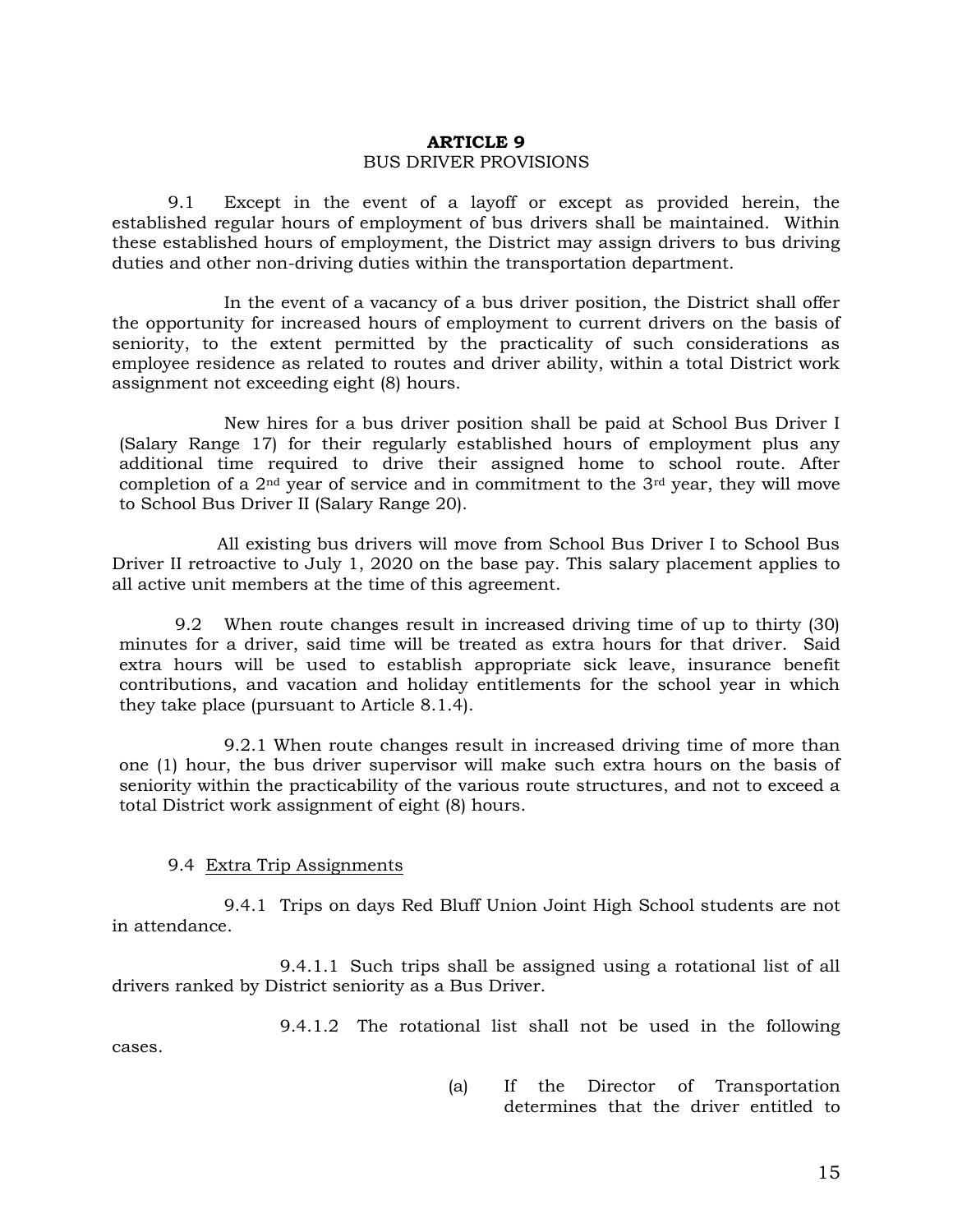the trip would not be appropriate based upon safety considerations such as driving experience on the assigned bus or type of trip, weather conditions, or other specifics of the trip.

- (b) If last minute unavailability of the driver scheduled for the trip makes the use of the rotational list impractical.
- (c) If a driver is so bypassed, she/he will be eligible for the next available unassigned trip.

9.4.1.3 If a driver declines a trip or is not available because of absence, she/he shall be moved to the bottom of the rotational list.

9.4.1.4 For the information of drivers, the Director of Transportation shall post the rotational list and a list of trips and drivers assigned.

9.4.2 Trips on days Red Bluff Union High School students are in session.

9.4.2.1 Effective July 1, 2007, such trips shall be assigned using a rotational list of all drivers ranked by District seniority as a Bus Driver.

9.4.2.2 The rotational list shall not be used in the following

cases;

- (a) If the Director of Transportation determines that the driver entitled to a trip would not be appropriate based upon safety considerations such as driving experience on the assigned bus or type of trip, weather conditions, or other specifics of the trip.
- (b) If the trip would conflict with a driver's work assignment in another District department.
- (c) If it is necessary to assign the trip to minimize overtime.
- (d) If last-minute unavailability of the driver scheduled for the trip makes the use of the rotational list impractical.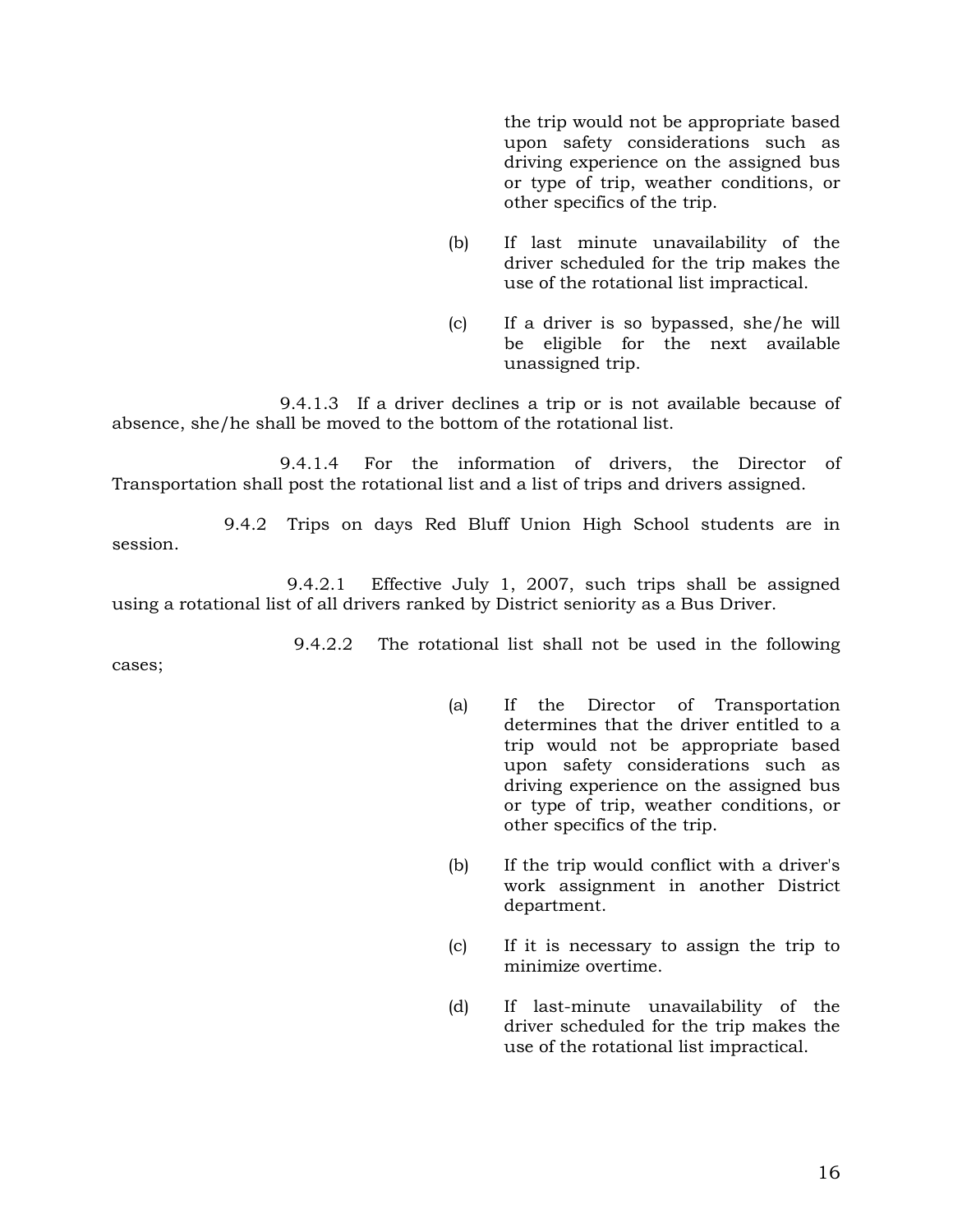(e) If a driver is so bypassed, she/he shall be eligible for the next available unassigned trip.

9.4.2.3 If a driver declines a trip or is not available because of absence, she/he will be moved to the bottom of the rotational list.

9.4.2.4 For the information of drivers, the Director of Transportation shall post the rotational list and a list of trips and drivers assigned.

9.4.2.5 Optional summer bus hours shall be assigned in order of seniority.

9.5 All bus drivers who report for a special trip assignment which is canceled without prior notice to the driver shall be paid for two (2) hours at the appropriate rate, less any time otherwise compensated by the District. During such paid time, the District may assign the employees to duties within the transportation department.

# 9.6 Physical Examinations Required for Renewal of School Bus Driver Certificate

The District will either provide such examination by a physician selected by the District or shall reimburse the employee for an examination completed by a physician of their choice, subject to the following conditions:

- (a) The reimbursement is limited to the amount charged by the District's designate physician/group.
- (b) The employee shall observe the claims for reimbursement procedures established by the District.

# 9.7 Mechanics/Substitute Bus Drivers

9.7.1 Mechanics may be assigned to substitute as a Bus Driver in the event of the unavailability of any other regular or substitute driver. Such assignments may be made to cover a regular home-to-school run or a scheduled extra trip.

9.7.2 The District recognizes the need to minimize substitute assignments for mechanics in order to effectively utilize their skills and training and to maintain the continuity of the maintenance, repair and servicing of RBJUHSD and other area District buses. Accordingly, the District will continue to actively recruit and retain a pool of available substitute Bus Drivers. However, the District and the Association recognizes and acknowledges that the substitute driving assignments of the mechanics are necessary to maintain the effective transportation of students.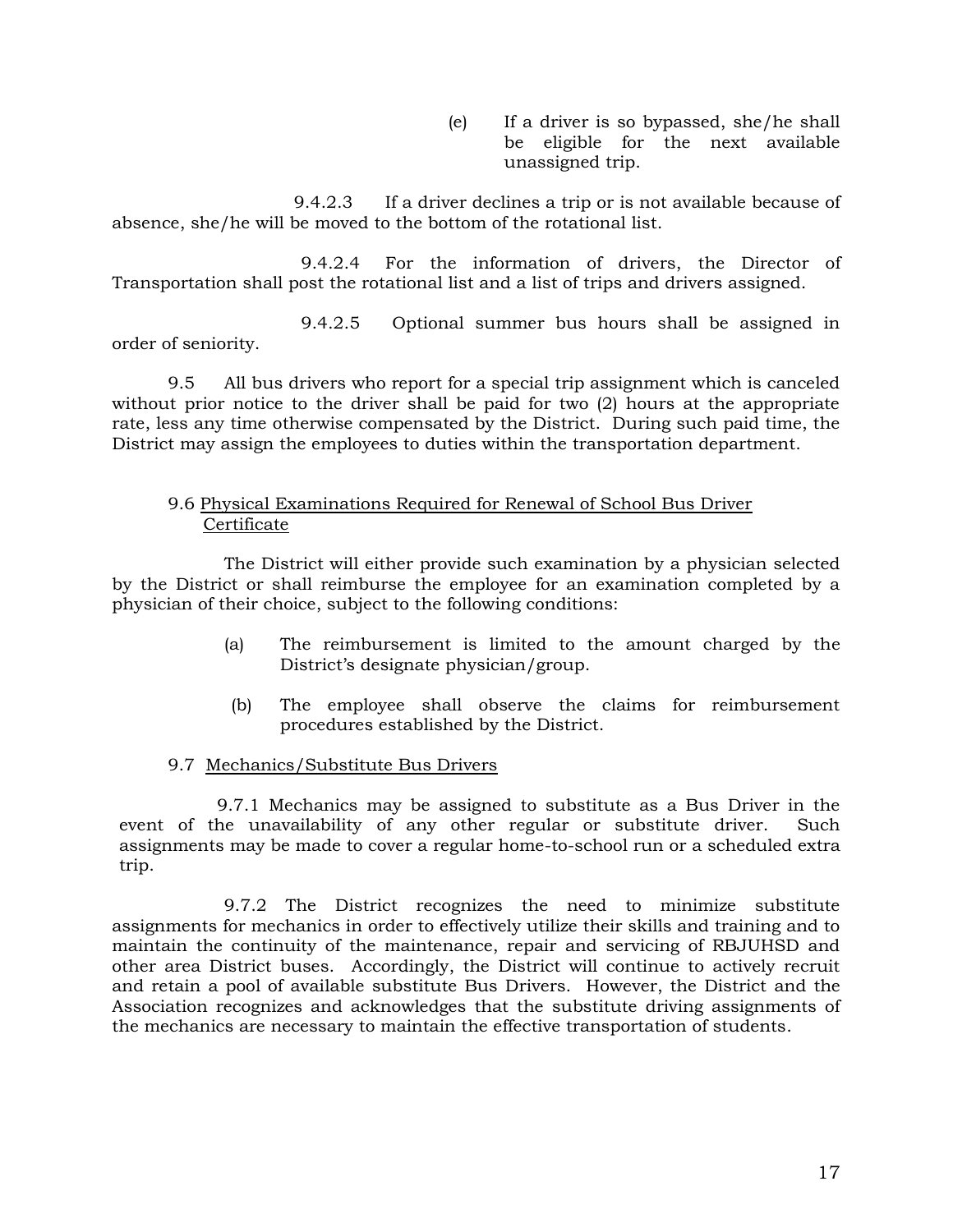9.7.3 Substitute assignments of mechanics shall be made by the Director of Transportation. All mechanics, including the Lead Mechanic shall have an equal share in covering substitute driving assignments, by rotation list based on seniority.

9.7.4 Work shifts of mechanics shall not be modified for the purpose of avoiding the payment of overtime.

9.7.5 Mechanics shall participate in a minimum of ten (10) hours of inservice training activities, required renewal class, and testing, each school year provided regular drivers. Mechanics will be provided information about such driver inservice training in which they do not participate. The Lead Mechanic shall permit all mechanics to be provided orientation in order to be familiar with regular home-toschool routes. The Director of Transportation shall plan such appropriate training and orientation activities for the mechanics.

9.7.6 Consistent with District policy, the District shall provide mechanics the necessary behind-the-wheel training and pay the fees for the Shasta College classroom training required to secure and maintain School Bus Certificates, and pay the costs of the CHP School Bus Certificate fees.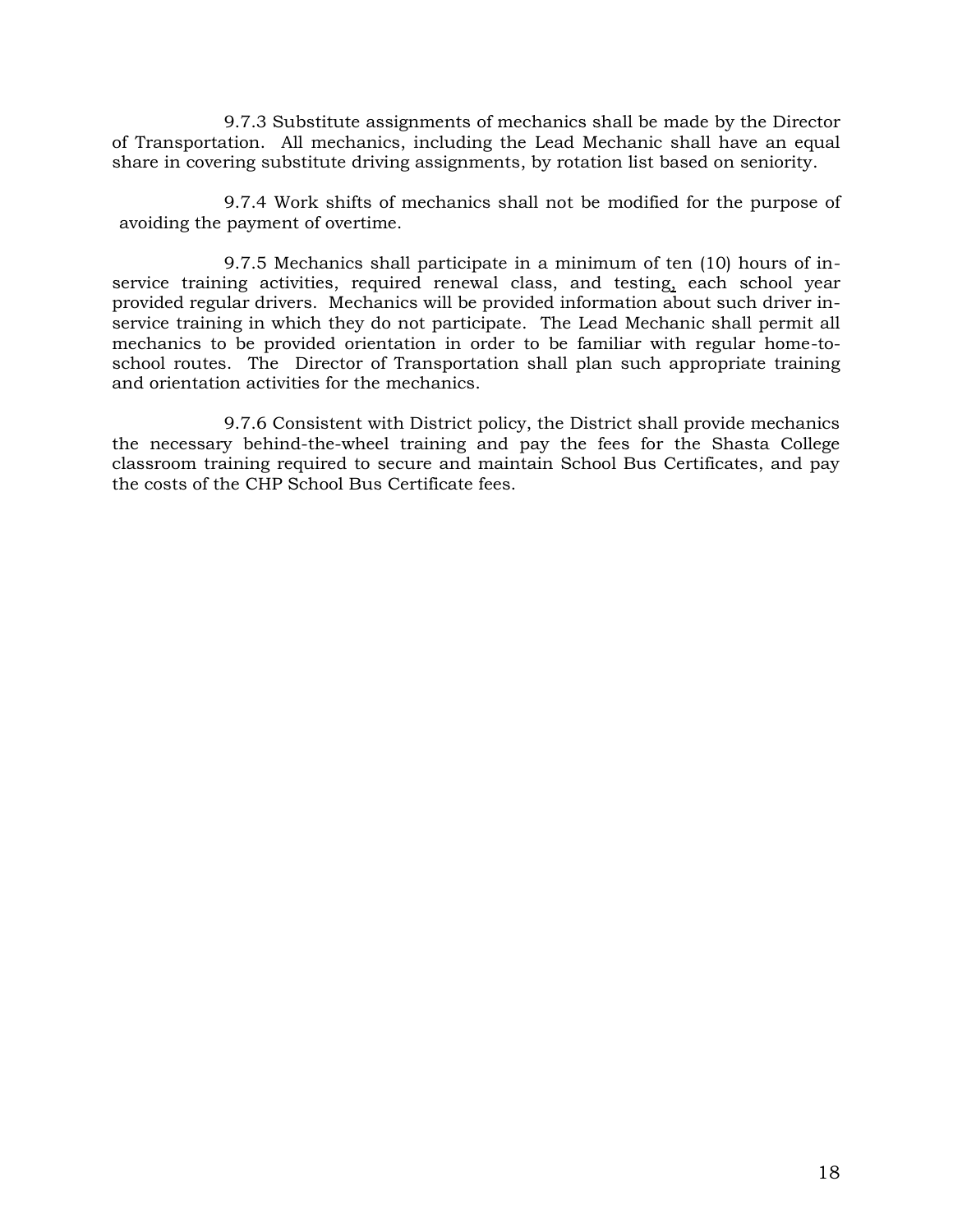#### **ARTICLE 10 COMPENSATION**

10.1 Wages

10.1.1 Effective July 1, 2021, unit members shall be paid the wage established for their Classification pursuant to the Classified Salary Schedule contained in Appendices "A" and "B". This represents a general increase of 3% on-going, and a one-time payment equal to 2% of the unit members annual base salary for the 21-22 school year shall be paid on September 2021 payroll.

10.1.2 When unit members are appointed to a classification with a higher salary range, they shall be placed on the salary step of the new classification pursuant to the following provisions:

10.1.2.1 Promotion: "Promotion: is defined as a unit member applying for and being hired on a probationary basis for an assignment to a classification with a higher salary range. . The employee shall be placed on the step of the new salary range which represents an increase of at least five percent (5%), but in no event higher than the top step of the range.

10.1.2.2 Reclassification: "Reclassification" is defined as an increase of duties, pursuant to Article 10.1.6. The employee shall be placed on the new salary range at the same step as the existing range.

10.1.3 New hires, unless hired after March 31, employed at salary step 1, shall be advanced to salary step 2 on the following July 1. New hires, unless hired after March 31, employed at salary step 2, shall be advanced to salary step 3 on the following July 1. New hires, unless hired after March 31, employed at salary step 3, shall be advanced to salary step 4 on the following July 1. New hires, unless hired after March 31, employed at salary step 4, shall be advanced to salary step 5 on the following July 1. This applies for the first 5 steps of advancement. Those employees, who are hired after March 31, will receive their step advancement July  $1<sup>st</sup>$  of the school year following the anniversary of their hire date.

Any employee that would reach their longevity step during the year would receive their increase the previous July 1st.

10.1.4 Except in the event of an emergency, the regular monthly wages of all classified employees shall be paid on the last working day of the month in which the employee was in paid status. The District may pay earned salary prior to the last working day of the month.

10.1.5 An additional five percent (5%) longevity pay will be added to an employee's base wage rate after each of the following anniversary dates: tenth, fifteenth, twentieth, twenty-fifth, and thirtieth.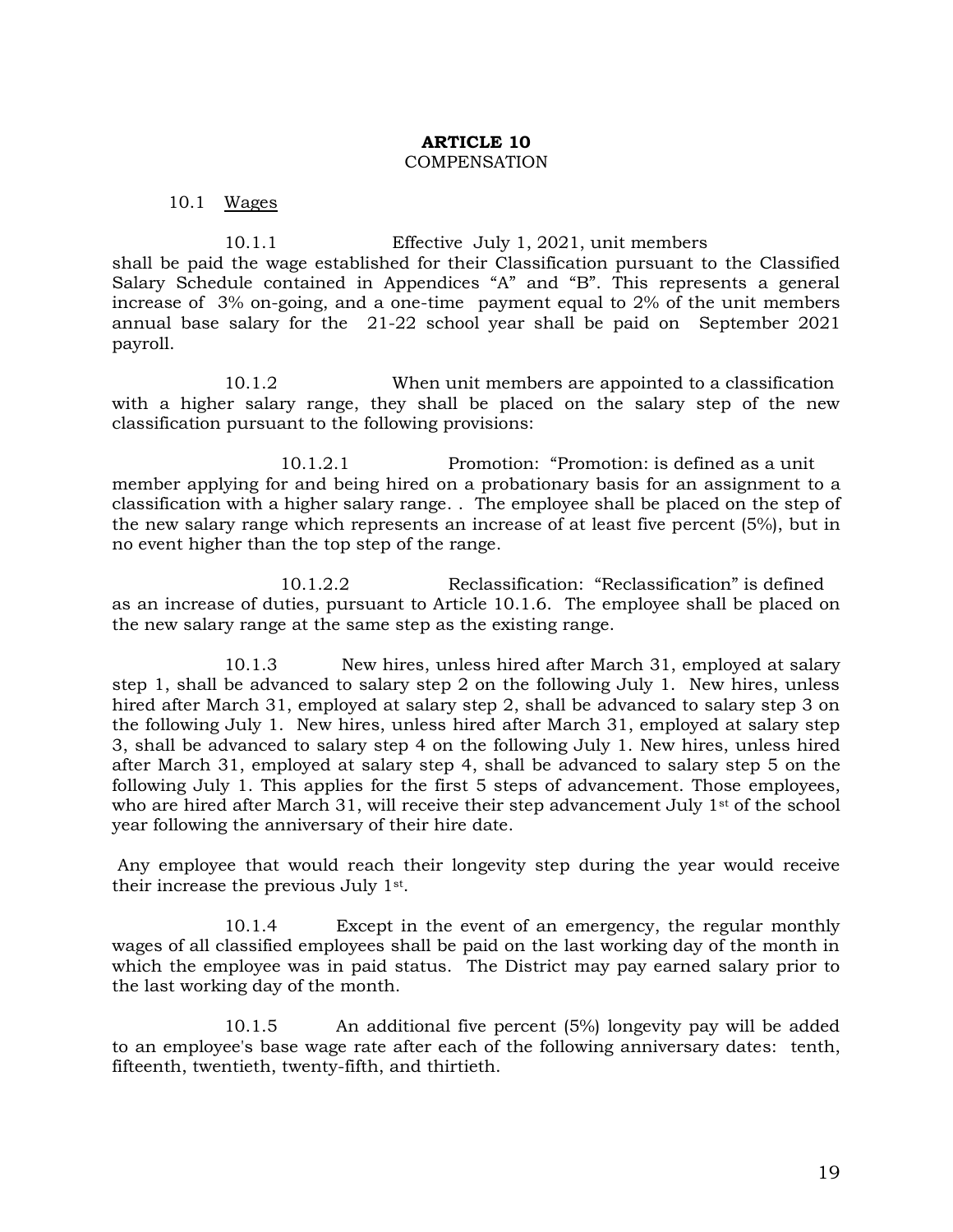#### 10.1.6 Reclassification Procedure

Reclassification shall be based upon an increase of duties.

Reclassification requests pursuant to this procedure apply to movement from one classification level to another within the existing salary/classification schedule structure contained in Appendix "B." Requests for modification in the established salary/classification structure are not appropriate for the procedure of this Article, but are subject to negotiations between the parties as provided by Article 17.

- (a) A unit member who wishes to be considered for reclassification shall submit a written request to the Superintendent or designee, through the immediate supervisor, with a copy of the request to the CSEA Chapter President. The Superintendent or designee shall respond in writing within ten (10) working days of receipt of the request. The response shall be specific as to why the Superintendent or designee supports or fails to support the employee reclassification request.
- (b) The employee's request and the response of the Superintendent or designee shall be referred to a Joint CSEA/District Committee consisting of two (2) CSEA representatives and two (2) District representatives. The employee's supervisor shall not serve on this Committee, nor shall the employee serve. The Committee shall interview witnesses, including the immediate supervisor, examine documents, and objectively consider all evidence in reaching its decision. The Committee shall decide by majority vote to accept, reject or modify the reclassification request. The majority decision shall be in writing and completed within thirty (30) calendar days after receipt of the request.
- (c) In the event a majority decision cannot be reached, the parties have the right to place their respective positions in writing. The employee has the right to submit the dispute within ten (10) working days to Level III of the Grievance Procedure.
- (d) The District may submit a reclassification request to the Joint Committee by the Superintendent or designee submitting a written request in accordance with the procedures outlined above. However, no District request may be submitted to the Grievance Procedure.
- (e) In the event the District proposes the creation of new classification within the bargaining unit, the parties shall negotiate to the extent required by law.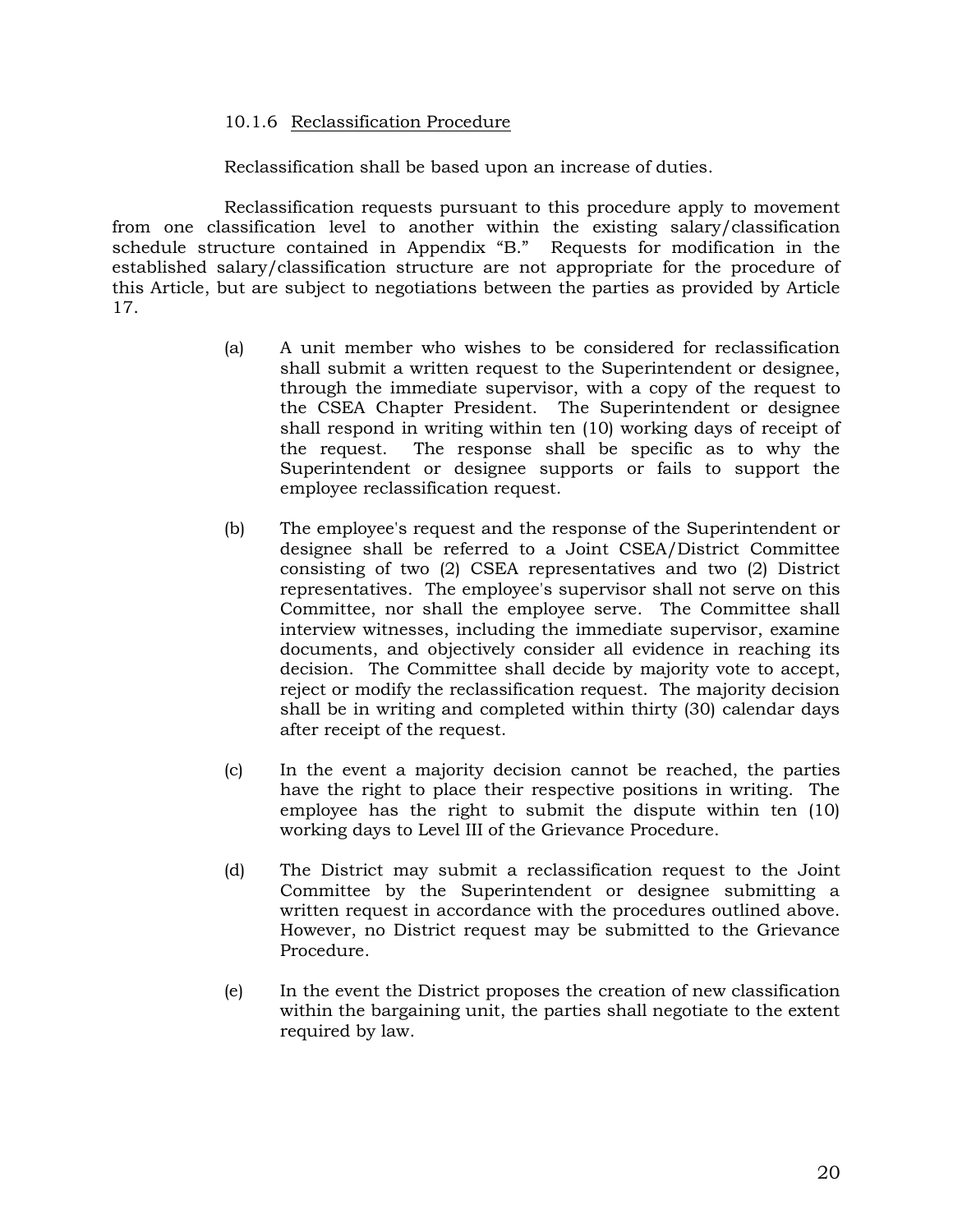(f) Notwithstanding the above, an employee who works out of classification, as defined in Section 10.1.1 may file a grievance alleging a violation of said provision.

10.1.7 A unit member who is temporarily assigned by the District to perform the duties and responsibilities of a position of a higher classification for a period of time which exceeds five (5) working days within a fifteen (15) calendar day period shall receive the rate of pay of the higher classification for the entire period of time of such temporary assignment. An employee so assigned shall be placed on the step of the salary range in the higher classification which is next above the wage rate of the range of the employee's regular classification.

# 10.2 Insurance Benefits

10.2.1 Effective December 1, 2022 full-time unit members shall be eligible to receive a maximum annual District insurance premium contribution based on the following tiered rating system: Employee Only - \$8,500 Employee + 1 - \$10,500 Employee + Family - \$12,500

This contribution shall be applied to the following coverage's.

- (a) The existing dental insurance plan for eligible employees and eligible dependents.
- (b) The existing vision insurance plan for eligible employees and eligible dependents, effective October 1, 2020.
- (c) The existing group life insurance plan for eligible employees.
- (d) A medical insurance plan provided through the CalPERS Insurance for eligible employees and eligible dependents. Unit members may select any plan, pursuant to the rules and regulations of CalPERS effective October 1, 2020.

All unit members employed 8 hours per day and 260 work days per year, must enroll in dental and vision coverage.

It is agreed and understood that if the monthly premiums for these coverage's exceed the amount of the District contribution, the excess cost shall be borne by the employee by payroll deduction.

The Association may reopen negotiations at any time during the term of this Agreement on any aspect of the insurance coverage's of Article 10.2.1 except the amount of the District premium contribution.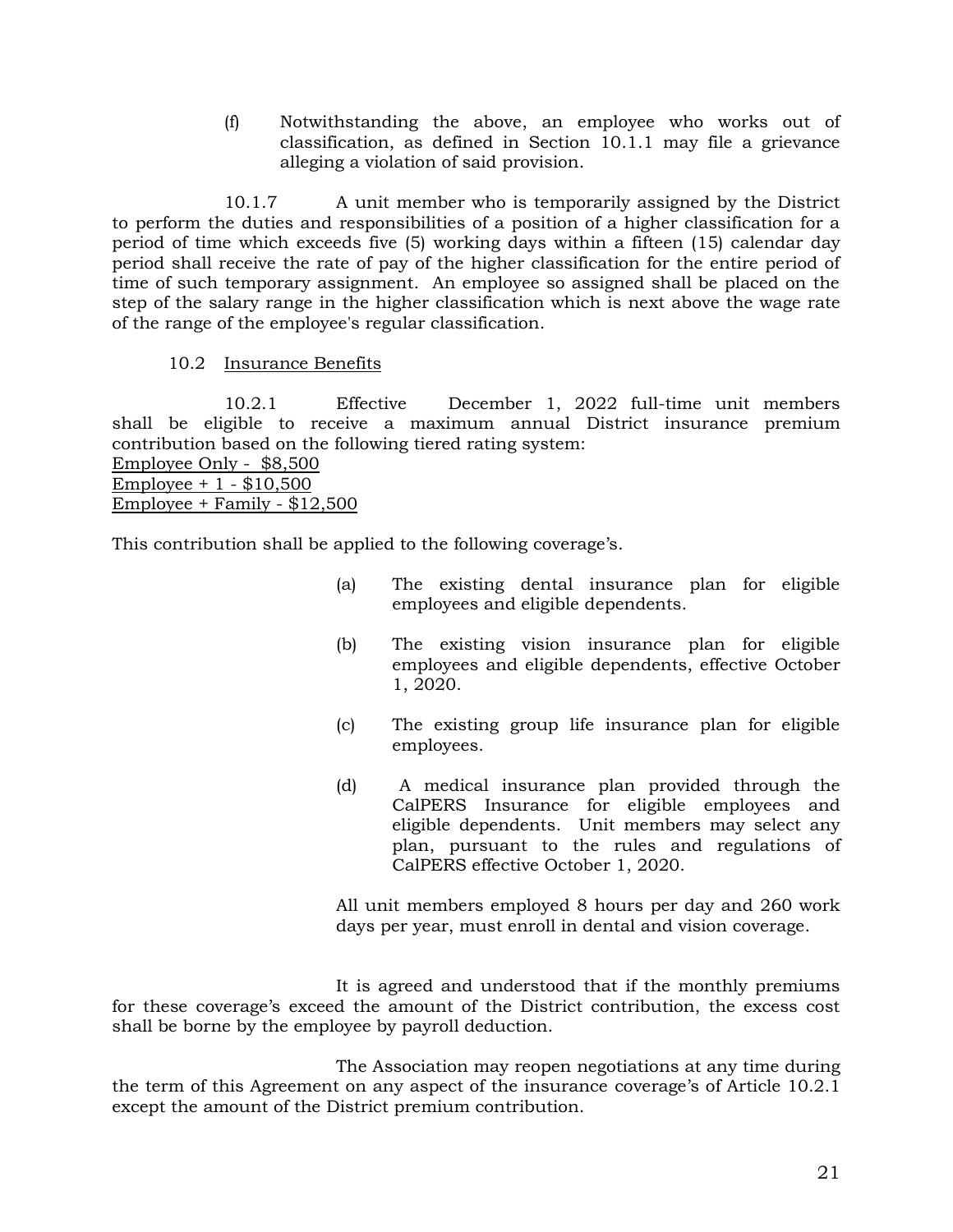10.2.2 Part-time unit members assigned to work at least half time are eligible to receive a prorated District insurance benefit contribution. This contribution shall be the maximum monthly premium contribution for a full-time employee, prorated by the amount of assigned weekly hours of the part-time employee, as compared to forty. The prorated contribution may be applied by the employee to any of the programs specified in 10.2.1.

10.2.3 Employees regularly assigned to work less than twenty (20) hours per week are not eligible for any District benefit contribution or coverage.

Notwithstanding the above provisions, part-time unit members who are on the District payroll as of September 16, 1985, shall be eligible to continue to receive the full premium contribution as long as they do not voluntarily reduce their hours of employment. A voluntary reduction of hours, however, does not include a voluntary reduction of hours in lieu of a layoff (pursuant to Article 15).

Any premium costs in excess of the District contribution shall be borne by the employee by payroll deduction.

10.2.4 A unit member on an unpaid leave of absence may participate at the employee's option and expense, in the above programs during the period of the leave, subject to the approval of the insurance carriers or administrator. If such an option is selected by an employee, premiums shall be paid to the District on a monthly basis in advance pursuant to District procedures.

An "unpaid" leave is defined as a leave granted by the Board pursuant to Section 11.8. Breaks in work during the school recesses of summer, Christmas and spring shall not be construed as an "unpaid" leave, except as such breaks may occur during the period of "unpaid" leave.

10.2.5 Unit members who have completed ten (10) consecutive years of District service, who are at least fifty-five (55) years of age, and who retire under the Public Employees Retirement System (PERS) after July 1, 2000, may elect to continue health insurance coverage available through the District group insurance provider.

The District shall pay a maximum monthly premium contribution of an active employee for this coverage until the employee reaches the qualifying age for Medicare, but in no event more than ten (10) years.

Except as provided in Article 10.2.3, the maximum District premium contribution shall be prorated for part-time unit members assigned to work at least twenty (20) but fewer than forty (40) hours per week. The pro-ration shall be based upon the number of assigned weekly hours as compared to forty (40).

Except in the event of unforeseen circumstances, unit members electing to participate in this program shall provide the District with a letter of resignation at least three (3) months prior to the effective date of retirement. The employee shall sign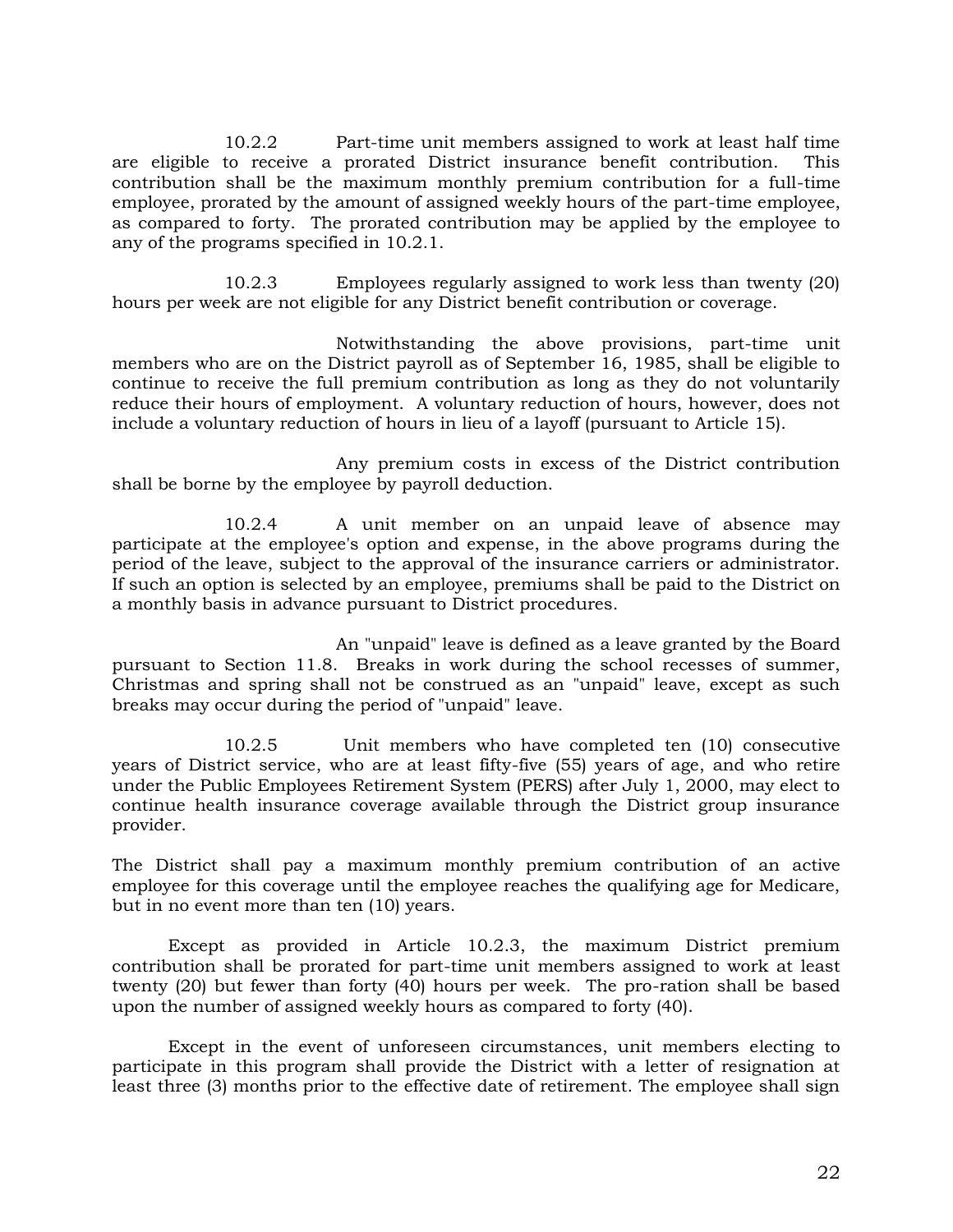a statement indicating they will not seek or accept employment, which would make them ineligible for PERS retirement benefits.

### 10.3 Employee Expense Reimbursement

10.3.1 Employees who, with prior approval, use their personal automobile for the District will be reimbursed at the rate allowed by the Internal Revenue Service.

10.3.2 Employees who are assigned to temporary work at such distance from their regular headquarters that it is impractical for them to return thereto each day, or to their regular place of abode, will be allowed actual personal expenses for board and lodging for the duration of the assignment, provided they board and lodge at places approved by the District.

10.3.3 Employees must submit expense claims on the appropriate District form or follow District procedures.

# 10.4 Professional Growth Program

The District and Association recognize the value of continuing professional growth of classified employees. Accordingly, the following programs are designed to reward and encourage employees to complete training to learn skills and knowledge related to their job responsibilities.

# 10.4.1 Stipend

Unit members are eligible to receive a professional growth stipend, subject to the following conditions:

- (a) The stipend shall be one percent (1%) of the regular salary schedule placement, payable upon satisfaction of the requirements specified below.
- (b) Such stipend requires the satisfactory completion of six (6) semester units of courses or training programs directly related to the employee's job assignment. Only three stipends may be earned.
- (c) Such professional growth activities require the advance approval of the immediate supervisor and Superintendent, or designee, pursuant to the appropriate District form, considering the value of the activity as it relates to the employee's job assignment.
- (d) Such professional growth activities must be completed at employee expense.
- (e) Credit for other than college units shall be based upon one unit for each fifteen (15) hours of participation. One-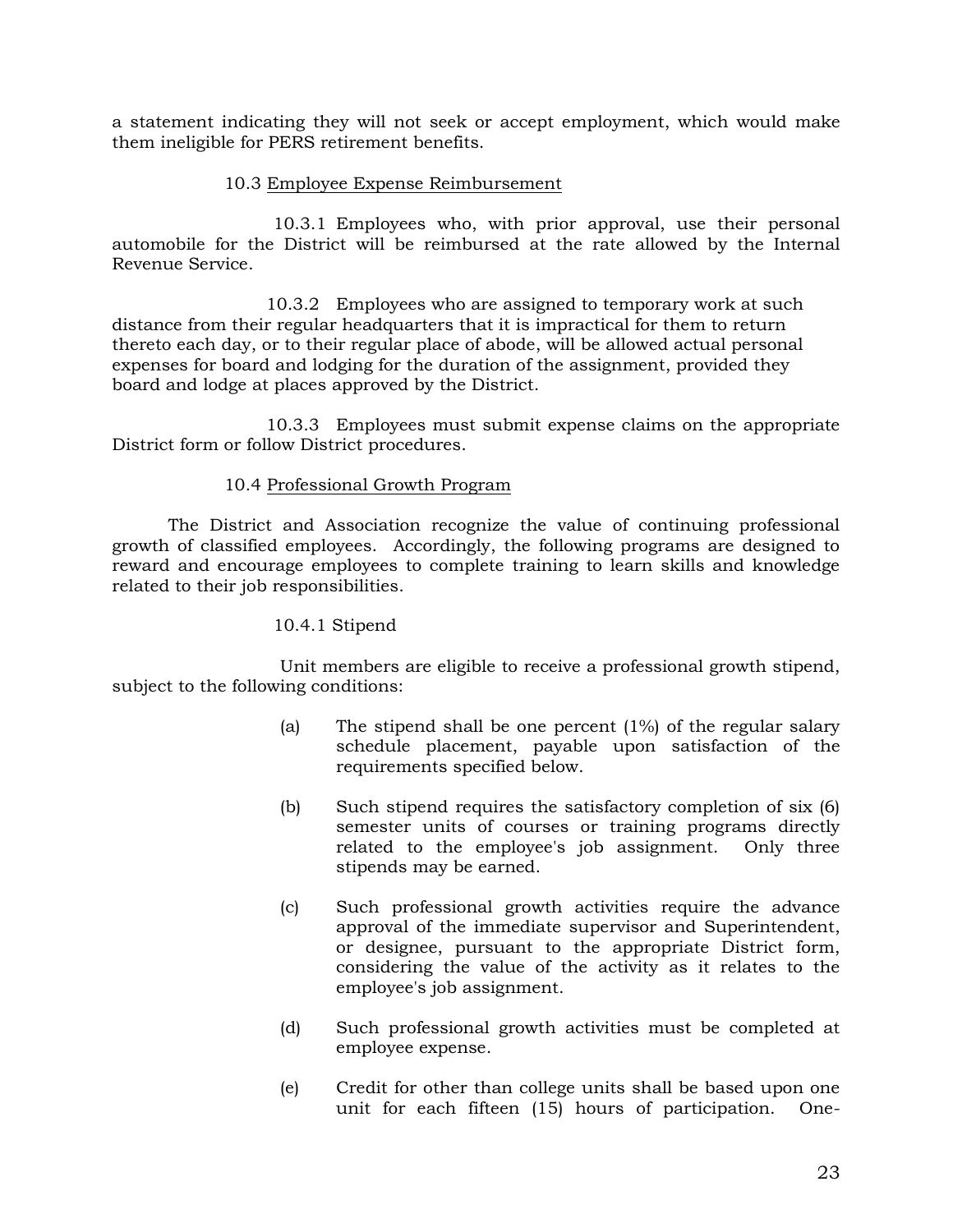quarter unit of college credit shall equal 2/3 of a semester unit.

#### 10.4.2 Tuition Reimbursement

In lieu of the above stipend, upon the advance approval of the immediate supervisor, employees may be granted release times to participate in workshops, seminars, courses, training programs, etc. related to the job responsibilities. Subject to budgetary limitations and the prior advance approval of the supervisor, the District may pay the costs and expenses of such professional growth activities. Professional growth activities completed under this option shall not be credited for units for the stipends, above.

#### 10.5 Tool Reimbursement

A unit member who is authorized by the District to use their own personal tools in the performance of assigned duties shall be reimbursed for lost, damage, stolen tools or new upgraded tools, subject to the following provisions:

10.5.1 Such reimbursement shall apply only to tools included on a current inventory and new/upgraded tools necessary, approved by the immediate supervisor.

10.5.2 The reimbursement shall be limited to the replacement value as approved by the supervisor on the above current inventory, less any insurance reimbursement received by the employee. Any new tool must be added to the inventory list.

10.5.3 No reimbursement shall be provided for tools lost, damaged, or stolen due to negligence on the part of the employee.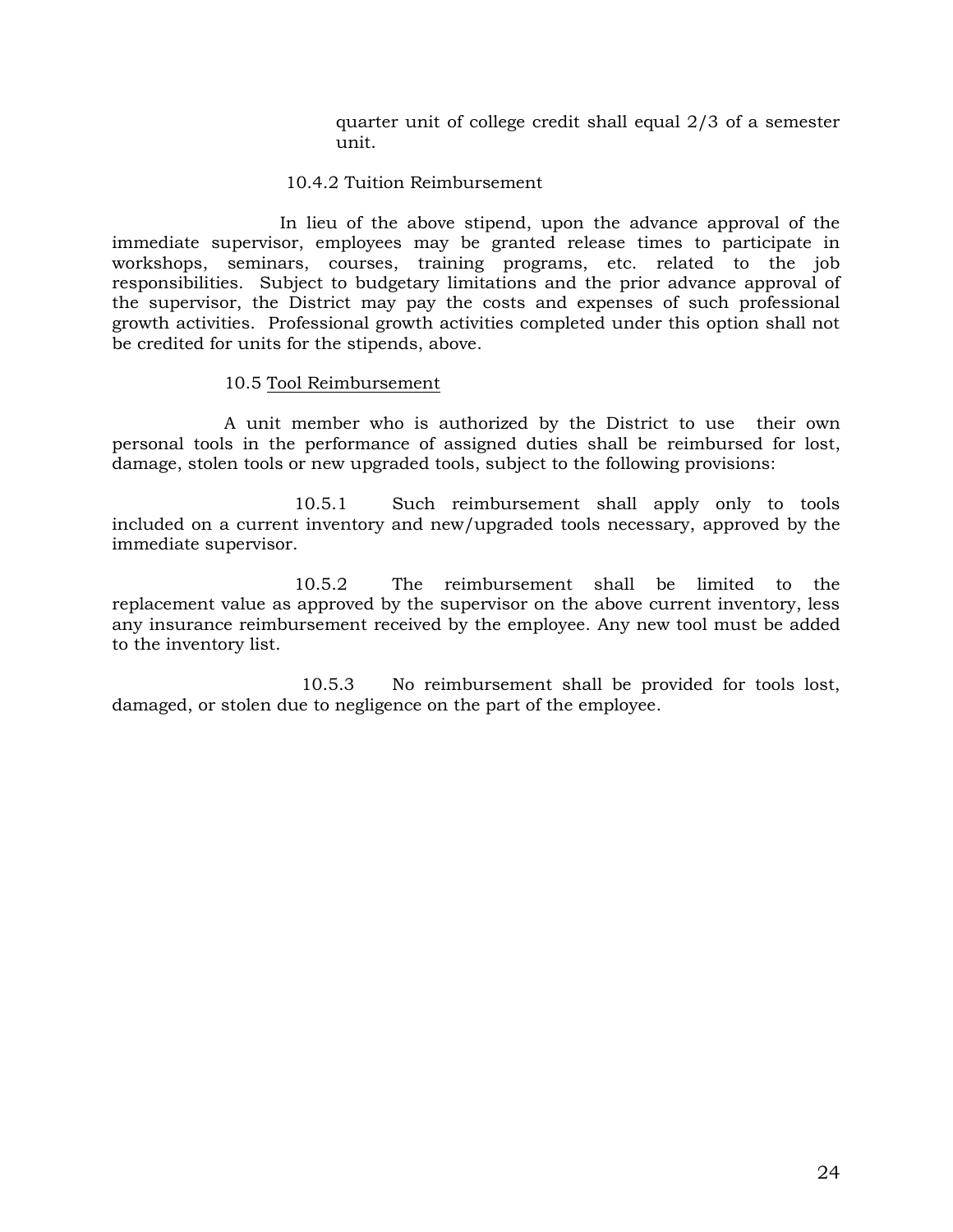#### **ARTICLE 11**  LEAVES

#### 11.1 Sick Leave

11.1.1 Sick Leave with pay shall be accumulated for each full-time employee at the rate of eight (8) hours for each month, or major fraction thereof (more than 50%) in paid status. For part-time employees Sick Leave will be prorated.

Notwithstanding this provision, a school term employee who is in paid status for an entire school term shall in each fiscal year accumulate Sick Leave hours based upon ten (10) workdays, regardless of the configuration of the school year.

11.1.2 Sick Leave shall be allowed for an absence due to: (a) the inability of employees to be present or perform their duties because of personal illness, duty injury, or confinement for medical treatment; (b) personal or immediate dependent family medical and dental appointments, which are impracticable to schedule outside of regular working hours; however, unit members are entitled to paid leave, not charged to Sick Leave, for up to three (3) personal medical and dental appointments per school year provided the appointment cannot be scheduled outside of regular working hours and the absence does not exceed two (2) hours.

11.1.3 During any calendar year, unit members are entitled to use their accrued Sick Leave described in Section 11.1 to attend to an illness of a child, parent or spouse, or domestic partner of the employee. For the purposes of this provision, a "child" is defined as a biological, foster or adopted child; a stepchild, a legal ward or a child of a person standing in loco parentis. A "domestic partner" is defined in Section 297 of the California Family Code. A "parent" is defined as a biological, foster or adoptive parent; a stepparent or a legal guardian. All conditions and restrictions regarding the use of Sick Leave shall also apply to this Section. Extension of time may be approved by the Superintendent or Designee based on individual circumstances.

11.1.4 Whenever the District has reasonable cause to believe that Sick Leave has been abused, it may require satisfactory evidence of sickness or disability before payment for Sick Leave will be made. The District may also require employees requesting to return to work after Sick Leave or leave of absence for medical reasons to provide a medical release for the purpose of determining that such employees are physically fit and able to perform the duties of their position without hazard to the employees or to their fellow employees, or to the employee's own permanent health. If the District requires an employee to submit to a medical examination, such examination(s) shall be at the sole expense of the District, except in the event of a concerted activity. Such District payment shall be reduced by the amount an employee is eligible to receive from medical insurance coverage.

11.1.5 If a holiday which an employee is entitled to have off with pay occurs on a workday during the time an employee is absent on Sick Leave, the employee shall receive pay for the holiday as such, and it shall not be counted as a day of Sick Leave.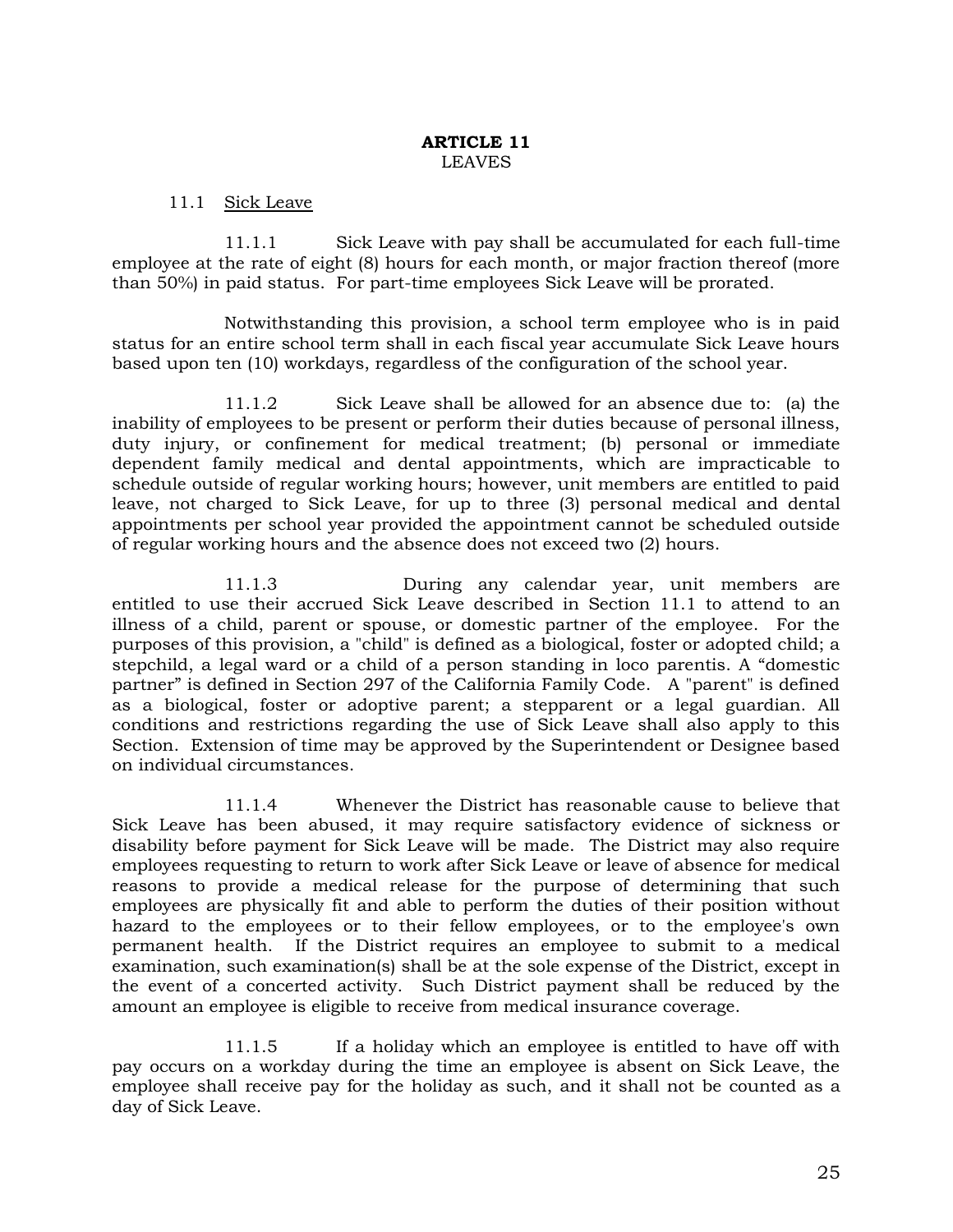11.1.6 Accrued Sick Leave can be found on the employee's pay check stub.

11.1.7 It will be the responsibility of each employee to notify the supervisor or designee as soon as possible for each day they will be absent for illness or injury.

11.1.8 When an employee is absent from duties on account of illness or accident for a period of five (5) months or less, the amount deducted from the salary due to the employee for the month in which absence occurs shall not exceed the sum actually paid a substitute employee employed to fill the position during the absence.

#### 11.2 Personal Necessity Leave

#### 11.2.1 Definition of Personal Necessity

, An employee may use not more than eight (8) days per year of accumulated Sick Leave in the following cases of personal necessity:

11.2.1.1 When additional leave is requested beyond that provided by Bereavement Leave (Section 11.3): Death of a member of the immediate family. The immediate family is defined as mother, father, grandmother, grandfather, aunt, uncle, niece, nephew or grandchild of the employee or the spouse, or domestic partner of the employee, or the spouse, domestic partner, son, son-in-law, daughter, daughter-in-law, brother or sister of the employee, or any relative living in the immediate household of the employee. (Mother and father are defined to include stepmother and stepfather; "domestic partner" is as defined in Section 297 of the California Family Code.)

11.2.1.2 Accident involving the employee's person or property, or the person or property of the immediate family, as defined above, of such an emergency nature that the immediate presence of the employee is required during his work day.

11.2.1.3 Imminent danger to the home of an employee, occasioned by a factor such as flood or fire, serious in nature, which under the circumstances, the employee cannot reasonably be expected to disregard, and which requires the attention of the employee during his assigned hours of service.

11.2.1.4 Serious or critical illness of a member of the immediate family calling for the services of a physician, or because of the emergency nature of the illness, requiring the immediate presence of the employee for a reasonable period of time. This provision shall not be construed to permit the employee to remain at home to care for a member of the immediate family in lieu of the employment of someone to do so when the condition of the individual has stabilized. The employee must furnish a physician's statement or any other proof requested by the employee's supervisor.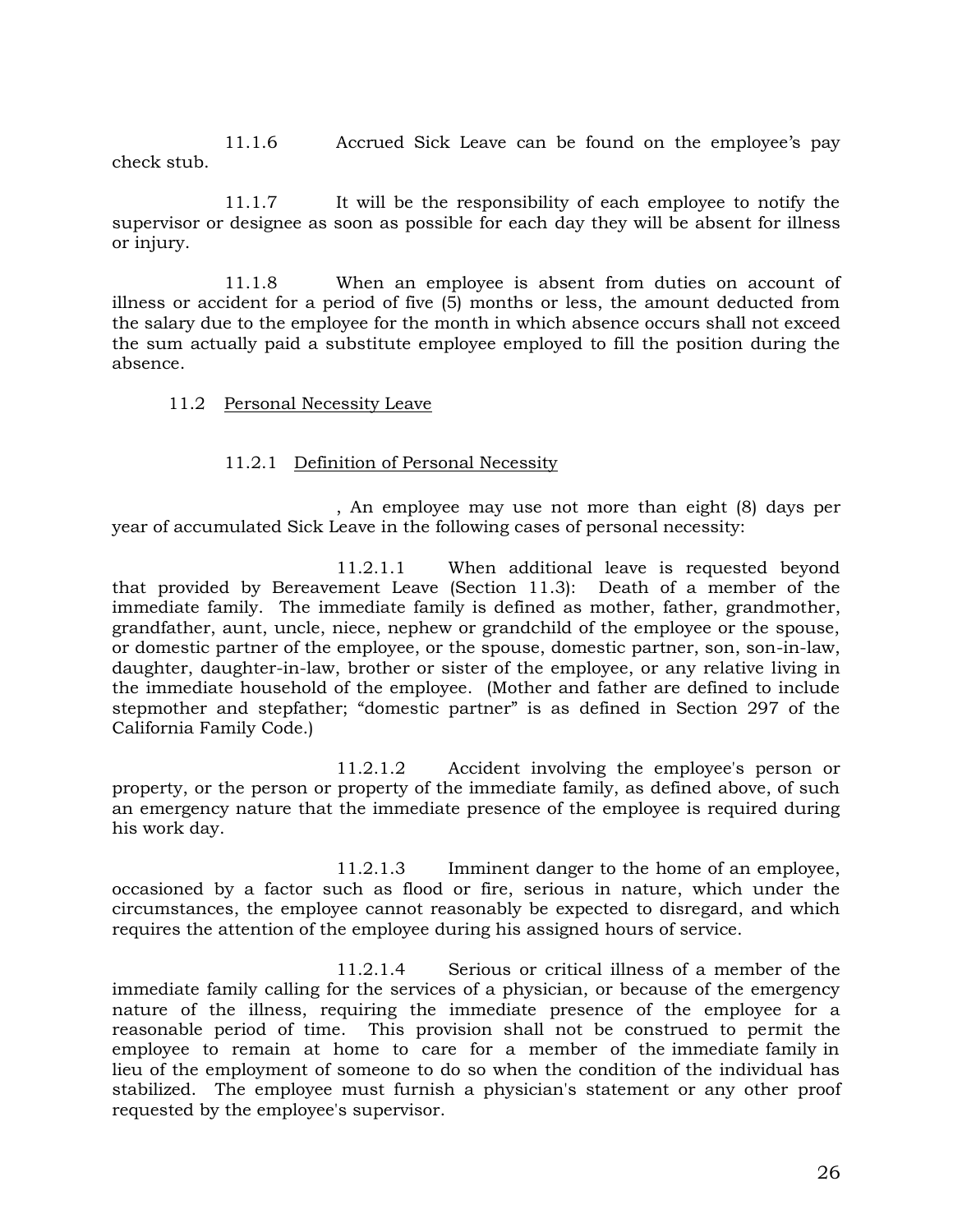11.2.1.5 The birth of a child or adoption of a child making it necessary for the employee who is the parent of the child to be absent from his position during assigned hours of service.

11.2.1.6 Appearance in court as a litigant, or as a witness under an official order. The employee must return to work in cases where it is not necessary for him to be absent the entire day.

11.2.1.7 Service as a pall bearer.

11.2.1.8 Unit members may use any amount of accumulated Sick Leave for Personal Necessity for care of a child, subject to the following conditions:

- (a) Such leave is in addition to that provided in Article 11.2.1.4.
- (b) This leave applies to necessary personal care provided by the employee for an acute illness of a minor child of the employee residing in the immediate household.
- (c) The employee shall notify the supervisor of the absence as far in advance as possible.

#### 11.2.1.9 Paid Personal Leave

An employee may use four (4) of the above days of Personal Necessity Leave per fiscal year for legitimate personal needs not covered by other leave provisions of this Agreement which cannot reasonably be ignored and which cannot be taken care of outside of the normal work day. Such leave may not be used for travel, to extend a holiday or vacation period, concerted activity, matters of personal gain, nor seeking other employment.

In the event the nature of the leave is personal and confidential and the employee desires confidentiality, the employee may sign a statement that the leave meets the above criteria.

Such leave is limited to one employee per department per classification/job site, per day unless otherwise approved by the supervisor. Such leave is also contingent upon the supervisor determining that the employee can be spared.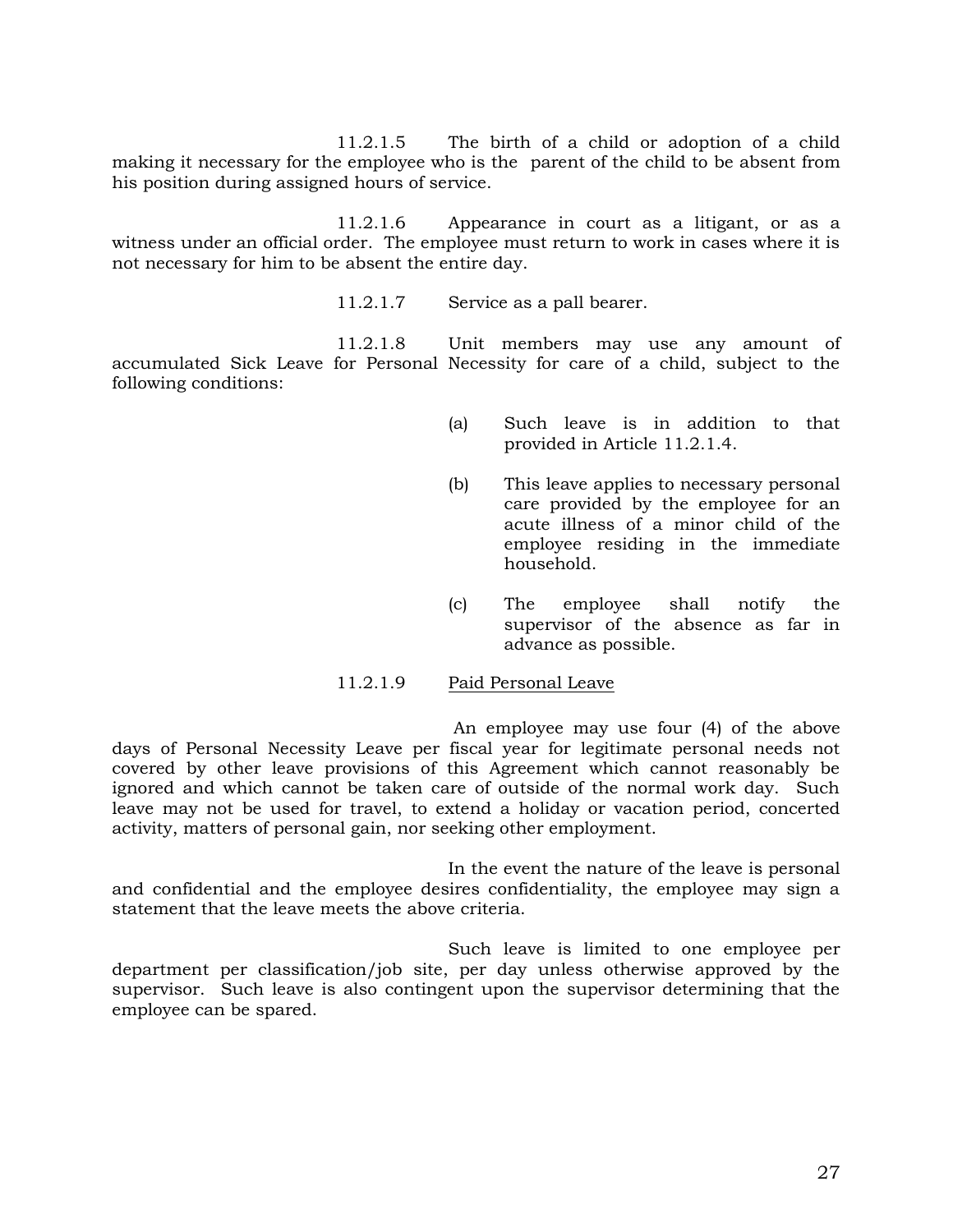# 11.2.2 Request Procedures

11.2.2.1 Employees shall submit a request for Personal Necessity Leave per District procedure to the immediate supervisor at least three (3) work days in advance. In emergency circumstances, the employee shall notify the supervisor of the intended absence as soon as possible. To facilitate uniformity in application of the Personal Necessity Leave provisions, the Superintendent or designee shall make a determination on all such requests for leave.

11.2.2.3 An employee who feels that the reason for Personal Necessity Leave is personal and confidential may submit a request for such leave directly to the Superintendent.

11.2.2.4 The employee shall submit a signed statement and any additional proof requested by the supervisor to substantiate personal necessity.

11.2.2.5 Absences for personal necessity in excess of eight (8) days per year, or in excess of accumulated Sick Leave days, may be applied for as leave without pay.

#### 11.2.3 Limitations

11.2.3.1 Absences for personal necessity must be taken in increments of not less than one (1) hour.

11.2.3.2 Personal Necessity Leave shall not be granted during a scheduled vacation or unpaid leave of absence.

11.2.3.3 Only those instances of personal necessity specified in this procedure can be allowed.

11.2.3.4 Payment for such absences shall be made only upon certification by the employee's immediate supervisor that the absence was due to a personal necessity within the meaning of this provision.

11.2.3.5 In all cases of Personal Necessity Leave it must be demonstrated that the need for such absence cannot be accomplished outside of regular duty hours.

# 11.3 Bereavement Leave

Employees shall be allowed a maximum of five (5) days of leave, without loss of pay, by reason of death of any member of the employee's immediate family.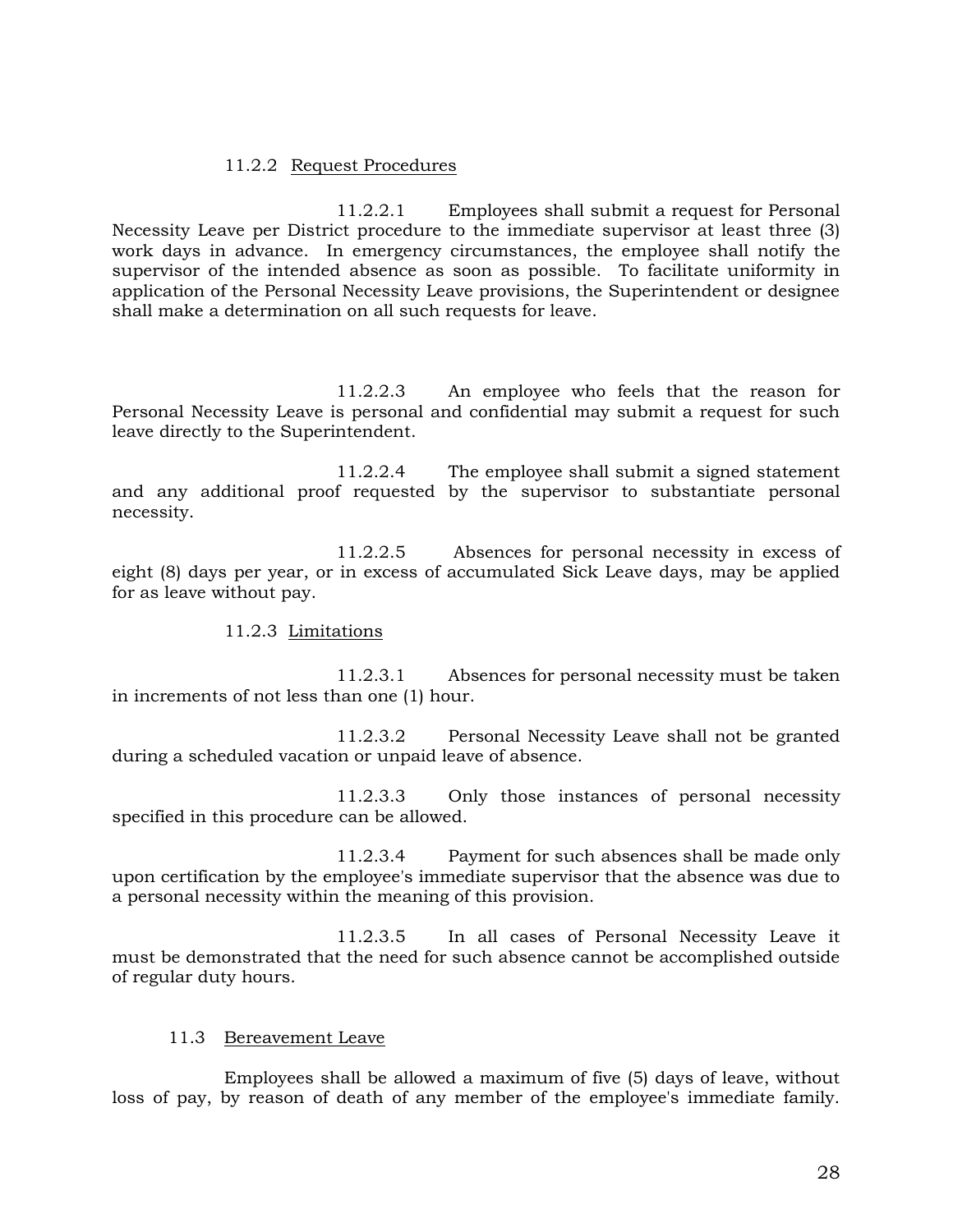"Immediate family" is defined as the mother, father (includes stepparents), grandmother, grandfather, or a grandchild of the employee or of the spouse or domestic partner of the employee, and the spouse, domestic partner, son, son-in-law, daughter, daughter-in-law, sister, brother, aunt, uncle, niece, nephew, brother-in-law, or sister-in-law of the employee or any relative living in the immediate household of the employee. ("Domestic partner" is as defined in Section 297 of the California Family Code.)

11.3.1 Circumstances outside these parameters may be taken into consideration at the discretion of the superintendent.

# 11.4 Industrial Accident and Illness Leave

11.4.1 Members of the bargaining unit who sustain an injury or illness arising directly out of and in the course and scope of their employment shall be eligible for a maximum of sixty (60) working days paid leave in any one fiscal year for the same accident or illness. This leave shall not be accumulated from year to year. Industrial Accident and Illness Leave will commence on the first day of absence. This leave is contingent upon a Workers' Compensation claim. Pending this determination, Sick Leave may be used but would be reinstated upon filing a Workers' Compensation Claim.

11.4.2 Payment for wages lost on any one day shall not, when added to an award granted under the Worker's Compensation laws of the State, exceed the employee's full salary for the month. Industrial Accident and Illness Leave shall be reduced by one day for each day of authorized absence, regardless of a compensation award made under the Workers' Compensation laws. When an Industrial Accident or Illness Leave occurs at a time when the leave will overlap into the next fiscal year, the employee shall be entitled to only that amount of leave remaining at the end of the fiscal year in which industrial injury or illness occurred, for the same illness or injury.

11.4.3 Industrial Accident or Illness Leave is to be used in lieu of normal Sick Leave benefits. When entitlement to Industrial Accident or Illness Leave under this section has been exhausted, entitlement to other Sick Leave will be used. If, however, the employee continues to receive temporary disability indemnity under the Workers' Compensation laws of this State at the time of the exhaustion of benefits under this section, the employee may elect to take as much of the employee's accumulated and available Sick Leave, vacation, or other available leave, which, when added to the Workers' Compensation award, results in a payment of not more than the employee's regular salary.

11.4.4 During paid leaves of absence covered by this section, the employee shall endorse to the District the temporary disability indemnity checks received on account of the industrial illness or accident.

# 11.5 Jury Duty Leave

11.5.1 When employees are called for jury duty and are absent from their employment, they shall be granted leave without loss of pay. In the event an employee receives compensation for jury service, which exceeds twenty-five dollars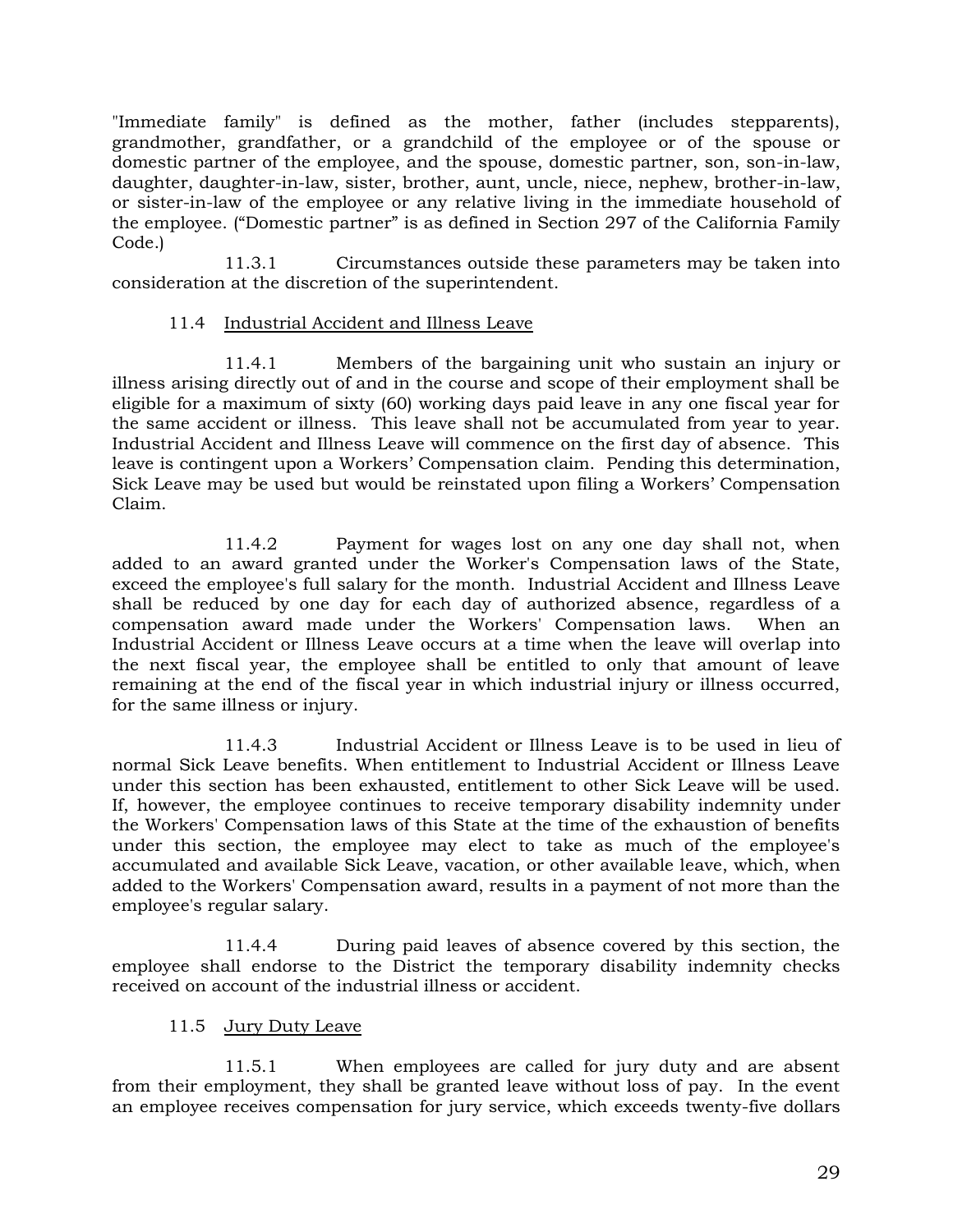(\$25.00), the employee shall turn in to the District Office the check received for such service. The District shall reimburse the employee for any portion of this check, which covers personal expenses for transportation, lodging and meals.

11.5.2 Employees who are excused from jury duty shall report for duty to work the remainder of their scheduled shift if: (a) if at least one (1) hour of work time – allowing for travel time from the court – remains, and  $(b)$  the work time and the jury duty does not exceed the normal work day.

11.5.3 The District shall allow employees on grand jury duty leave with pay to perform committee work mandated by the committee chair. A statement of verification from the committee chair shall be submitted by the employee.

# 11.6 Pregnancy Disability Leave

Unit members are entitled to use Sick Leave for disability caused or contributed to by pregnancy, miscarriage, childbirth, and recovery, and child bonding following the changes in Assembly Bill (AB) 2393 there from.

# 11.7 Family and Medical Care Leave (Unpaid)

11.7.1 Unit members with at least one year of continuous District employment and who have worked for the District for at least 1,250 hours during the previous fiscal year are eligible for unpaid Family and Medical Care Leave, pursuant to applicable State and Federal law and Board Policy. Current law provides for unpaid leave of up to twelve (12) weeks which may be used for an employee's serious health condition; or the care of a seriously ill child, spouse or parent. Except in the case of pregnancy disability, this unpaid leave runs concurrently with any other paid leave provided the employee. During this unpaid leave, the District would continue its regular payment of the group insurance premiums.

11.7.2 An eligible unit member (employed for at least 12 months) is entitled to 12-workweeks for parental leave (birth, adoption or foster placement of a child) pursuant to the California Family Rights Act (CFRA) and related regulations. If the eligible unit member continues to be absent from his or her duties on account of parental leave, the District shall deduct the salary due the employee for any of the remaining portion of the 12-workweek period in which the absence occurs. The deduction shall not exceed the sum that is actually paid a substitute employee. Such differential pay shall not take effect until all other available leaves are exhausted. Parental leave shall not exceed 12 workweeks within any 12 month period.

# 11.8 Other Leave Without Pay

11.8.1 It is recognized that classified employees provide necessary support service to the District's educational program.

11.8.2 Unpaid leave may be approved at the discretion of the District for reasons not specified under other leave provisions of this Agreement.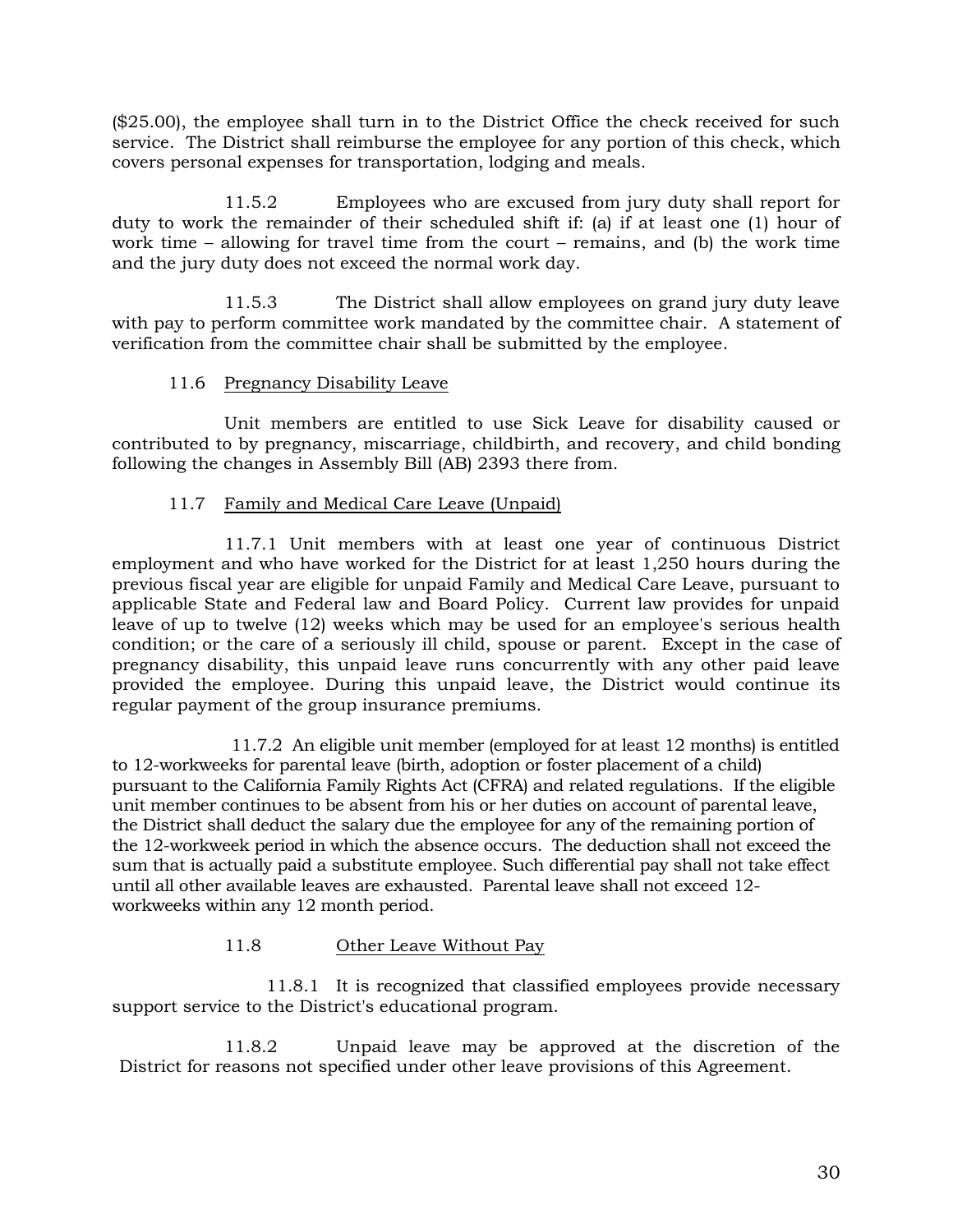11.8.3 Leave of less than ten (10) working days may be approved by the Superintendent or designee. Such leave is intended to meet an employee's legitimate needs for leave otherwise not provided for (including Article 11.7), consistent with service requirements.

Such leave may be approved if the District determines that the employee can be spared from duty and that a suitable substitute employee, if required, can be secured. Some examples of reason for such leave include preparation for a family wedding, birth of a grandchild, graduation of a family member, death of a close friend and illness of family member not covered in Personal Necessity Leave.

11.8.4 Leaves of greater than ten (10) working days require the approval of the Board of Trustees, upon the recommendation of the Superintendent. Such leave is intended to meet legitimate long-term needs for leave, such as illness which extends beyond available Sick Leave benefits, and study.

11.8.5 Advance approval is required. Requests are to be made in writing and submitted to the District Office.

11.8.6 One full day's pay shall be deducted from the employee's salary and benefits for each day of leave taken.

# 11.9 Employee Assistance Leave

Upon the exhaustion of all applicable Sick Leave benefits and vacation, an employee may be granted a paid leave of absence for a period of up to thirty (30) working days for the purpose of participating in a program of counseling and/or rehabilitation for drug and/or alcohol abuse or other psychological or psychiatric disability. The length of the leave shall be at the discretion of the Superintendent.

# 11.10 Personal Business Leave

The Association and District recognize that paid Sick Leave and paid Personal Necessity Leave are not appropriate for the conduct of personal business which may be inconvenient to conduct during off duty time. Therefore, the District shall allow employee time off, not to exceed four (4) hours in any one payroll period, for the conduct of personal business, if, in the judgment of the employee's supervisor that an employee's absence will not cause a hardship upon other employees or result in work not being done in a timely fashion. Said leave shall also be subject to the following provisions.

11.10.1 Subject to the judgment of the employee's supervisor, the employee may make up said time off in full (without incurring any overtime) not later than the next succeeding payroll period. The employee may elect to have said time off deducted from accrued vacation on an hourly basis, charged against accrued compensatory time, or deducted as leave without pay in increments of no less than one (1) hour.

11.10.2 Written permission from the employee's immediate supervisor shall be obtained in advance of such leave.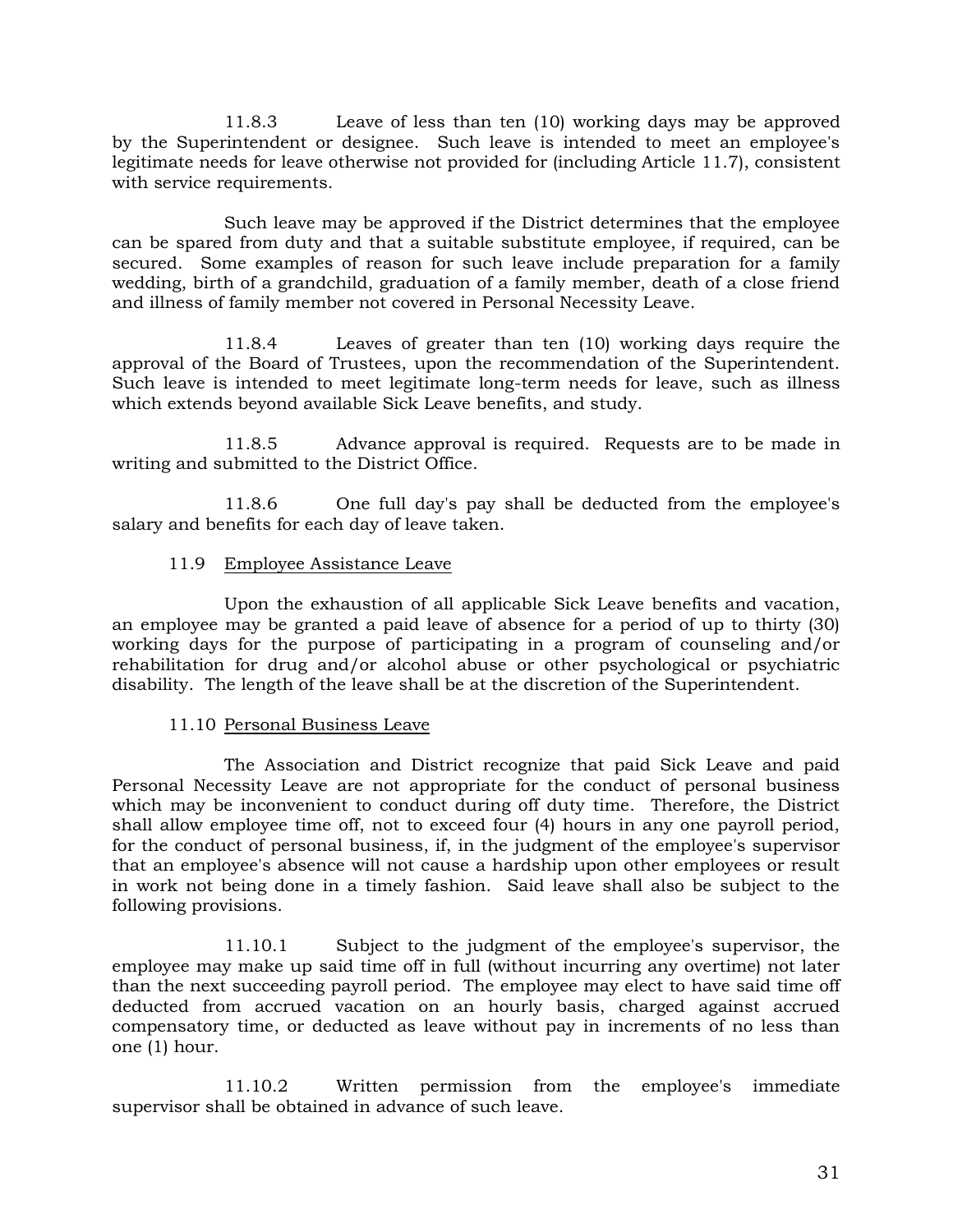11.10.3 No substitute shall be required while the employee is gone.

#### 11.11 Catastrophic Illness Leave

11.11.1 Unit members who have exhausted all Sick Leaves and other time off may use Catastrophic Illness Leave under the following provisions:

11.11.1.1 Catastrophic Illness Leave shall begin only after all other accumulated Sick Leave (exclusive of differential paid leave), vacation, accrued compensatory time off and other paid leaves have been exhausted.

11.11.1.2 Maximum leave is not to exceed twelve (12) consecutive calendar months, or the maximum number of hours donated pursuant to this section, whichever is less.

11.11.2 To request Catastrophic Illness Leave, the unit member or the employees designee, shall submit a request in writing to the Association President stating the facts which support a need for such leave.

11.11.2.1 To qualify for such leave, the employee will have suffered an illness or injury that is expected to incapacitate the employee for an extended period of time, or that incapacitates a member of the employees' family which incapacity requires the employee to take time off from work for an extended period of time to care for that family member, and taking extended time off work creates a financial hardship for the employee because they have exhausted all of their Sick Leave and other paid time off. (as defined in 11.11.1.1)

11.11.2.2 A "member of the employee's family" in 11.11.2.1 above shall be limited to spouse, domestic partner as defined in Section 297 of the California Family Code, child, mother, father, or an individual over which the employee has legal guardianship.

11.11.3 As soon as practicable, the Association Executive Board shall meet and determine whether to recommend to the Superintendent approval of the request for Catastrophic Illness Leave.

11.11.3.1 If the request is denied, the Association President shall notify the employee or the employees designee and the Superintendent.

11.11.3.2 If the request is approved by the Association and the Superintendent, the Association and the District shall solicit classified unit members on an approved District form authorizing donation of Sick Leave hours for use pursuant to this section.

District Office.

11.11.3.3 Donation authorization form shall be returned to the

11.11.3.4 Donated Sick Leave hours will be deposited in a Catastrophic Illness Leave Pool and deducted from the donating employee's accumulated Sick Leave.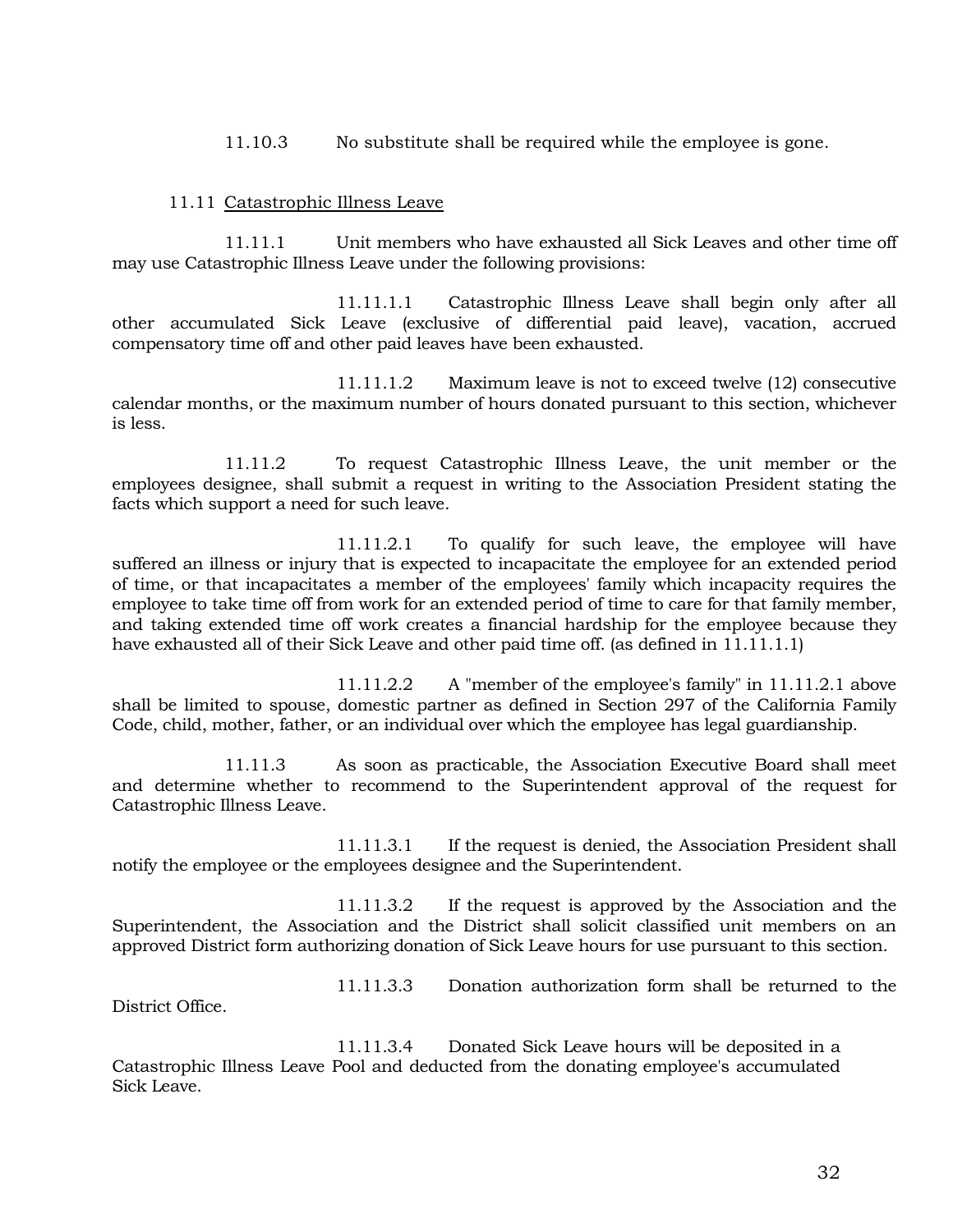11.11.3.5 Sick Leave hours donated and taken pursuant to this section shall be credited/deducted in full hour increments.

11.11.3.6 The maximum number of hours an employee can contribute per year pursuant to this section is ten (10) times the contributor's normal work day.

11.11.3.7 The Catastrophic Illness Leave Pool shall be reduced by one full hour for each hour of Catastrophic Leave awarded to the requesting employee.

11.11.3.8 In the event hours donated to are not used, those hours will be retained in the Catastrophic Illness Leave Pool for future use pursuant to this section.

11.11.4 In the event an employee exhausts their donated Catastrophic Illness Leave from the Catastrophic Illness Leave Pool, the employee or the employees designee may request additional Catastrophic Illness Leave pursuant to this section. However, in no event shall the employee be eligible to use more than twelve (12) consecutive calendar months of donated Catastrophic Illness Leave.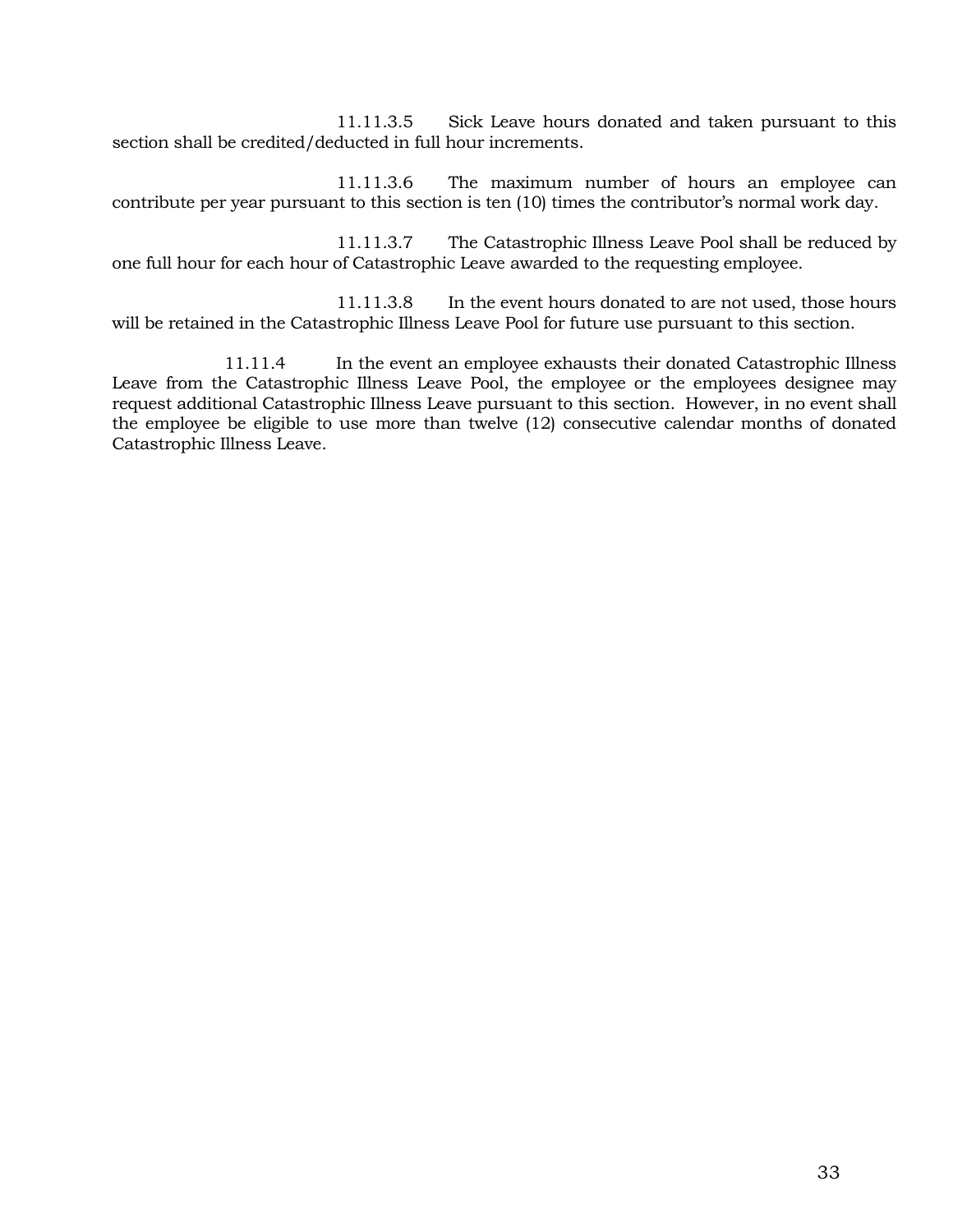#### **ARTICLE 12 HOLIDAYS**

12.1 Unit members, except as otherwise provided herein, shall be entitled to the following holidays off with pay, subject to the agreed upon school calendar:

- **(a) January 1, New Year's Day**
- **(b) The third Monday in January, Martin Luther King Day**
- **(c) Lincoln's Birthday**
- **(d) Third Monday in February, Washington's Birthday**
- **(e) Spring Holiday - The Friday proceeding Easter Sunday, unless that Friday becomes a work day, then the Monday following Easter becomes the holiday.**
- **(f) Last Monday in May, Memorial Day**
- **(g) July 4, Independence Day**
- **(h) First Monday in September, Labor Day**
- **(i) September 9, Admission Day**; however, should school be held on Admission Day, classified employees shall be entitled to the Thursday of the Spring Break as a paid holiday. Full calendar employees shall be entitled to a floating holiday in lieu of the Thursday of Spring Break. Such holiday may be taken with the mutual consent of the employee's supervisor.

#### **(j) November 11, Veteran's Day**

**(k) Wednesday before Thanksgiving Day**. This holiday shall not apply if school is held on that day. In that event, the following provision shall apply:

Eight (8) hour employees may be excused from work with pay during the last three (3) hours of their shift on the Wednesday before Thanksgiving Day. Such three (3) hours excused time shall be prorated for less than eight (8) hour employees as follows:

This provision applies only to those employees actually on duty for their full scheduled work shift on the Wednesday before Thanksgiving Day.

Regular Assigned Work Day Amount of Work Time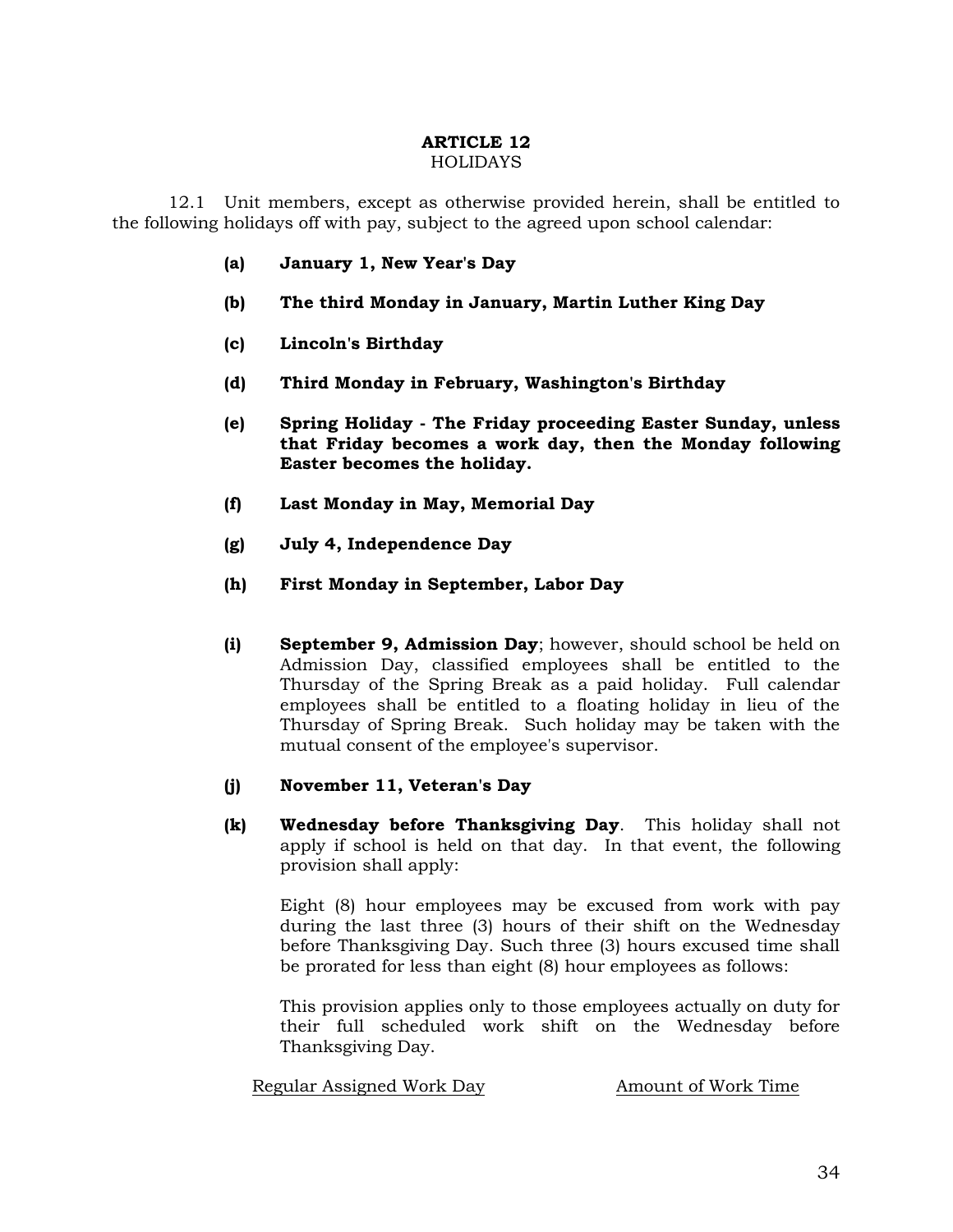| 7.5 hours | 4.75 hours   |
|-----------|--------------|
| 7 hours   | 4.25 hours   |
| 6.5 hours | 4 hours      |
| 6 hours   | 3.75 hours   |
| 5 hours   | 3 hours      |
| 4 hours   | 2.5 hours    |
| 3 hours   | 1.75 hours   |
| 2 hours   | $1.25$ hours |
|           |              |

Bus drivers and other employees assigned to transport students or provide other essential services during the last three (3) hours of their shift shall not receive paid excused time. Such employees shall be paid an additional three (3) hours (or appropriate prorata) at straight time.

# **(l) Thanksgiving Day, the Thursday proclaimed by the President and the following Friday**

# **(m) The working day preceding the Christmas holiday**

Eight (8) hour employees may be excused from work with pay during the last three (3) hours of their shift on the early release day before the Christmas school recess. Such three (3) hours excused time shall be prorated for less than eight (8) hour employees. Two hundred sixty (260) day employees will take their early release day during the month of December with prior approval. If the early release is denied, the employee will be compensated.

This provision applies only to those employees actually on duty for their full scheduled work shift on the day before their Christmas holiday. Furthermore, this provision shall not apply in the event the school day prior to the Christmas school recess is not a minimum day.

| Regular Assigned Work Day | Amount of Work Time |  |
|---------------------------|---------------------|--|
|                           |                     |  |
| 7.5 hours                 | 4.75 hours          |  |
| 7 hours                   | 4.25 hours          |  |
| 6.5 hours                 | 4 hours             |  |
| 6 hours                   | 3.75 hours          |  |
| 5 hours                   | 3 hours             |  |
| 4 hours                   | 2.5 hours           |  |
| 3 hours                   | 1.75 hours          |  |
| 2 hours                   | 1.25 hours          |  |

Bus drivers and other employees assigned to transport students or provide other essential services during the last three (3) hours of their shift shall not receive paid excused time. Such employees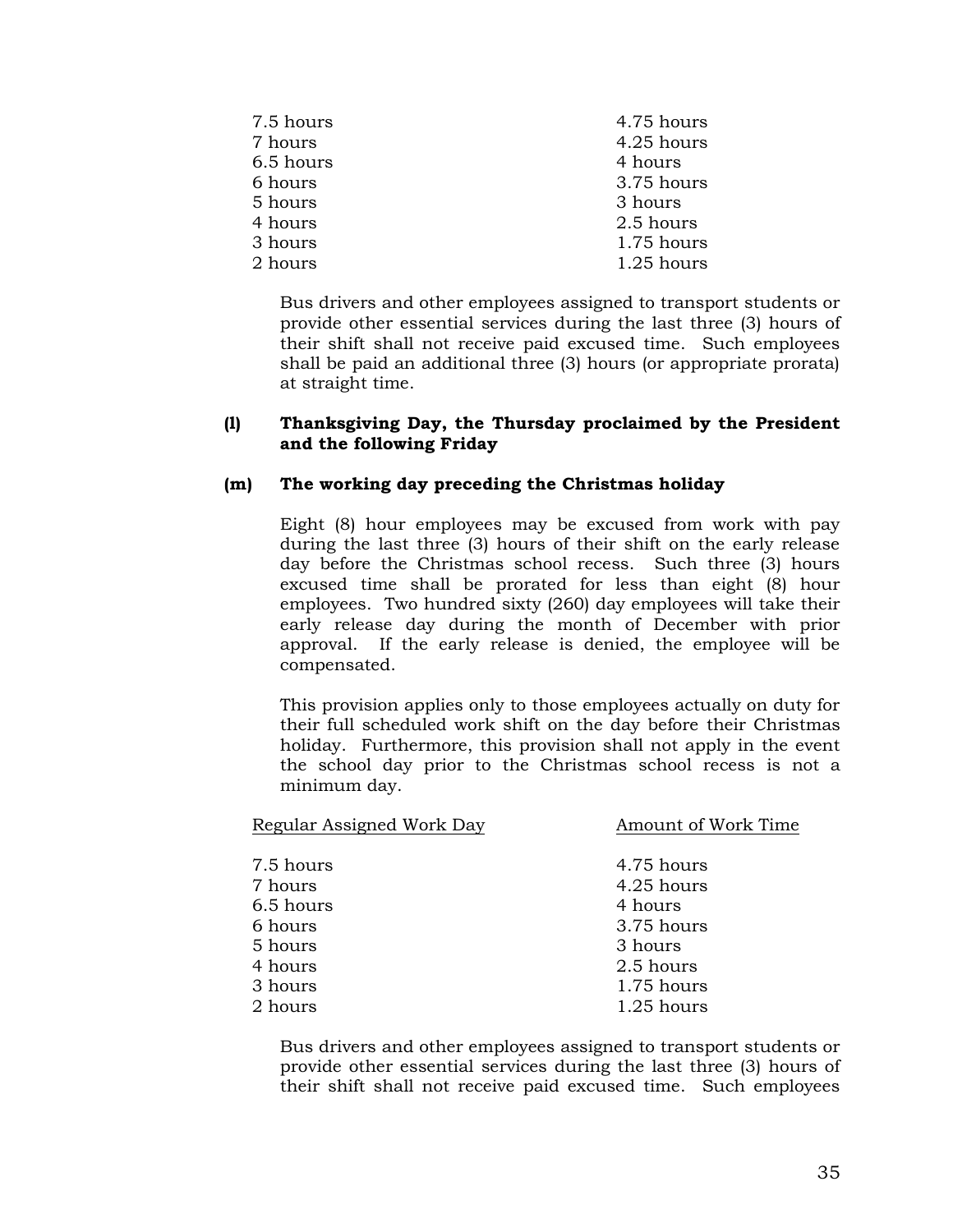shall be paid an additional three (3) hours (or appropriate prorata) straight time.

# **(n) Christmas Eve**

# **(o) December 25, Christmas Day**

12.2 Every day appointed by the President, or the governor of this State, as provided for in subdivisions (b) and (c) of Section 37220 for a public fast, thanksgiving or holiday, or any day declared a holiday under Section 1318 or 37220 for classified and certificated employees.

12.3 When a holiday falls on a Saturday, the preceding work day, not a holiday, shall be deemed to be that holiday. When a holiday falls on Sunday, the following workday, not a holiday, shall be deemed to be that holiday. The operation of the provision shall not cause any employee to lose any of the holidays indicated in this Article to which otherwise eligible.

12.4 Except as otherwise provided in this Article, an employee must be in paid status on the working day immediately preceding or succeeding the holiday period.

12.5 Bargaining unit employees who are not normally assigned to duty during the school holidays of December 24, December 25, and January 1, or Spring Vacation Day, shall be paid for those holidays provided that they were in paid status during any portion of the working day of their normal assignment immediately preceding or succeeding the holiday period.

12.6 During the regular school year, on any school day during which students would otherwise have been in attendance but are not and for which certificated personnel receive regular pay, classified employees shall also receive regular pay whether or not they are required to report for duty that day.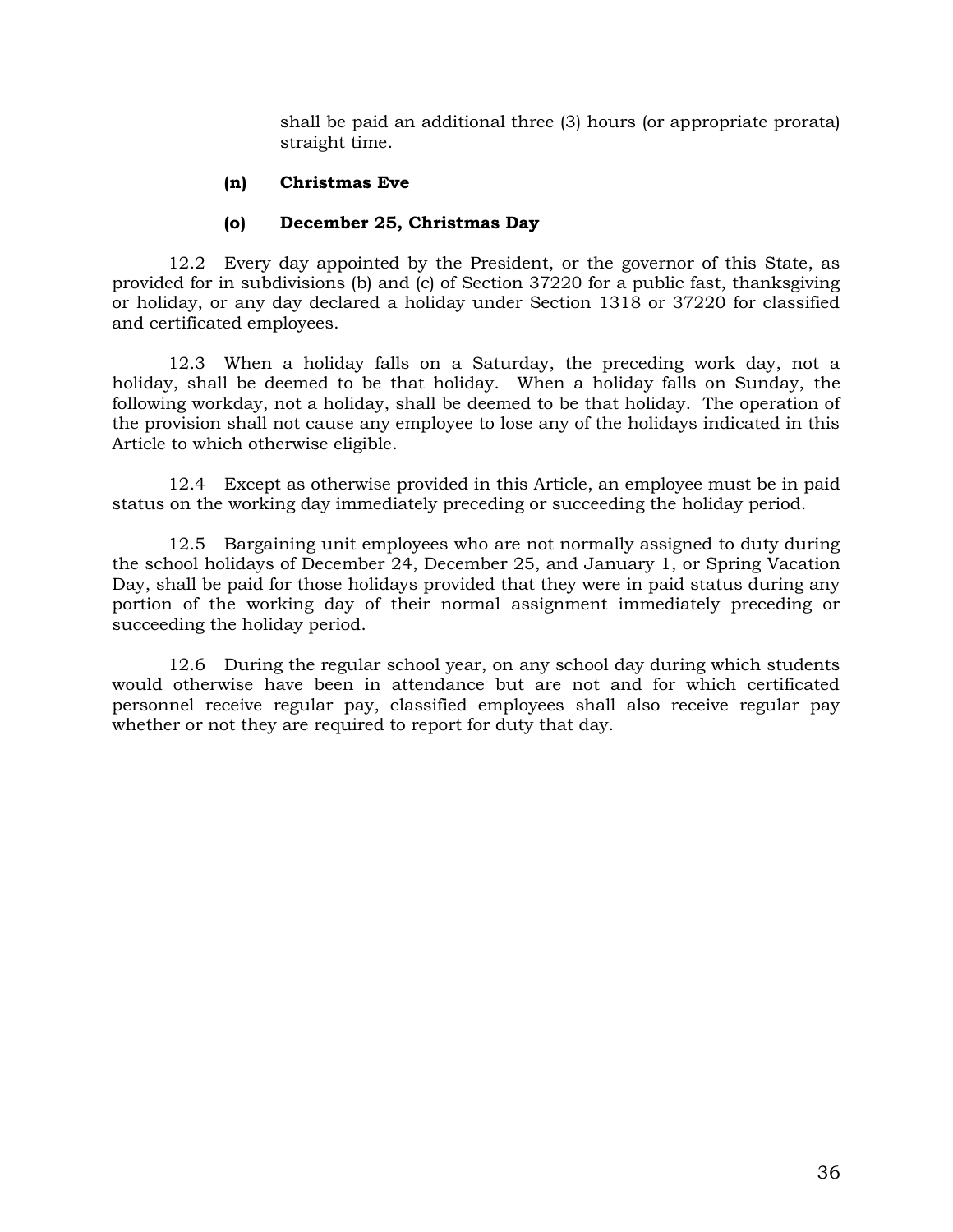#### **ARTICLE 13**  VACATIONS

13.1 Except in the case of Maintenance and Operations, technology service employees, and the mechanics, vacation may normally be taken only while regular day school is not in session. In certain cases, vacation may be taken while regular day school is in session as long as it does not conflict with the work requirements and is approved by the Superintendent or designee. Classified employees who have worked fewer than six (6) months will not be eligible for vacation.

13.2 In each school year, earned vacation shall be scheduled by the immediate supervisor considering the work requirements and requests of employees. If the employee is not permitted to take the full vacation accumulation, the amount not taken shall be paid out; however, at the option of the employee, up to ten (10) work days of such vacation may be carried over for use in the following school year.

# 13.3 Vacation Accrual

Paid vacation leave shall accrue for full-time twelve (12) month unit members at the following rates:

| <b>Years of District Service</b> | <b>Work Day of Vacation</b> |
|----------------------------------|-----------------------------|
| One - Five                       | 12                          |
| Six - Ten                        | 15                          |
| Eleven - Fifteen                 | 17                          |
| Sixteen - Twenty                 | 19                          |
| Twenty-one and Beyond            |                             |

Vacation leave shall be prorated for unit members employed less than full-time for twelve (12) months, based upon the number of hours the part-time employee is in paid status in comparison with a full-time twelve (12) month employee (2080 hours). For purposes of this section "paid status' shall mean paid work hours (excluding any hours paid at the overtime rate) and paid leave time (excluding vacation). Such prorated earned vacation shall be rounded to the nearest quarter hour.

The following are examples of vacation allowances, which would be earned by various categories of part-time employees. These are listed only for information and do not detract in any way from the specific pro-ration provision above: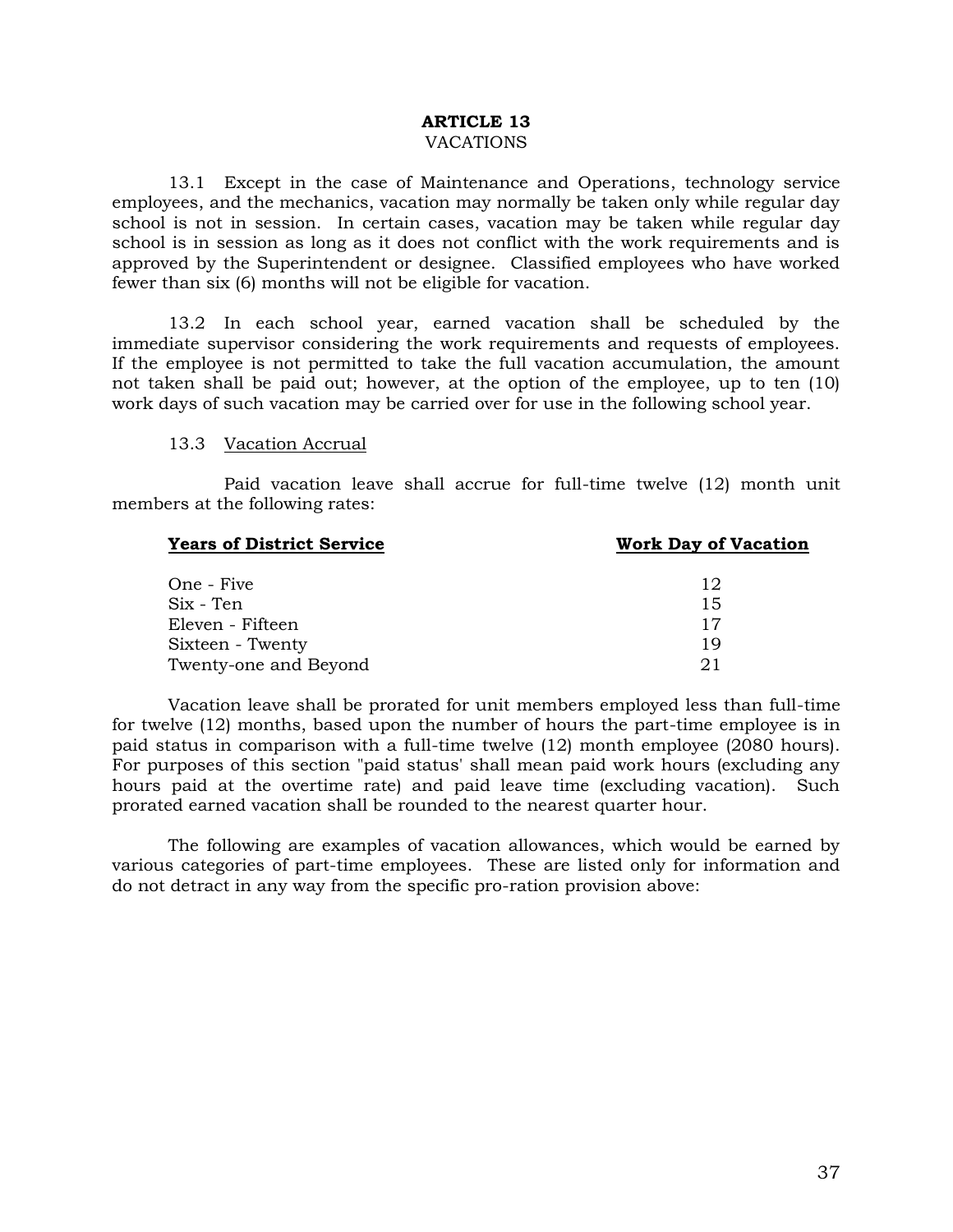| <b>Years of District</b> | <b>Work Days of Vacation</b> |                 |             |  |
|--------------------------|------------------------------|-----------------|-------------|--|
| <b>Service</b>           |                              |                 | School Term |  |
|                          | 11 Mo. Employee              | 10 Mo. Employee | Employee    |  |
| $One - Five$             | 11                           | 10              | 9.5         |  |
| $Six - Ten$              | 13.75                        | 12.5            | 11.88       |  |
| Eleven – Fifteen         | 15.58                        | 14.17           | 13.46       |  |
| Sixteen – Twenty         | 17.42                        | 15.83           | 15.04       |  |
| Twenty-one and           | 19.25                        | 17.5            | 16.63       |  |
| beyond                   |                              |                 |             |  |

13.4 Vacation will not be accrued while an employee is in a non-pay status.

13.5 The District shall not require an employee to take vacation in lieu of sick leave or other leave of absence on account of illness or injury.

13.6 A holiday falling within a vacation period shall not constitute a vacation day.

13.7 Employees whose employment with the District is terminated for any reason shall receive, in the final pay warrant, pay for any unused vacation previously earned, except that employees who have not completed six (6) months of District employment in regular status shall not be entitled to such compensation. The final pay warrant for an employee shall be adjusted if more vacation has been used than earned.

# 13.8 Longevity Vacation

Twelve (12) month employees who have accrued more than twelve (12) days of vacation, eleven (11) days for an "eleven (11) month" employee and ten (10) days for a "ten (10) month" employee and nine and a half (9.5) days for a "school term employee"), may use these additional days during the work year, subject to the following conditions:

13.8.1 Such leave requires the advance approval of the immediate supervisor.

13.8.2 Such leave is contingent upon the District determining that the employee can be spared from duty and that a satisfactory substitute (when required) can be obtained.

13.8.3 Longevity vacation paid out at the end of the fiscal year is not PERS eligible unless the vacation request was denied.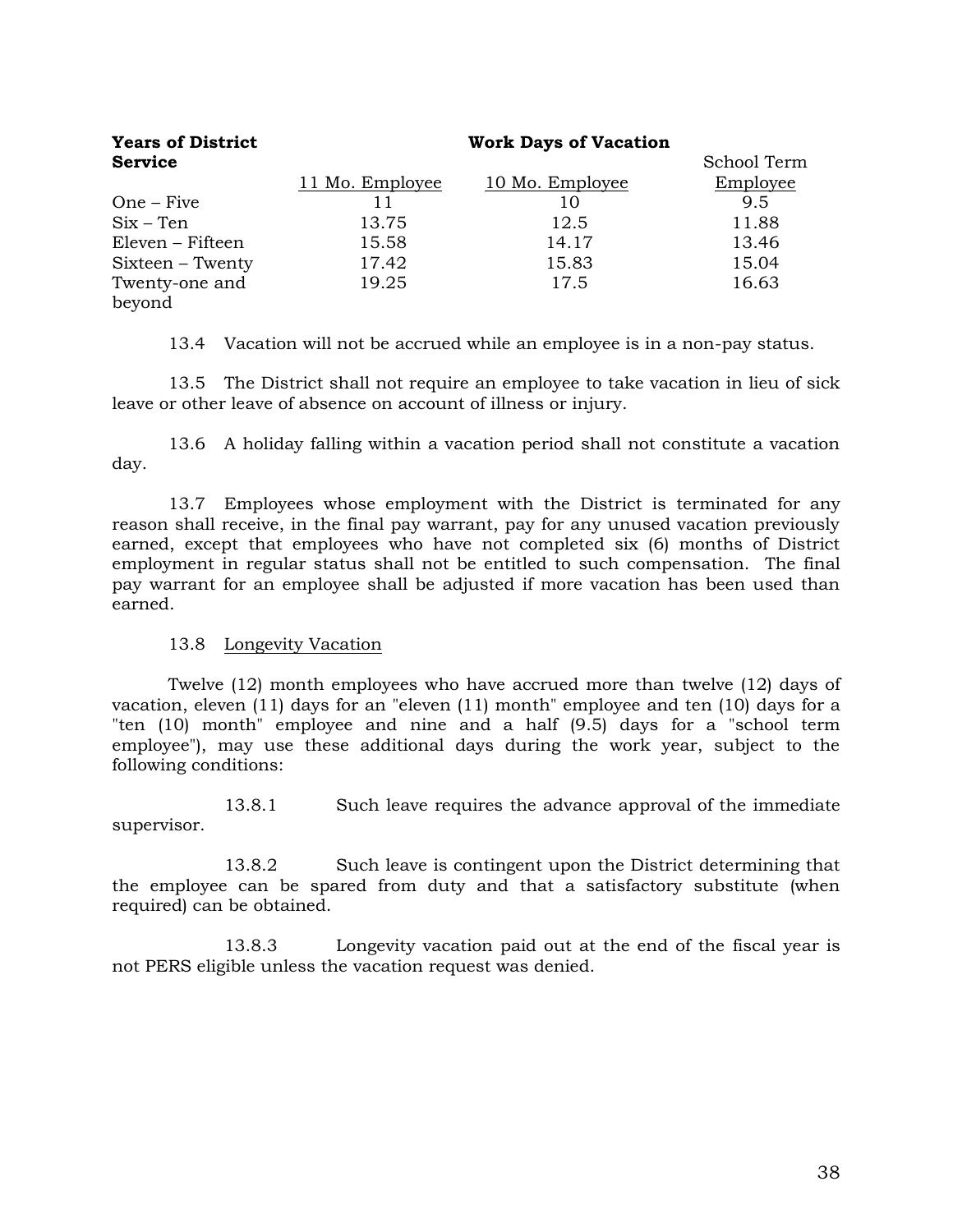# **ARTICLE 14** EMPLOYEE PERFORMANCE EVALUATION PROCEDURES

#### 14.1 Evaluation Procedures

14.1.1 Each probationary status unit member shall receive a written performance evaluation by the immediate supervisor a minimum of once during the probationary period, which shall be the number of working months of the employee's regular work year. Each permanent status unit member shall receive a written performance evaluation by the immediate supervisor at least every two years.

14.1.2 The immediate supervisor shall discuss each written evaluation with the employee and shall provide the employee with a copy. The employee shall sign the evaluation to acknowledge its receipt.

14.1.3 Any negative written performance evaluation shall include recommendations for improvement in cited deficiencies.

14.1.4 The employee shall have the right to respond to negative written performance evaluations during their duty day.

#### 14.2 Employee Personnel Files

14.2.1 An employee may inspect material in their personnel file which may serve as a basis for affecting the status of employment except materials which:

- (a) are obtained prior to employment
- (b) were prepared by identifiable examination committee members, or
- (c) were obtained in connection with a promotional examination.

14.2.2 An employee may inspect such material in their personnel file, with the exception of the above specified items, during the normal business hours of the District central office at times other than when the employee is required to render service. Such inspection shall take place under the supervision of a District administrator or designee. Upon the written authorization of the employee, an Association representative may so inspect the employee's personnel file.

14.2.3 No materials of a derogatory nature, except the above specified items, may be placed in an employee's personnel file without allowing the employee an opportunity to review and comment thereon. An employee shall have the right to enter, and have attached to any such derogatory statement, their own comments thereon. The review and comment upon materials of a derogatory nature shall take place during the normal business hours of the District Office and at times when the employee can be spared from duty, as determined by the supervisor to leave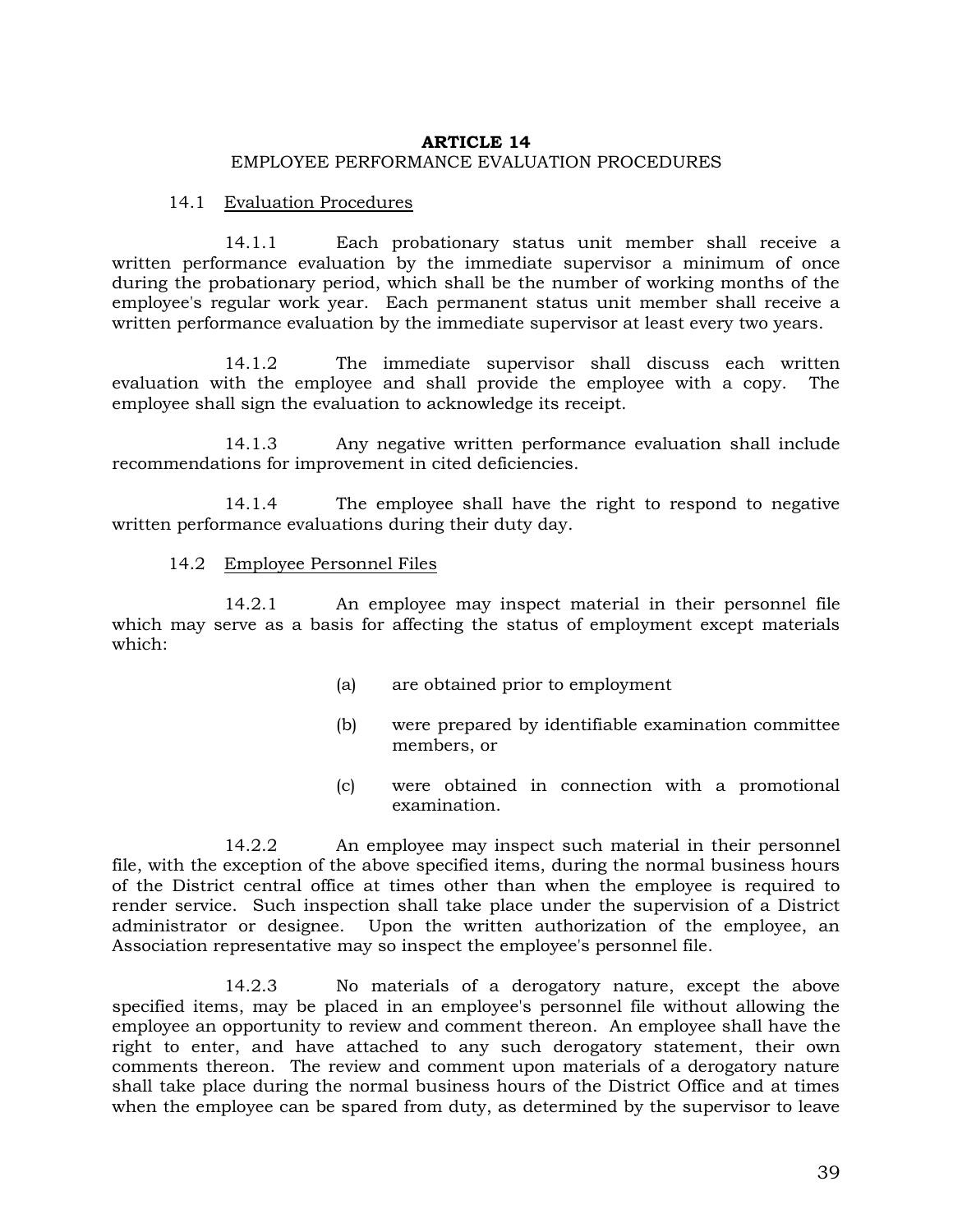the normal place of work during assigned duty times for such review and comment without salary reduction.

14.2.4 All material placed in an employee's personnel file shall be dated and signed by the contributor.

14.2.5 The official personnel file of each unit member as referred to in this section shall be kept in the District Office.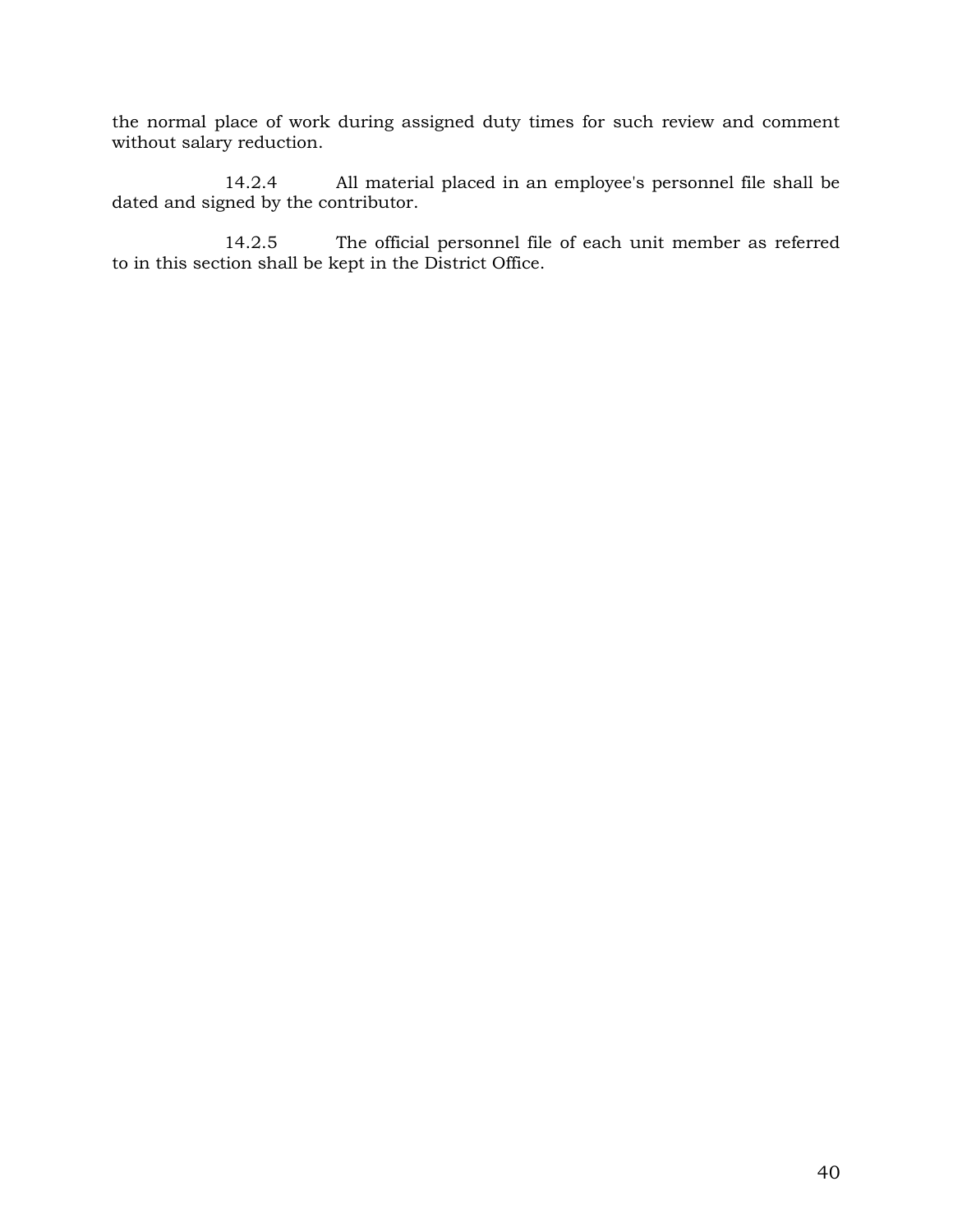#### **ARTICLE 15**  LAYOFF AND REEMPLOYMENT

15.1 The District reserves its right to layoff employees for lack of work or lack of funds, subject only to the procedural requirements specified herein. This provision shall not be construed as giving the District the right to reduce the hours of employment of unit members, except by the application of the provisions of this Article. Any other proposed reduction of hours of employment of unit members shall be the subject of meeting and negotiating between the parties to this Agreement. The District and Association agree that as soon as it becomes clear that there is a lack of work or a lack of funds, they will meet and confer. The District and the Association agree that all probationary and short-term employees will be dismissed prior to laying off any permanent employees. Information on cost savings from the release of such employees will be provided to CSEA. Laid off employees shall retain all rights and benefits guaranteed to them by the California Education Code, the Classified Bargaining Agreement and District policies and procedures.

15.2 Definitions

15.2.1 "Class" means a group of classifications within a job occupational family, which have common characteristics, as listed in Appendix "A."

15.2.2 "Classification" means a particular employment position as listed in Appendix "B."

15.2.3 "Length of Service" means date of hire.

15.2.4 "Split Assignments" means an employee who works in at least two or more separate and distinct positions in at least two and separate and distinct classifications.

15.2.5 "Permanent" as used in "permanent employee" includes tenure in the classification in which the employee passed the required probationary period, and includes all the incidents of that classification.

#### 15.3 Order of Notice of Layoff

15.3.1 The order of notice of layoff within the classification affected shall be determined by length of service. The employee who has the shortest length of service in the class, plus classification(s) equal and/or with higher salary range in other classes shall be notified of layoff first, except as provided herein. Notwithstanding the above, it is agreed and understood that the District has the right to discontinue a function or service performed by a particular position within a classification. In the case two or more employees having identical seniority, the seniority shall be determined by lot.

15.3.2 Prior to any layoff, the District shall post a seniority list of unit members. The District shall also provide the Association with a copy of the seniority list.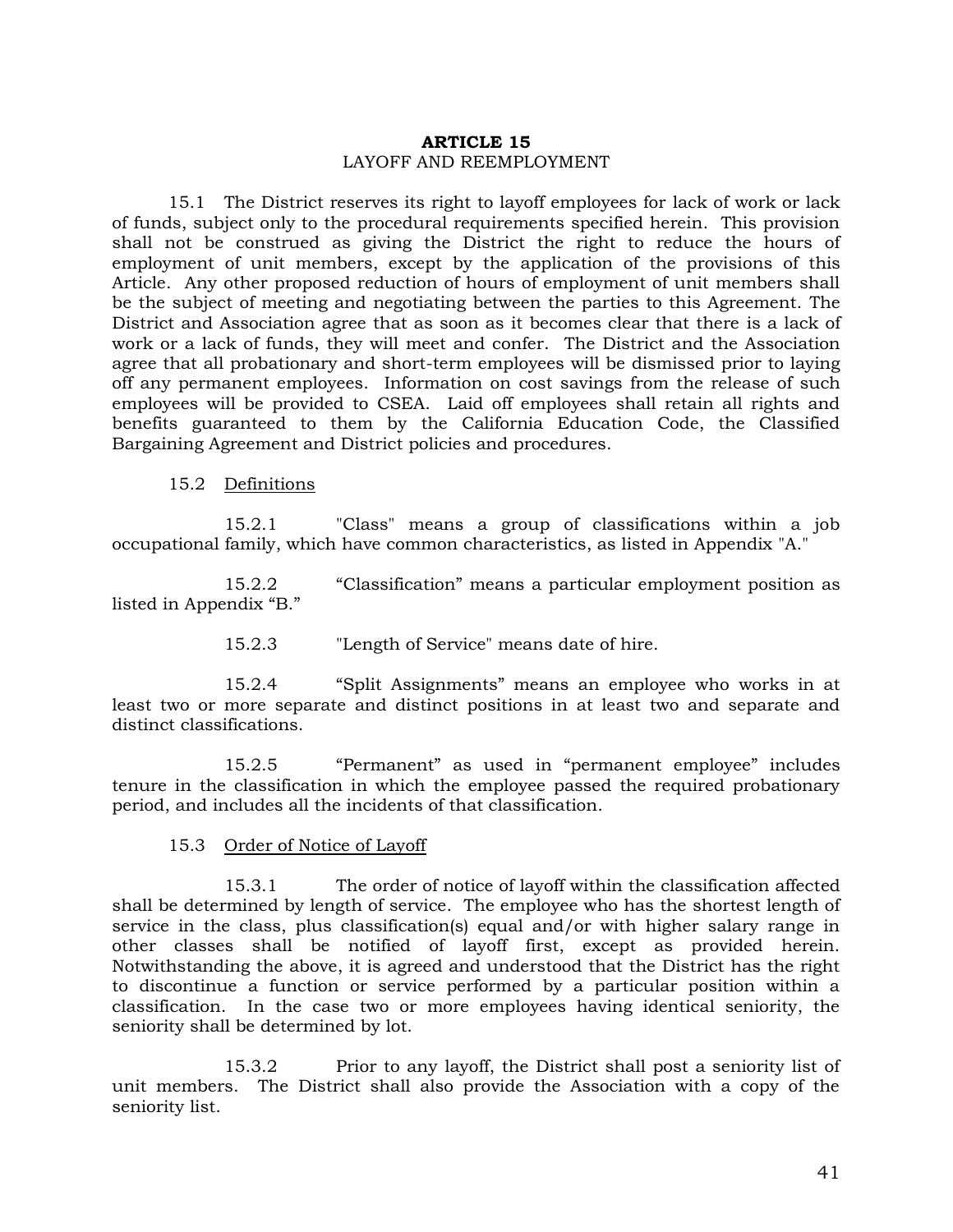15.3.3 The District will meet with affected employees to determine individual bumping rights; unit members may choose to have a CSEA representative present.

15.3.4 Employees affected by layoff or reductions in hours/work year will receive a copy of the layoff article along with their notice. Simultaneous the District shall provide the Association with a copy of the notice.

# 15.4 Options of Employees Notified of Layoff

15.4.1 The District shall notify an employee whose position has been eliminated that they must elect one of the following within five (5) working days of receipt of notice:

15.4.1.1 Displace a less senior employee from a remaining position in the same class.

15.4.1.2 Displace a less senior employee in another class from a remaining position in which the employee has previously served satisfactorily, and for which the employee possesses the required licenses or certificates.

15.4.1.3 Select a vacant position in the same class.

15.4.1.4 Select in another class a vacant position in which the employee has previously served satisfactory, and which the employee possesses the required licenses or certificates.

15.4.1.5 Laid off employees may volunteer to take a lateral transfer into an equal classification or a demotion into a lower classification in which they have not worked. If a position is vacant the District will give preference to the laid off employee if they meet the minimum requirements. Laid off employees shall remain on the reemployment list for the classification from which they were laid off.

15.4.1.6 Employees who were affected by layoff may choose to be on the classified substitute list which shall be used to fill any substitute positions for which they are qualified.

15.4.1.7 Elect to be laid off.

15.4.1.8 Elect a service retirement. Notwithstanding any other provision of law, any employee who was subject to being, or was in fact, laid off for lack of work or funds and who elected service retirement from the Public Employees' Retirement System shall be placed on an appropriate reemployment list. The District shall notify the Board of Administration of the Public Employees' Retirement System of the fact that retirement was due to layoff for lack of work or of funds. If the employee is subsequently subject to reemployment and accepts, in writing, the appropriate vacant position, the District shall maintain the vacancy until the Board of Administration of the Public Employees' Retirement System has properly processed the request for reinstatement from retirement.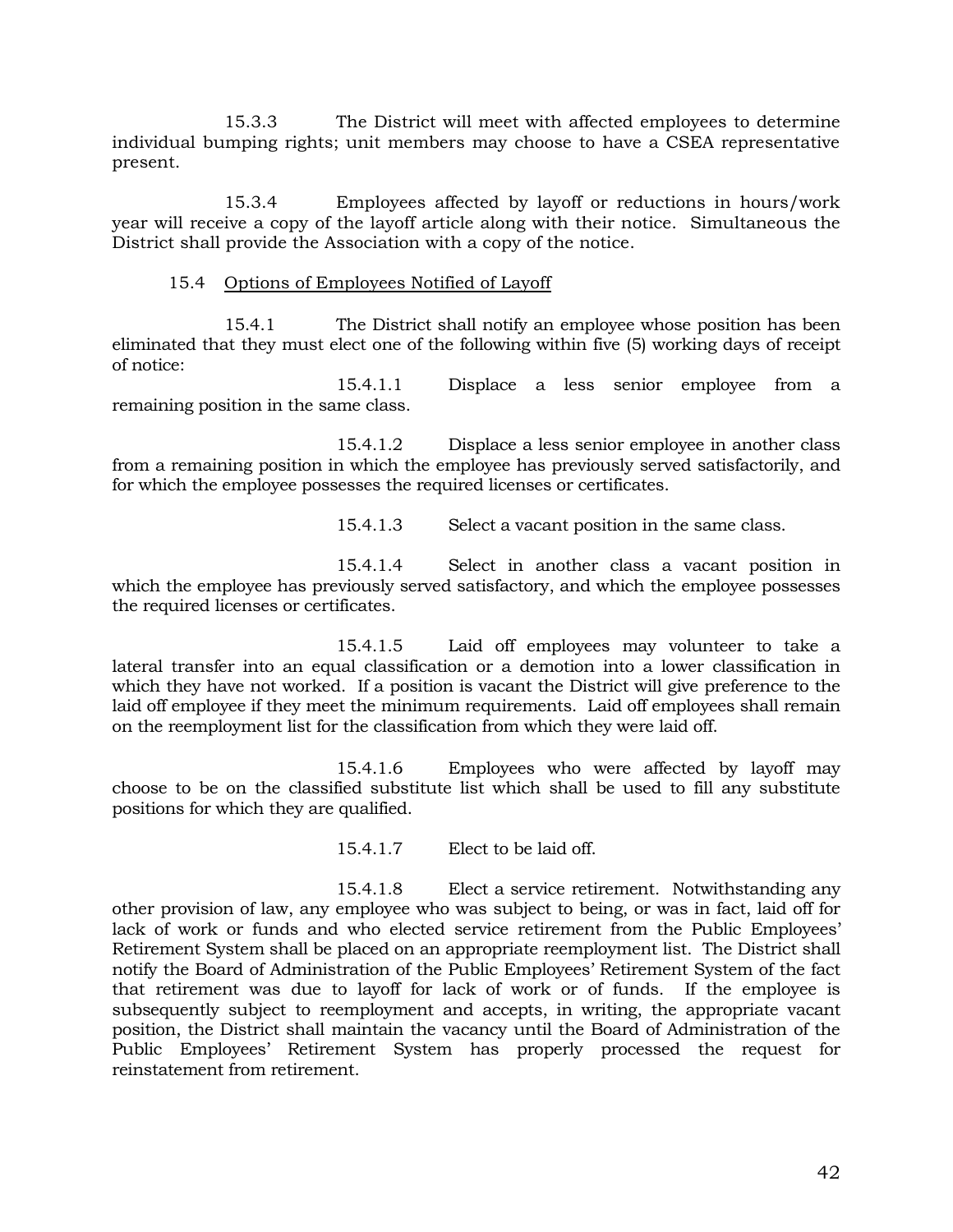# 15.5 Notice of Layoff

15.5.1 When, as a result of the expiration of a specially funded program, unit member's positions must be eliminated at the end of any school year, and unit members will be subject to layoff for lack of funds. Effective January 1, 2022, unit members to be laid off at the end of the school year shall be given written notice on or before March 15<sup>th</sup> informing them of their layoff effective at the end of the school year and of their displacement rights, if any, and reemployment rights. However, if the termination date of any specially funded program is other than June 30, the notice shall be given not less than 60 days prior to the effective date of their layoff.

15.5.2 When, as a result of a bona fide reduction or elimination of the service being performed by any department, unit members shall be subject to layoff for lack of work. Affected employees shall be given notice of layoff not less than 60 days prior to the effective date of layoff, and informed of their displacement (bumping) rights, if any, and reemployment rights. Upon layoff, vacation and compensatory time earned and unused at the time of layoff shall be computed and paid with the final warrant due the employee.

15.5.2.1 Nothing herein provided shall preclude a layoff for lack of funds in the event of an actual and existing financial inability to pay salaries of unit members, nor layoff for lack of work resulting from causes not foreseeable or preventable by the governing board, without the 60 day notice required by aforementioned subsections.

# 15.6 Effects of Layoff

15.6.1 Upon request of the Association within five (5) working days, the parties shall meet and negotiate upon the specific impact of such layoff upon bargaining unit members to the extent that such matters are within the lawful scope of representation, and is not specified within this Agreement. It is agreed and understood that the District has the right to implement layoffs pursuant to this Article even though the parties may not have concluded the above bargaining concerning the impact of such layoffs. Nothing in this article shall preclude either party from requesting and commencing negotiations on any effects of layoff.

15.6.2 The District shall not transfer work of the bargaining unit to certificated, confidential, management or supervisory employees, or to volunteers, prisoners, or substitute employees or to other bargaining unit employees in different classifications or sub contract out the bargaining unit work performed by laid off employees or employees who have suffered a reduction in hours/work year.

15.6.3 Any extra hours that become available in a classification that has suffered a layoff, causing an employee to return to a lower classification or reduction in hours due to layoff, shall be given to any employee within that classification who has suffered such layoff or reduction in hours. Awarded hours will be rotated between all affected employees based on seniority until made whole, after which, extra hours will be given on the normal seniority rotation.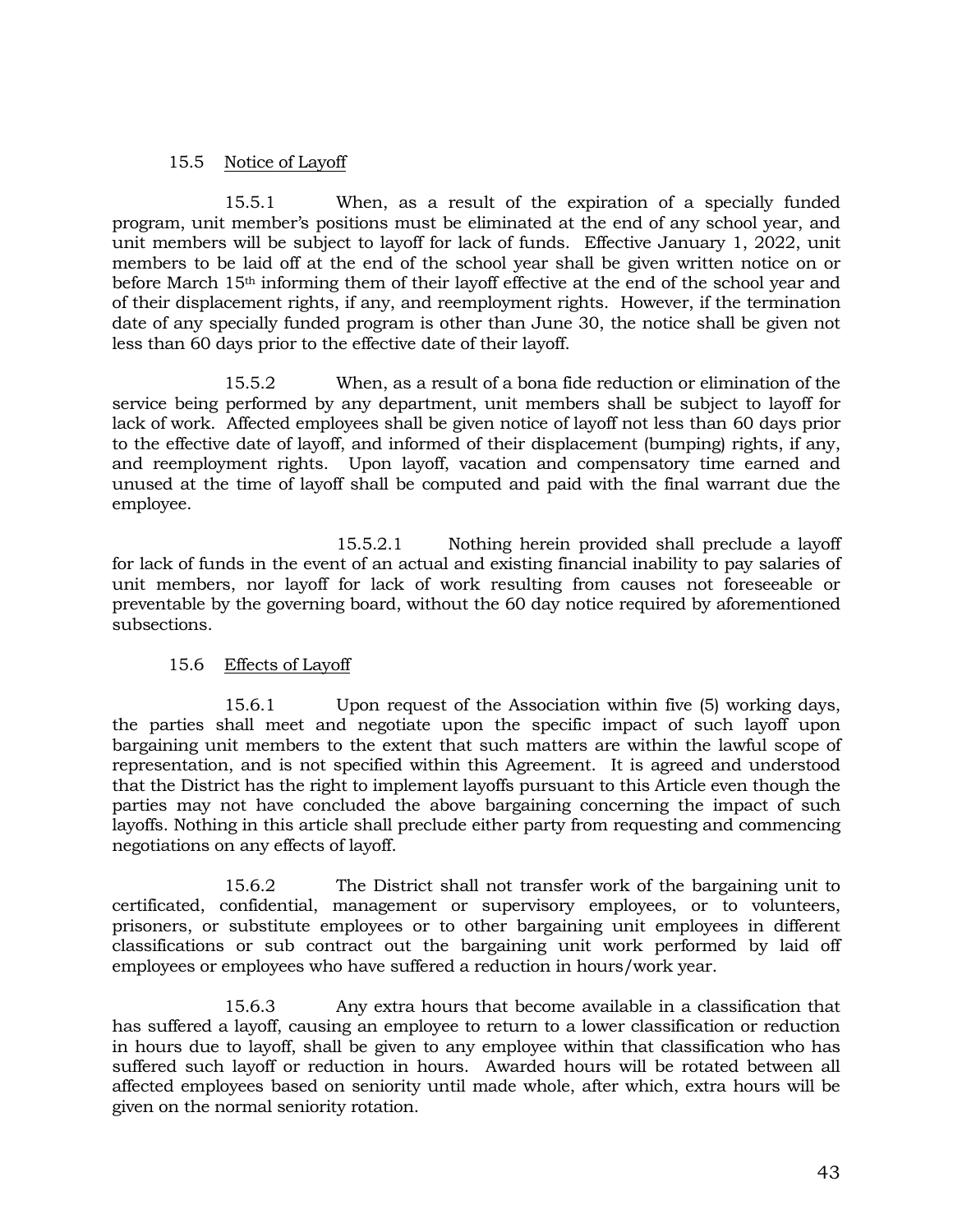15.6.4 The District shall not increase the current and existing workload of remaining bargaining unit employees. This does not preclude the changes to assignments within the classification.

15.6.5 The District may use volunteers and/or students to enhance its educational program but not permit displacements of classified employees nor to allow the District to utilize volunteers in lieu of regular employees during an actual layoff.

15.6.6 Benefited employees who are laid off or who are reduced in hours/work year shall be offered the opportunity to purchase health and welfare benefits subject to carrier rules and/or COBRA in the event of a layoff if the layoff would make them ineligible for health and welfare benefits. This information will be provided by insurance carrier.

15.6.7 Employees placed on the 60 day layoff notice may use available paid personal leave to seek alternative employment.

15.6.8 In the event of the layoff of bus drivers, the District agrees to allow laid off drivers to participate in in-service trainings in order to keep their certificate current. The District will provide requalification training at the time of reinstatement to Red Bluff Joint Union High School District (if necessary).

# 15.7 Reemployment Rights

15.7.1 Reemployment shall be in the reverse order of layoff. Employees who are laid off are eligible for reemployment in their former class in any position with equal or lower pay, for a period of thirty-nine (39) months, and shall be reemployed in preference to new applicants. In addition, such employees laid off shall have the right to apply for promotional positions within the District during the thirtynine (39) month period.

15.7.2 Employees who take voluntary demotions or voluntary reductions in assigned time in lieu of layoff shall be granted the same rights as unit members laid off for a period of sixty three (63) consecutive months.

# 15.8 Reemployment Offers

15.8.1 Offers of reemployment shall be made either by personal service or via U.S. First Class Mail addressed to the last known address and shall include the specific vacancy and hours being offered, the rate of pay, level of benefits, a current job description, and a mechanism for acceptance or refusal of the offer of reemployment within the prescribed time limit, and a place for the employee's signature. Failure to do so within five (5) working days from the date of personal service or of mailing of the offer of reemployment shall be deemed a refusal of that offer of reemployment. It is the responsibility of each employee on a reemployment list to file with the District Office a current mailing address.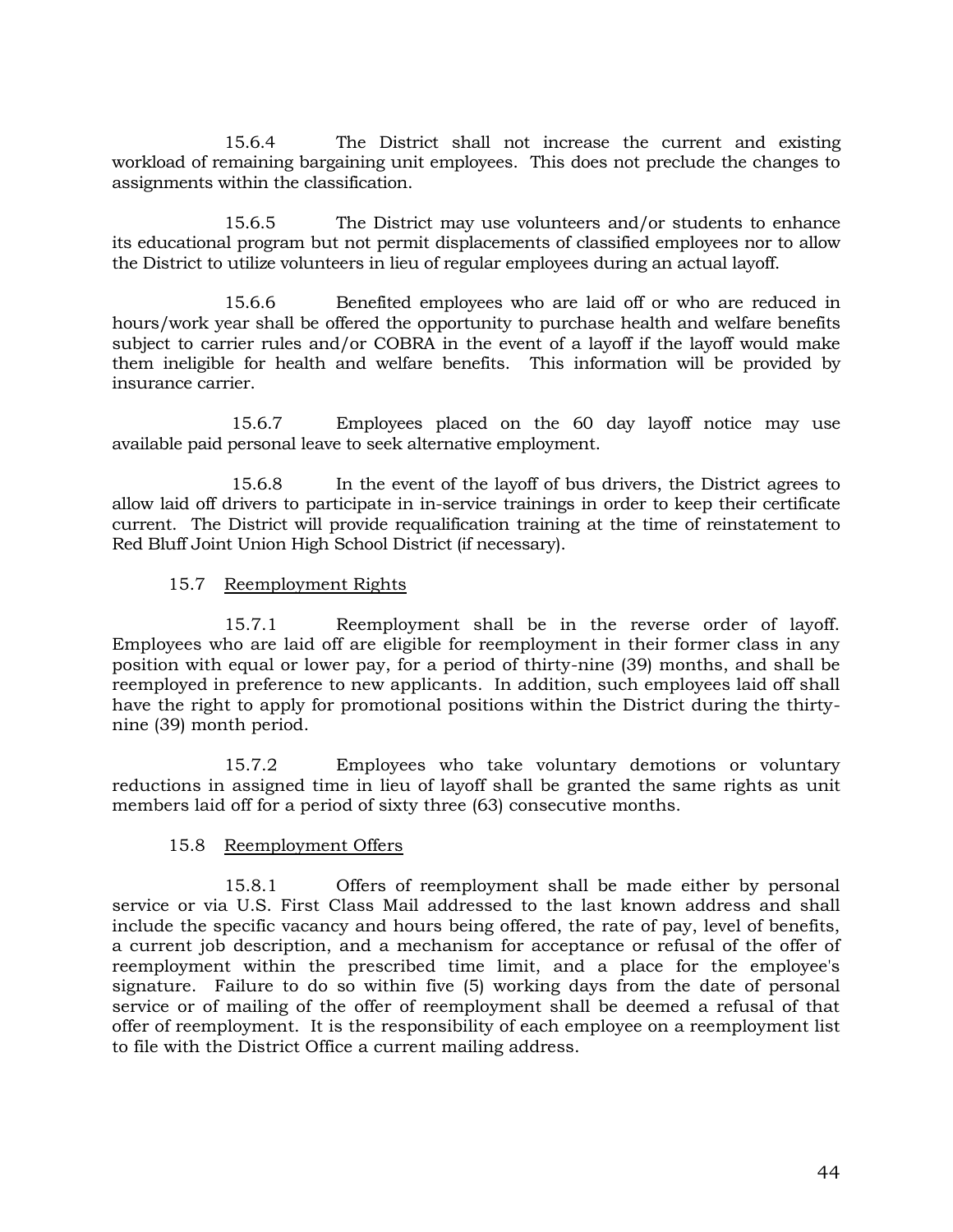15.8.2 An employee who is laid off and subsequently rehired from a reemployment list shall have the accrued sick leave balance as of the date of layoff reinstated.

15.8.3 Upon reemployment in the classification from which laid off, an employee shall be placed on the former step of the salary range. If reemployed in a lower paid position, the employee shall be placed on the step of the salary range of the lower classification, which is closest to the wage rate of the classification from which laid off. Notwithstanding the provisions of this Agreement relative to step increases, the employee shall be eligible for advancement to the next step of the salary schedule on the first of the month, twelve (12) calendar months after reemployment, less the months of paid service rendered after the previous step advancement.

# 15.9 Seniority Roster

The District shall post a seniority list of unit members each year by October 31st.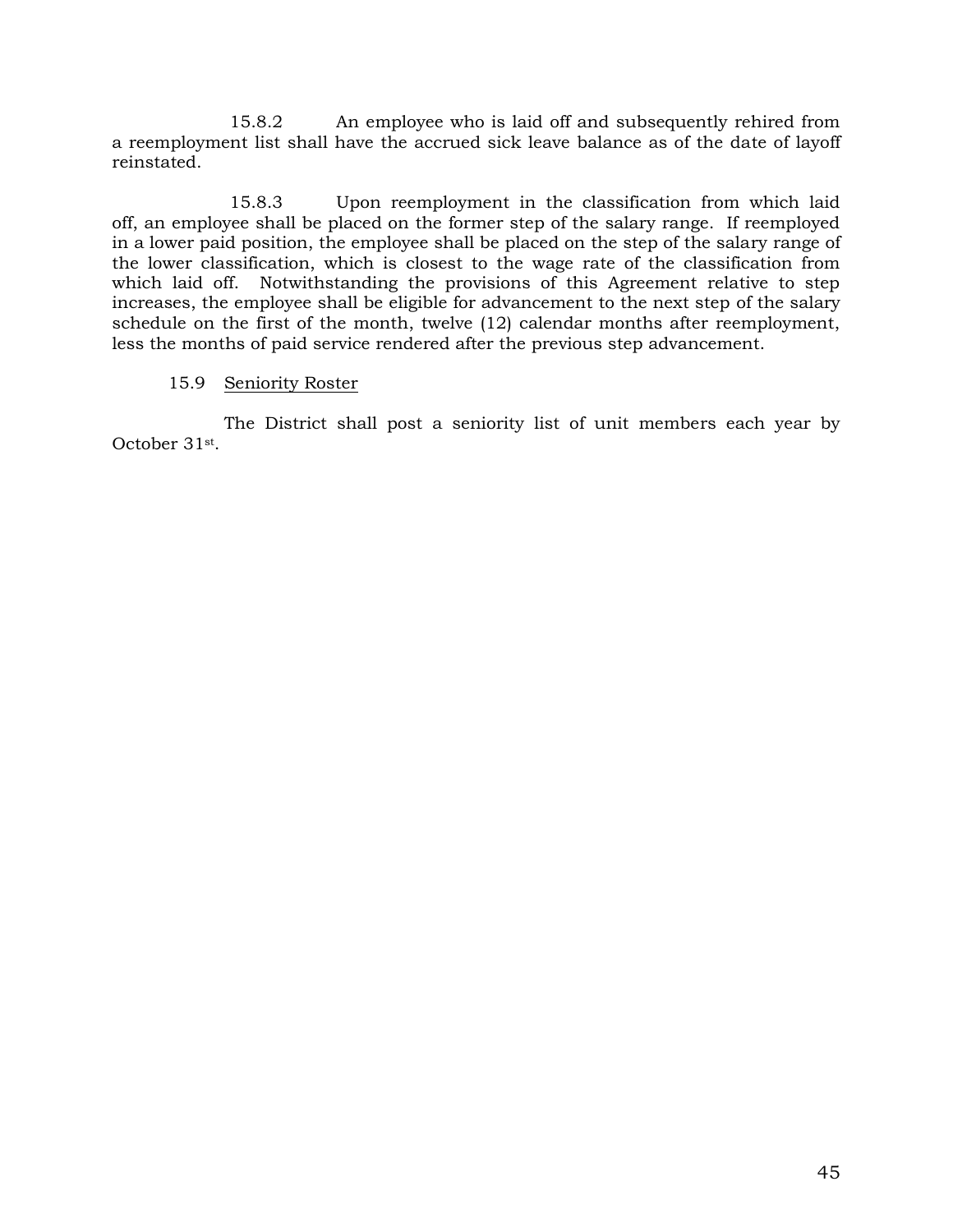# **ARTICLE 16** EMPLOYEE DISCIPLINE

Preamble: The Pattern of discipline procedure is progressive from oral warning(s); written reprimand(s); and suspension(s); demotions; to the ultimate penalty of discharge. However, there are cases where the action is of such a serious nature that suspension or discharge is justifiable even on a first offense. Progressive discipline is a program in which the penalties become progressively more severe in accordance with the progressive seriousness of the infraction(s).

#### 16.1 Definition of Probationary Period and Permanent Status

The probationary period of all unit members shall not exceed six months of paid service in accordance with Education Code 45113. "Actual service" shall be deemed to include days of absence for illness or injury to which the employee is entitled without loss of pay pursuant to the requirements and authority of Section 45191 of the Education Code.

During the probationary period, any unit member shall be subject to disciplinary action, including termination, and shall not have a right to a hearing with respect thereto.

Upon completion of the probationary period by any unit member, such person is hereby designated as a permanent status employee who shall be subject to disciplinary action only for just cause as prescribed herein.

16.2 No disciplinary action shall be taken for any cause which arose prior to the employee becoming permanent, nor for any cause which arose more than two (2) years preceding the date of the filing of the Notice for Cause unless such cause was concealed or not disclosed by such employee when it can be reasonably assumed that the employee should have discussed the facts to the District.

16.3 Permanent status classified employees shall be subject to discipline only for just cause. Discipline can include reprimands, suspension, demotions, transfers, and dismissal. Cause means the following:

16.3.1 Incompetence or inefficiency in the performance of the duties of the position.

16.3.2 Insubordination (willful disobedience of District Authority).

16.3.3 Persistent carelessness or negligence in the performance of duty or in the care or use of District property.

16.3.4 Discourteous, offensive, or abusive conduct or language toward other employees, students, or the public.

16.3.5 Dishonesty.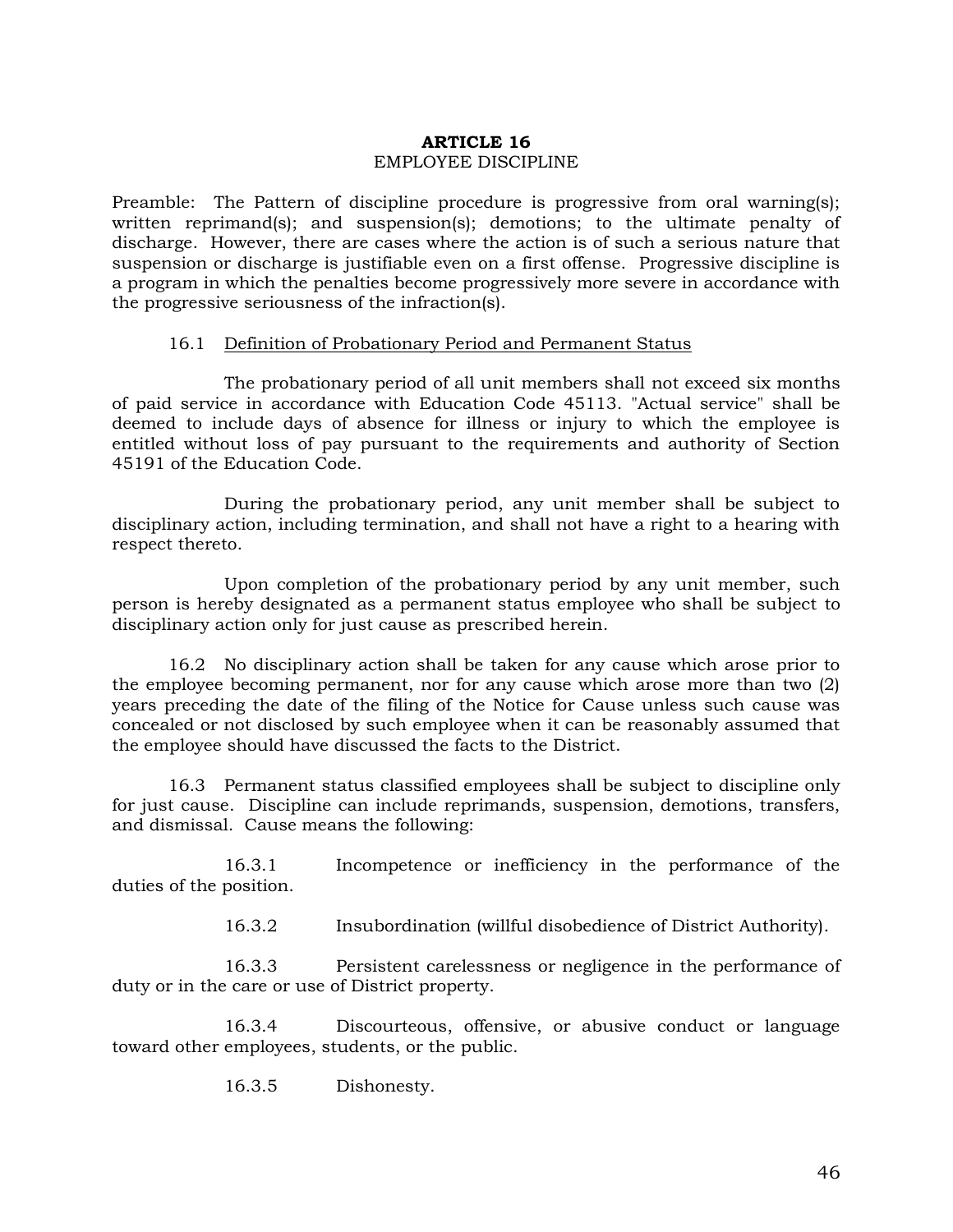16.3.6 Drinking alcoholic beverages on the job, or reporting for work while intoxicated.

16.3.7 Unauthorized use of narcotics, controlled substances, or habit forming drugs during duty hours.

16.3.8 Conviction of any crime involving moral turpitude as defined by the court.

16.3.9 Arrest for a narcotic, drug or sex offense as defined in the Education Code. No discharge proceedings shall be taken until the employee is convicted.

16.3.10 Repeated and unexcused absence or tardiness.

16.3.11 Abuse of leave privileges.

16.3.12 Falsifying any information supplied to the school district, including, but not limited to, information supplied on application forms, employment records, or any other school district records.

16.3.13 Offering or accepting anything of value or offering any service in exchange for special treatment in connection with the employee's employment.

16.3.14 Abandonment of position. If a unit member fails to show up for work and perform their duties for five (5) consecutive workdays, the District will notify the employee that they are presumed to have resigned from employment with the District. This notification shall state that the employee must return to the District and perform their duties within five (5) workdays after the notice is mailed. This notification will also inform the employee of their right to a hearing. Such notice shall be sent certified mail, return receipt requested, to the last known address of the employee. (The employee is responsible to provide the District with the correct mailing address.) If the employee fails to show up for work and perform their duties within five (5) workdays after the mailing of such notice, the employee shall be conclusively presumed to have abandoned their position and shall be deemed to have resigned their employment.

16.3.15 Fraud and related activity in connection with identification documents as per Section 1028 of the Government Code.

16.3.16 Inability to perform assigned tasks as defined in the job description.

16.3.17 Failure to possess or keep in effect any license or certificates required in the employee's class specification.

16.3.18 Theft.

16.4 DEFINITIONS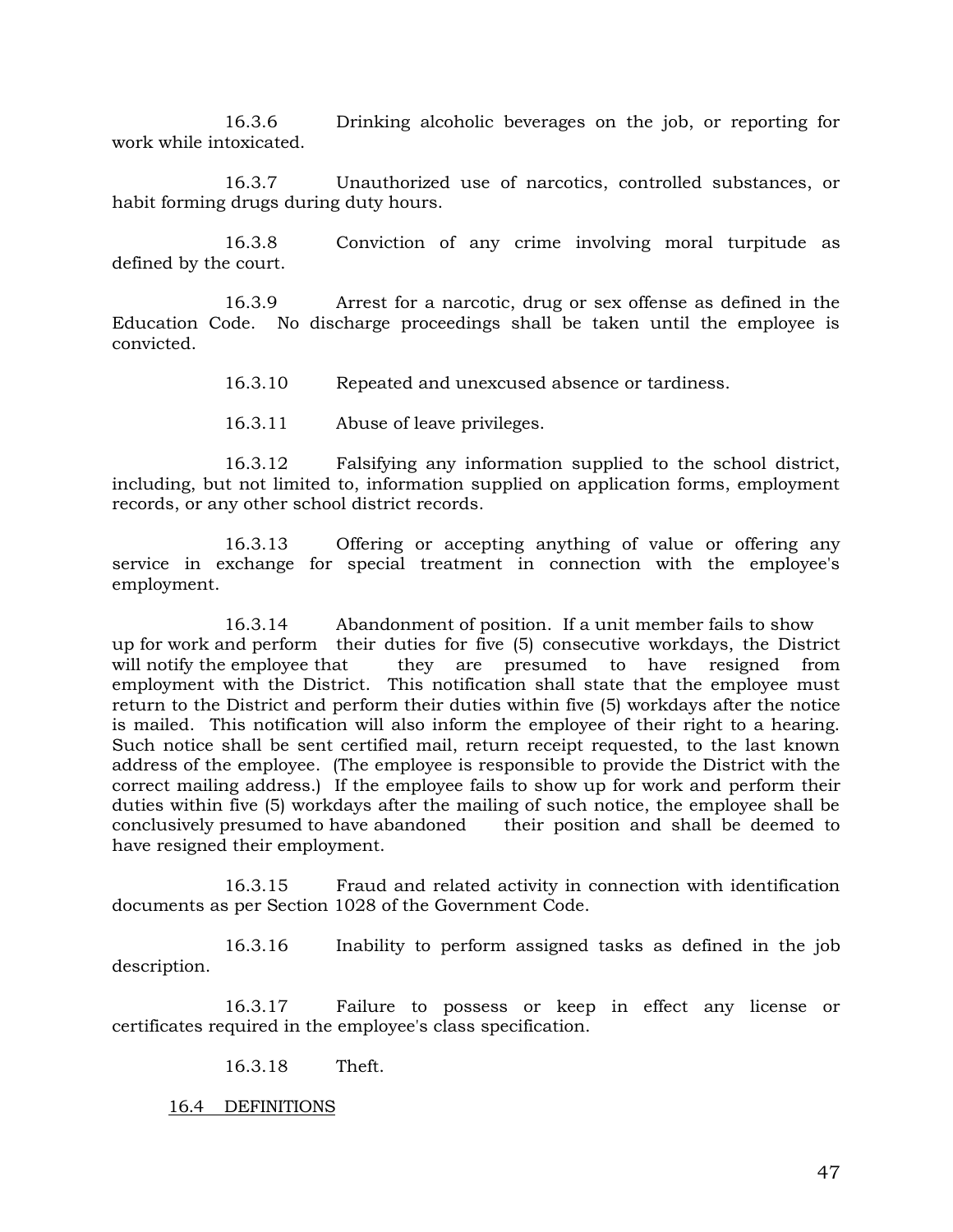16.4.1 Reprimand means a written warning that there has been evidence of cause and that the employee is expected to improve deficient behavior. Included within the reprimand shall be the corrective actions expected of the employee.

16.4.2 Suspension means the temporary removal for cause of an employee from that employee's position with loss of pay.

16.4.3 Demotion means reduction of an employee for cause from a given position, to a lower paid position.

16.4.4 Dismissal means separation, discharge, or permanent removal of an employee for cause.

#### 16.5 PROCEDURES

16.5.1 Reprimands may be administered by the employee's immediate supervisor or the Superintendent or designee. A reprimand will be signed by the employee before it is placed in the employee's file, and an employee may attach a written statement to the reprimand prior to its placement in the file. The employee must respond within five (5) days and will have the option to use time during their duty day to prepare said statement.

Normally, the reprimand will be the first kind of disciplinary action taken with an employee; however, situations may arise where more severe disciplinary actions are warranted initially.

The purpose of reprimands is to provide the employee with both a warning and some guidance in order to correct employee performance and to avoid the need for more severe disciplinary steps.

16.5.2 Suspensions may be administered by the Superintendent or designee on the basis of cause and upon the recommendation of the employee's immediate supervisor. In all cases of suspension the following procedures shall be followed:

16.5.2.1 The employee's immediate supervisor will notify the Superintendent or designee that a suspension is recommended.

16.5.2.2 The Superintendent or designee will review the recommendation and decide if the recommendation is proper. If the decision is that a suspension is warranted, the Superintendent or designee will prepare a preliminary written notice of the proposed suspension. The notice shall include: 1) the proposed action; 2) a specific statement of charges; 3) the reasons (details of the alleged conduct) for the proposed action; and 4) the date by which the employee must respond.

> (a) The employee has a right to respond orally or in writing within five (5) working days to the Superintendent or designee.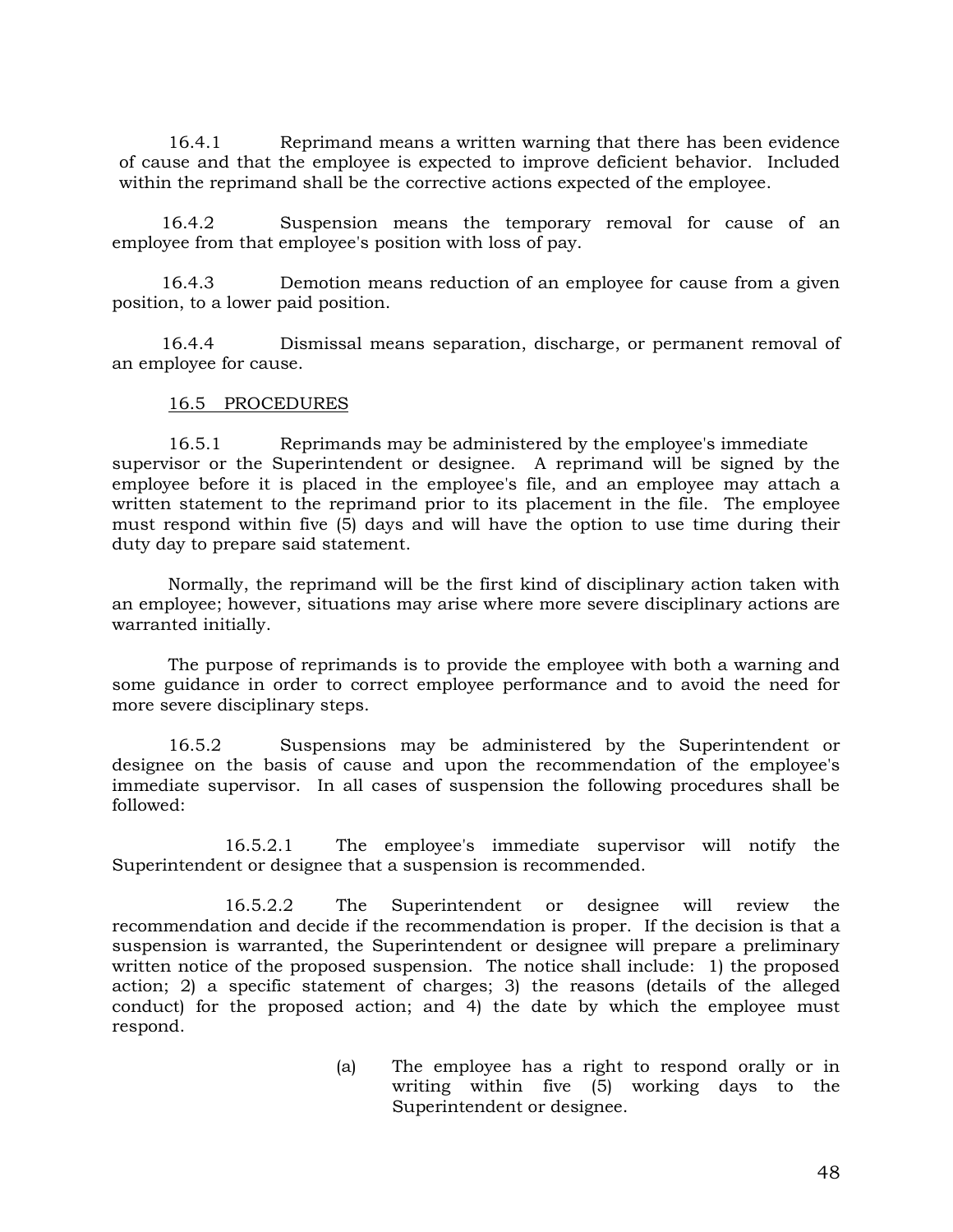(b) The employee will have full access to all materials upon which the suspension is based and time will be allotted during the day to respond.

16.5.2.3 Only after the employee responds, or if the employee does not respond within five (5) working days, the proposed action may be initiated. In all cases where it is decided to proceed with the proposed action, the following procedures shall be followed:

- (a) A formal notice of disciplinary action will be prepared and given to the employee.
- (b) The formal notice of disciplinary action will contain all the information on the preliminary notice except that the employee will be notified that they have up to five (5) working days in which to request a hearing pursuant to the disciplinary appeal section of this article.

16.5.2.4 In some cases the Superintendent or designee may initiate an immediate suspension when it is apparent the employee's behavior requires immediate removal for the safety or welfare of that employee, the students, the public, or other employees. Examples of this situation may include employee intoxication or grossly insubordinate behavior. In these cases, the employee shall be given the required notice at the earliest practicable time and shall continue to have appeal rights.

16.5.2.5 The employee may have representation throughout this procedure.

- 16.5.3 Demotions shall proceed in a similar manner to suspension.
- 16.5.4 Dismissals shall proceed in a similar manner to suspension.
- 16.5.5 Disciplinary Appeal Procedure

16.5.5.1 A permanent employee within five (5) business days of a notice of disciplinary action may request a hearing before the Governing Board by filing with the Superintendent in writing. The request shall constitute a demand for a hearing and a denial of all charges and shall state whether the employee wished the hearing to be conducted in public or in private. An employee may appeal both the causes of the disciplinary action as well as the specific disciplinary action.

16.5.5.2 The Governing Board shall set the matter for hearing and shall give the employee at least five (5) business days' notice in writing of the date and place for such hearing. The Governing Board may utilize a Hearing Officer to conduct the hearing before the Board. The Hearing Officer shall be selected by the Association and District and mutually agreed upon. The costs of the Hearing Officer shall be borne by the District.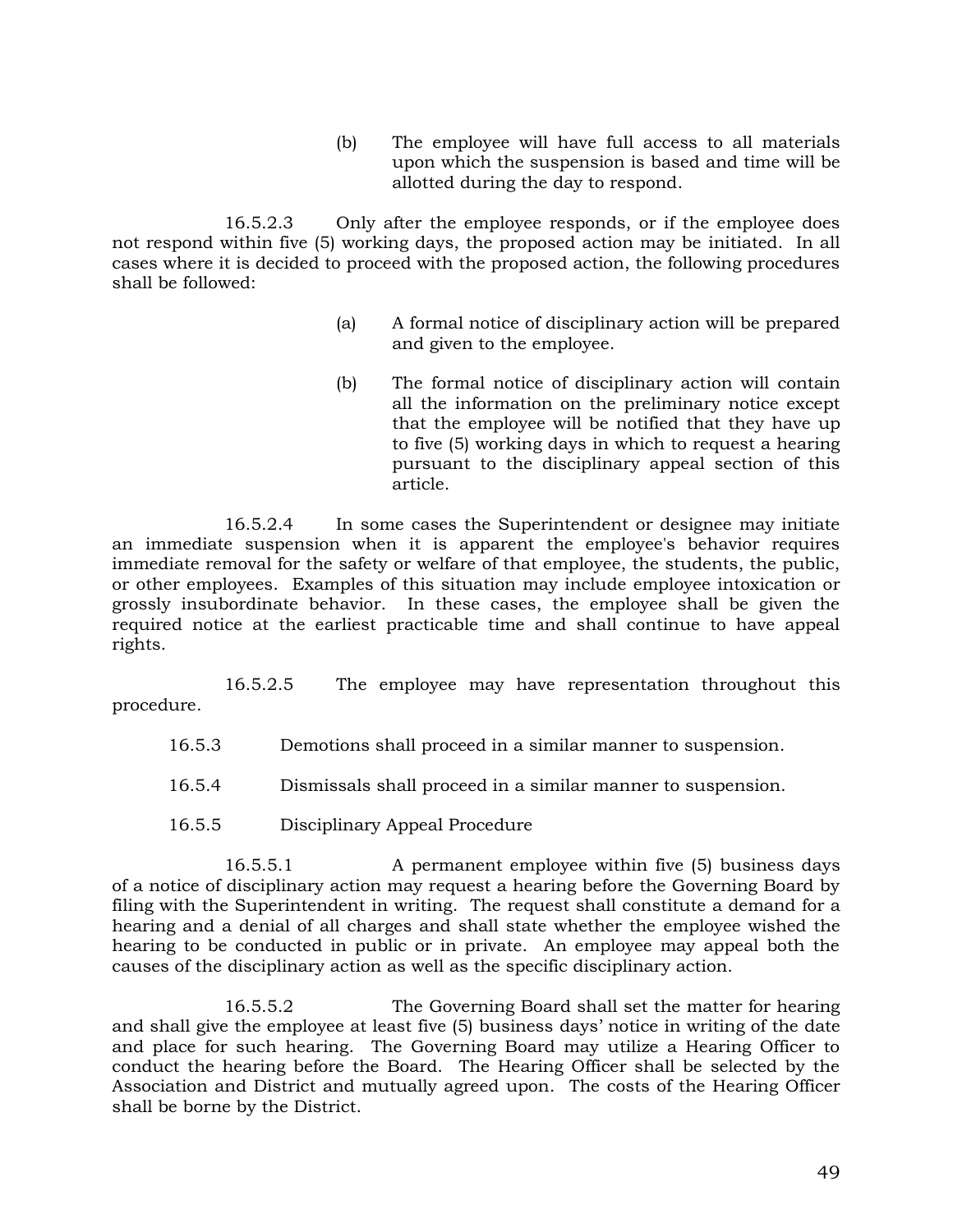16.5.5.3 The hearing shall be informal and need not be conducted according to the technical rules of evidence.

16.5.5.4 After the completion of the hearing, the Board shall issue a written decision, which shall be provided all parties to the hearing.

16.5.5.5 The above procedure is the only appeal process of a disciplinary action. Accordingly, no grievance may be filed pursuant to Article 7: Grievance Procedure of this Agreement.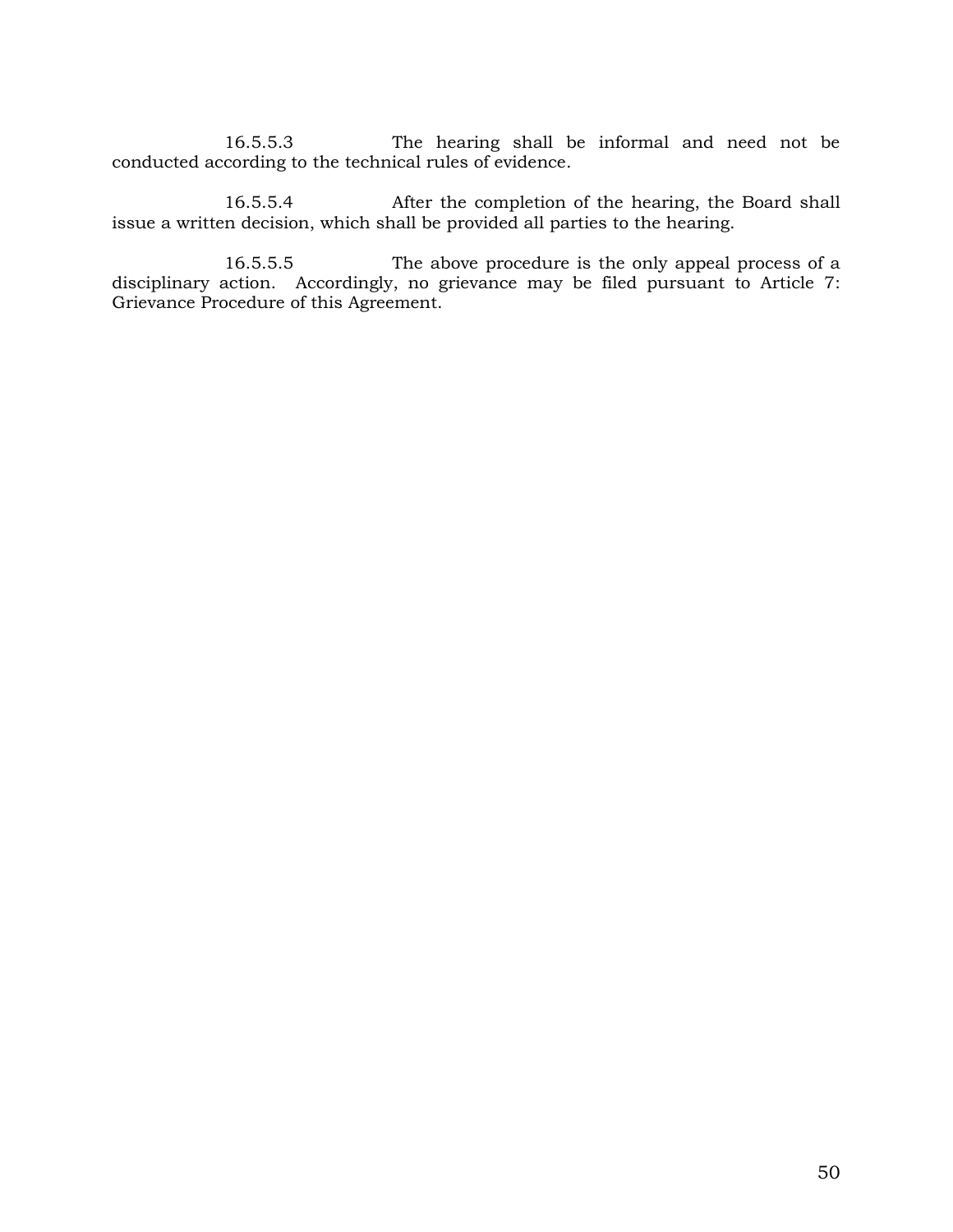# **ARTICLE 17**

#### SAVINGS PROVISION

17.1 If any provisions of this Agreement are held to be contrary to law by a court of competent jurisdiction, such provisions will not be deemed valid and subsisting except to the extent permitted by law, but all other provisions will continue in full force and effect.

17.2 In the event any provisions of this Agreement are so held to be contrary to law, the parties shall, within a reasonable time, meet and negotiate concerning the severed provision.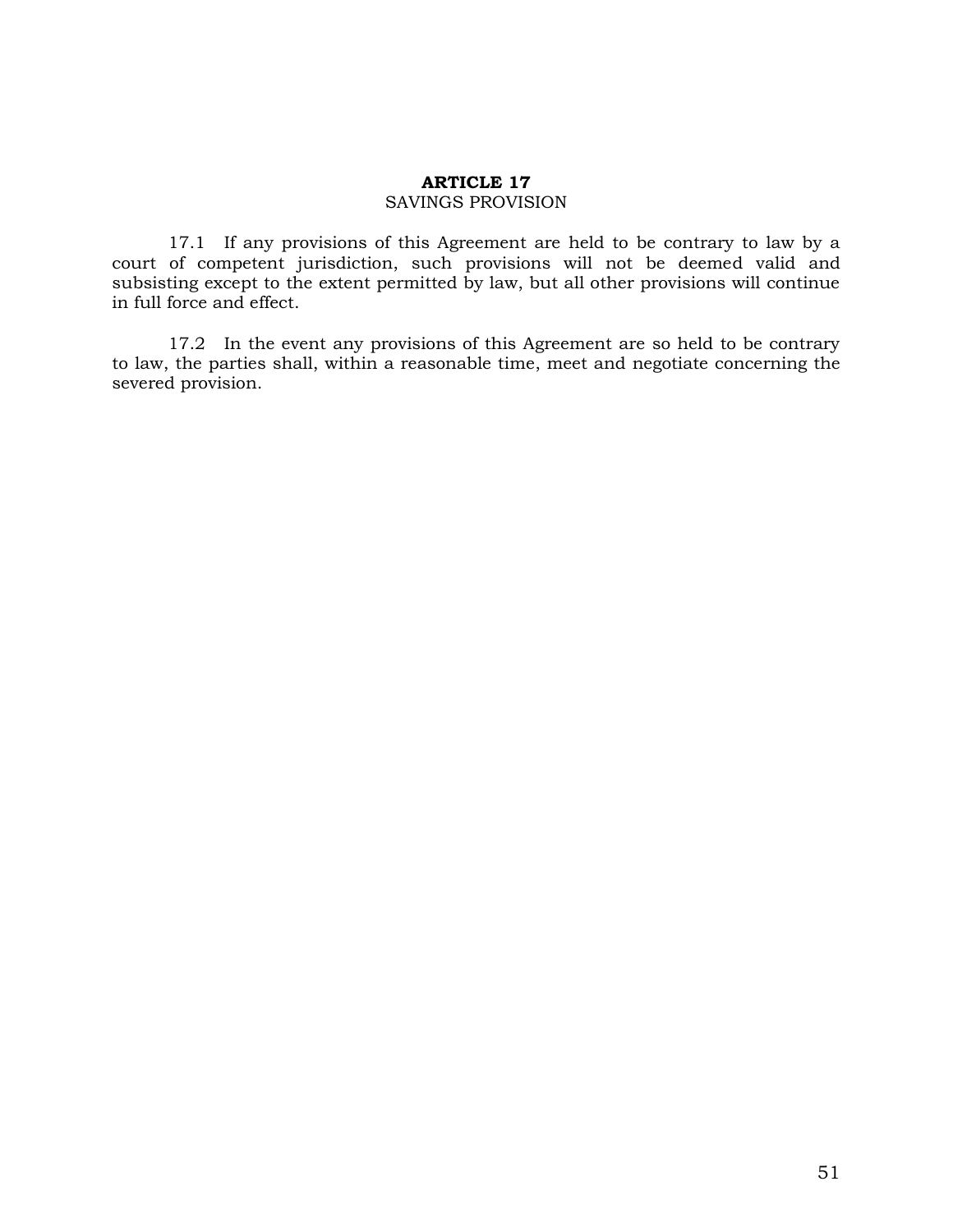# **ARTICLE 18** SPECIAL CONDITIONS

18.1 The District will not ask non-licensed, classified employees to volunteer to administer Diastat.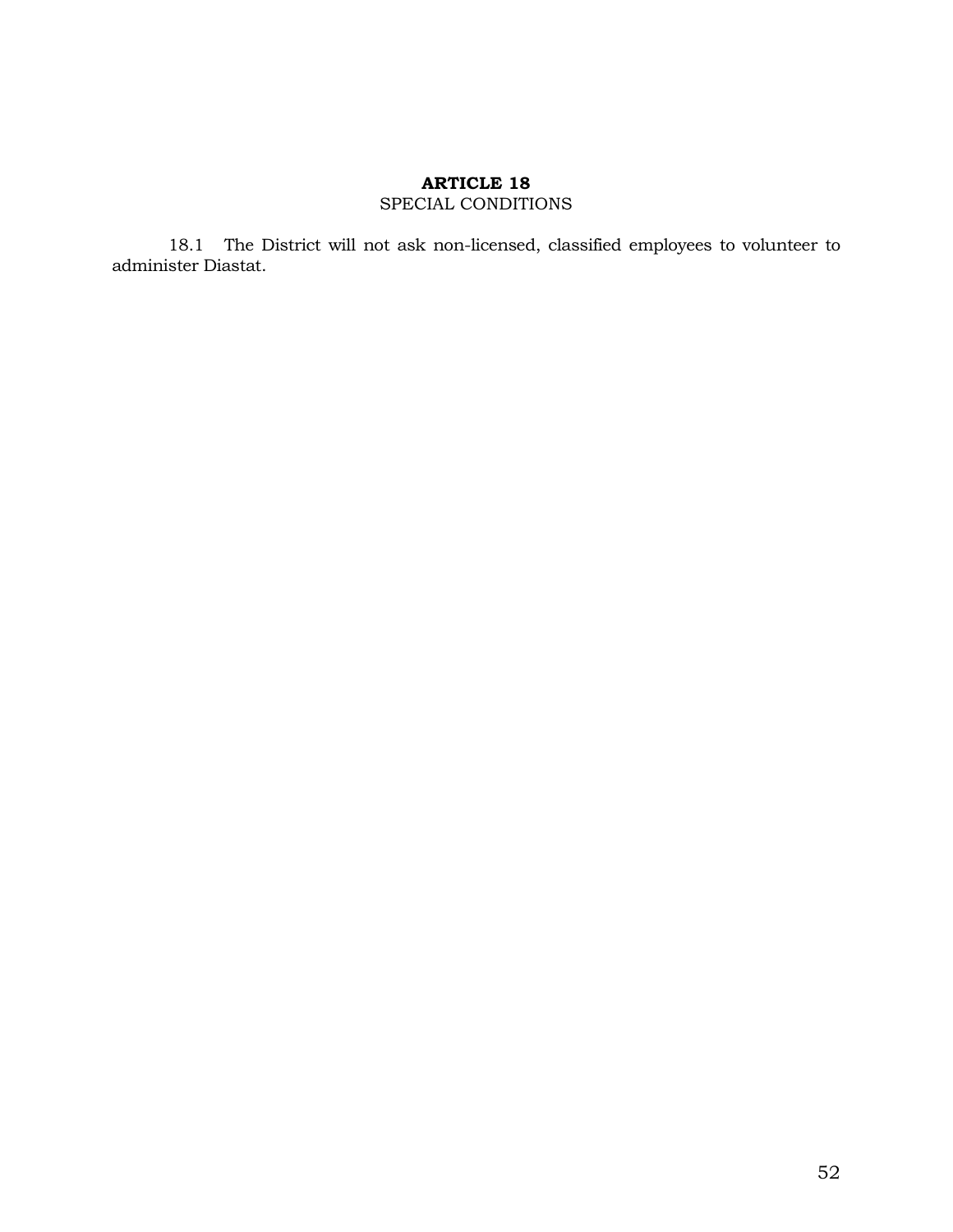#### **ARTICLE 19** TERM

19.1 This Agreement shall remain in full force and effect up to and including October 31, 2023, and thereafter shall continue in effect year-by-year unless one of the parties notifies the other in writing no later than September 14, 2022 of its request to amend or terminate the Agreement.

19.2 This Agreement is, to the extent authorized by law, the entire Agreement between the parties. It is agreed and understood that the provisions of this Agreement shall not be renegotiated for the term of this Agreement, except as specifically provided herein. Any such negotiated modifications to this Agreement shall be reduced to writing and shall be fully signed by the representatives of each party.

19.3 During the term of this Agreement, the parties may, by mutual agreement, meet and negotiate concerning any item within the scope of representation.

19.4 The parties shall meet and negotiate concerning the opening and closing dates of school and the distribution of holidays and recess of each year's school calendar. Such negotiations shall commence as mutually agreed by the parties. In the event agreement is not reached on the school calendar by March 15 of the prior school year, the existing calendar shall be maintained for the following school year.

19.5 The annual Red Bluff High School calendar shall be developed by a joint committee consisting of an equal number of representatives from the CSEA, RBUHSTA and District administration. Other representatives may serve upon consensus of the committee.

19.5.1 The school calendar for the following school year shall be developed by March 15 unless this date is extended by consensus of the committee. If the committee does not reach consensus, the current school calendar shall be maintained for the following year.

19.5.2 Once the school calendar has been developed, ratified by the Association and approved by the Board, the calendar committee will refer this calendar to appropriate District constituents to develop other related calendars such as employee duty calendars.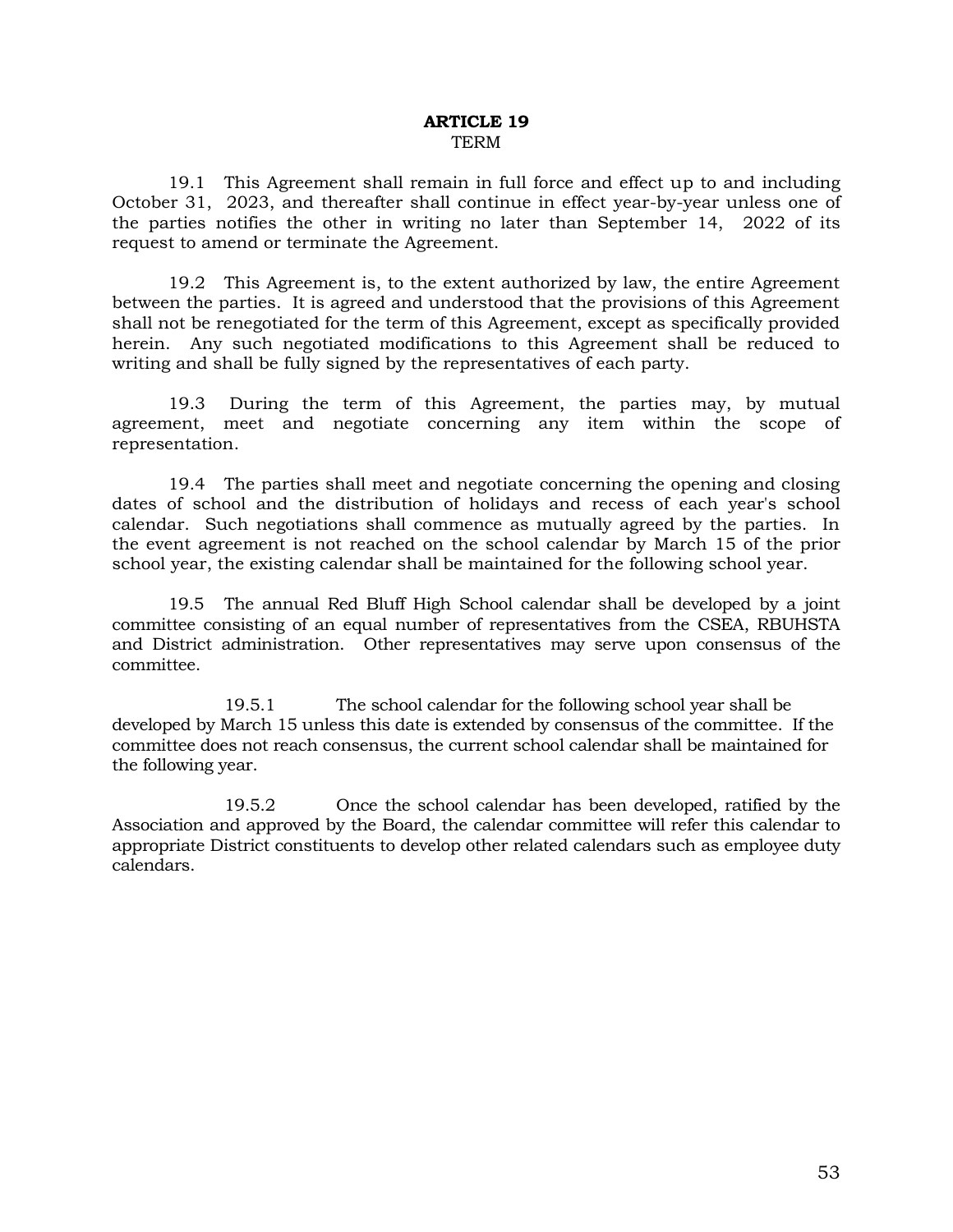# **APPENDIX "A"** LIST OF CLASSES AS DEFINED IN ARTICLE 14.2(B)

Food Service Classes Network Engineer Food Service Worker Lead Food Service Worker

Clerical Classes\* Bus Driver I and II\*\* Library/Media Assistant Automotive Mechanic\*\* Student Services Clerk Lead Mechanic \*\* Student Services Clerk II Van Driver Health Assistant School Site Account Clerk Warehouse Classes Secretary I Buyer/Warehouse Worker Secretary II Secretary III WorkAbility Technician Safety Career Pathways Technician\*\* Campus Supervisor Principal's Secretary Data Systems Specialist Library/Media Specialist Bilingual Services Liaison

Maintenance and Operations Classes Campus Utility Worker Custodian Salisbury Campus Maintenance Worker Grounds Maintenance Worker Maintenance Crafts Worker I Maintenance Crafts Worker II Maintenance Crafts Worker III\*\*

Instructional Classes Technology Service Classes Child Care Assistant Technology Support Specialist Project Facilitator \* Technology Support Assistant Paraeducator \* Student Information Systems Coordinator PAC Audio Visual Technician

Transportation Classes Intermediate Office Clerk Assistant Automotive Mechanic\*\*

\*Displacement and reemployment within this class is contingent upon meeting the requirements for the particular assignment.

\*\*Requires appropriate certification.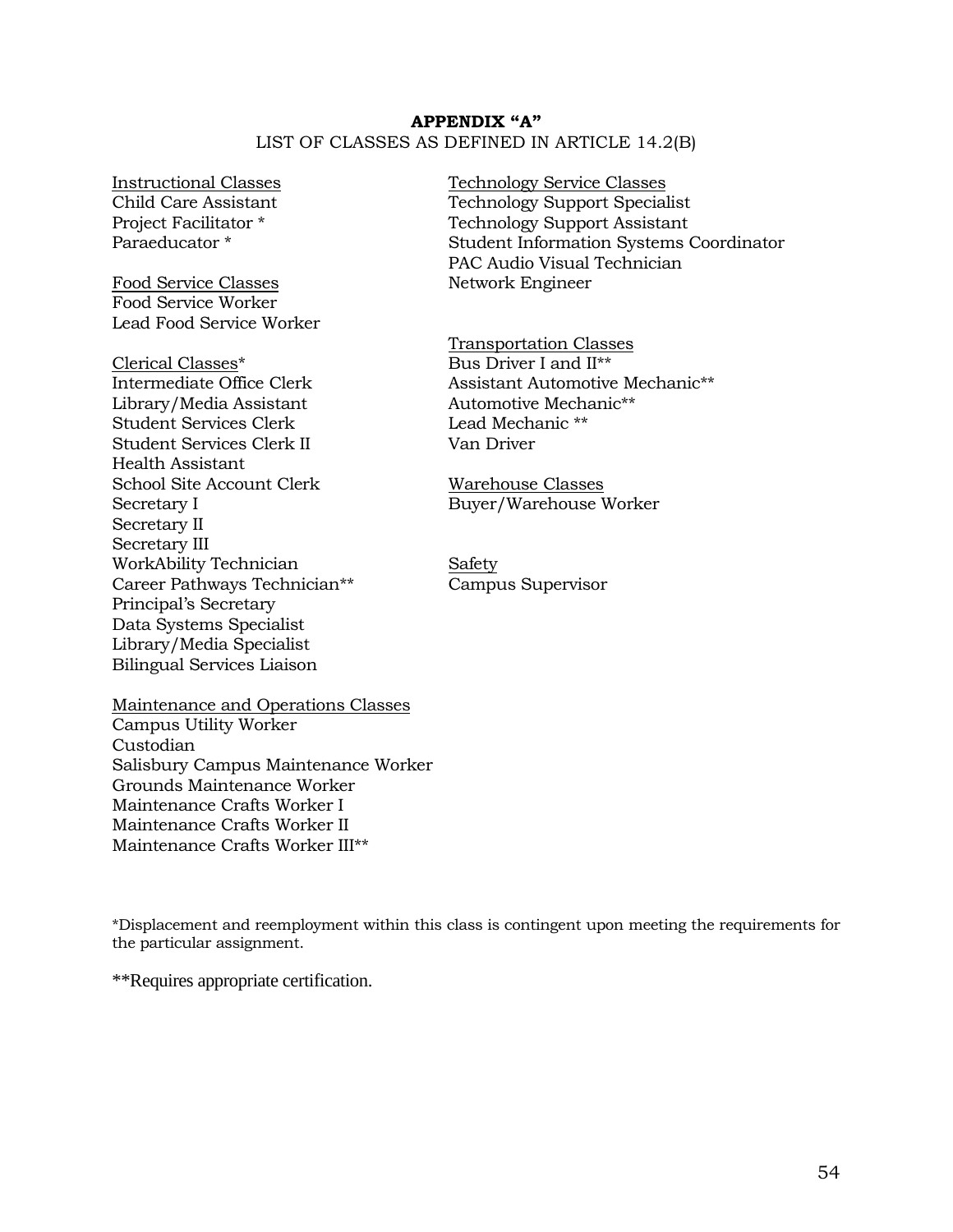# CLASSIFIED SCHEDULE OF CLASSIFICATIONS AND RANGE PLACEMENT Appendix "B" (Effective July 1, 2021)

*(Note: See Job Descriptions as approved by the Board of Trustees)*

| Classification                      | Range |
|-------------------------------------|-------|
| Campus Utility Worker               | 10    |
| Food Service Worker                 | 12    |
| Child Care Assistant                | 12    |
| Campus Supervisor                   | 13    |
| School Plant Maintenance Worker     | 13    |
| Lead Food Service Worker            | 14    |
| Project Facilitator                 | 14    |
| Paraeducator                        | 14    |
| Van Driver                          | 14    |
| Intermediate Office Clerk           | 15    |
| Library/Media Assistant             | 15    |
| Salisbury Campus Maintenance Worker | 15    |
| Grounds Maintenance Worker          | 17    |
| School Bus Driver I                 | 17    |
| <b>Student Services Clerk</b>       | 18    |
| Student Services Clerk II           | 19    |
| Health Assistant                    | 19    |
| School Site Account Clerk           | 19    |
| Secretary I                         | 19    |
| Secretary II                        | 20    |
| School Bus Driver II                | 20    |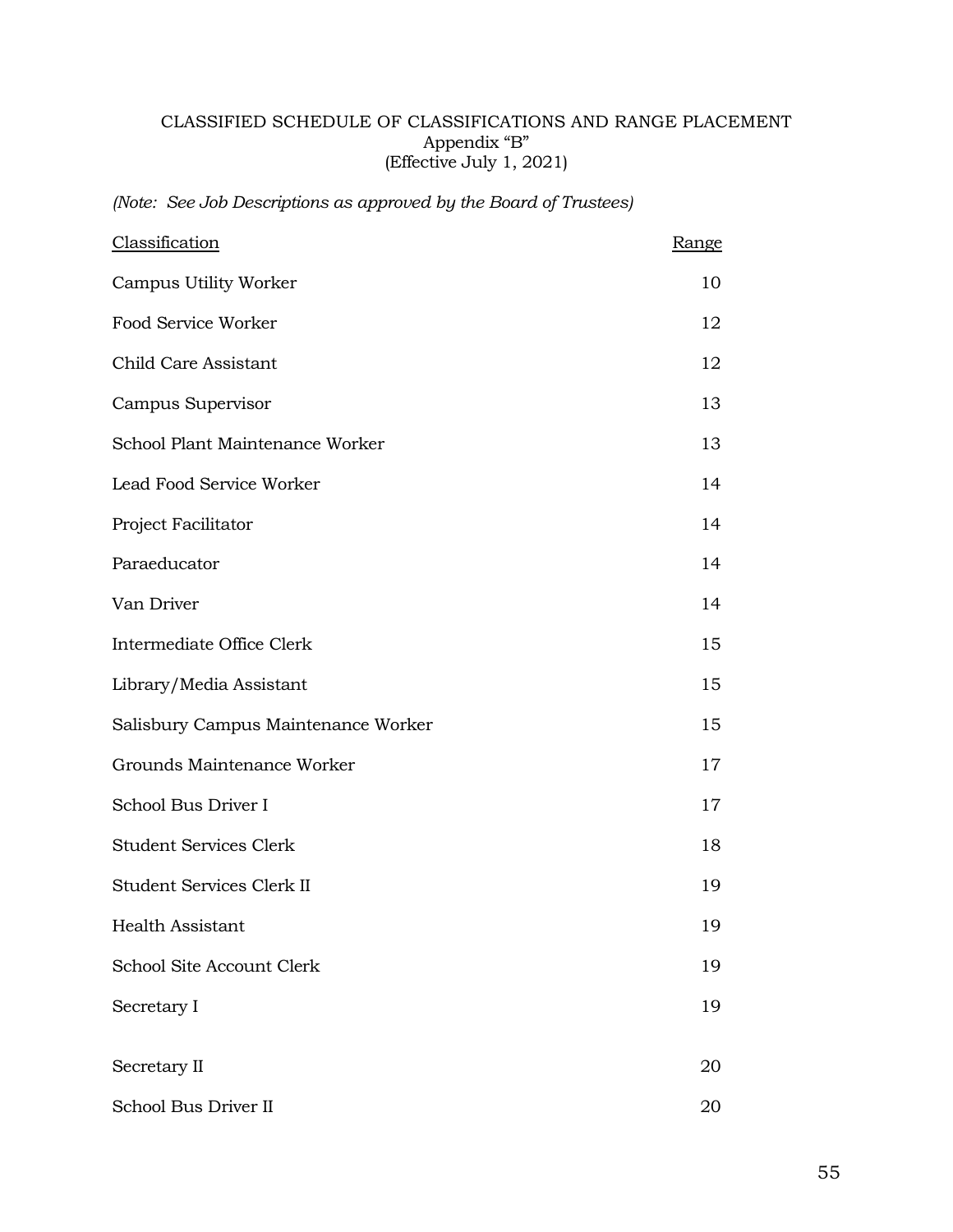# Appendix "B" (Continued)

| Secretary III                          | 21 |
|----------------------------------------|----|
| WorkAbility Technician                 | 21 |
| <b>Bilingual Services Liaison</b>      | 21 |
| Maintenance Crafts Worker I            | 21 |
| Career Pathways Technician*            | 21 |
| Assistant Automotive Mechanic          | 22 |
| Principal's Secretary                  | 22 |
| <b>Technology Support Specialist</b>   | 22 |
| Data Systems Specialist                | 23 |
| Maintenance Crafts Worker II           | 23 |
| Library/Media Specialist               | 25 |
| Buyer/Warehouse Worker                 | 26 |
| PAC and Audio Visual Technician        | 26 |
| Automotive Mechanic                    | 27 |
| Maintenance Crafts Worker III          | 28 |
| Specialized Health Care Assistant      | 28 |
| <b>Technology Support Assistant</b>    | 29 |
| Student Information System Coordinator | 30 |
| Lead Mechanic                          | 31 |
| Network Engineer                       | 31 |
|                                        |    |

\*Certification as a Career Technician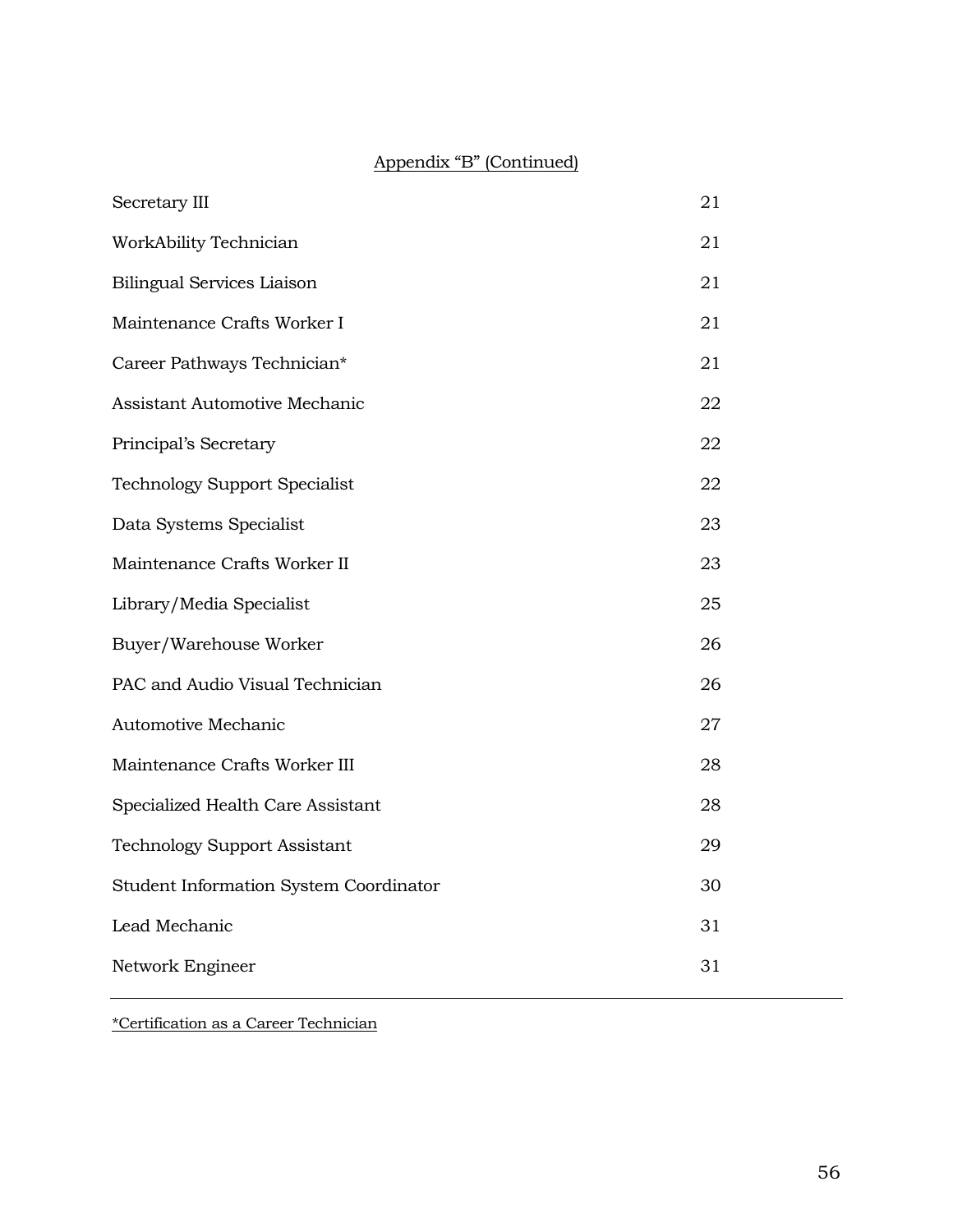# **APPENDIX "C"**  CLASSIFIED SCHEDULE OF HOURLY WAGE RATES

|              | STEP <sub>1</sub> | STEP <sub>2</sub> | STEP <sub>3</sub> | STEP 4 | STEP 5 |
|--------------|-------------------|-------------------|-------------------|--------|--------|
| <b>RANGE</b> |                   |                   |                   |        |        |
| 10           | 14.92             | 15.67             | 16.45             | 17.27  | 18.13  |
| 11           | 15.30             | 16.07             | 16.87             | 17.71  | 18.60  |
| 12           | 15.67             | 16.45             | 17.27             | 18.13  | 19.04  |
| 13           | 16.07             | 16.87             | 17.71             | 18.60  | 19.53  |
| 14           | 16.45             | 17.27             | 18.13             | 19.04  | 19.99  |
| 15           | 16.87             | 17.71             | 18.60             | 19.53  | 20.51  |
| 16           | 17.27             | 18.13             | 19.04             | 19.99  | 20.99  |
| 17           | 17.71             | 18.60             | 19.53             | 20.51  | 21.54  |
| 18           | 18.13             | 19.04             | 19.99             | 20.99  | 22.04  |
| 19           | 18.60             | 19.53             | 20.51             | 21.54  | 22.62  |
| 20           | 19.04             | 19.99             | 20.99             | 22.04  | 23.14  |
| 21           | 19.53             | 20.51             | 21.54             | 22.62  | 23.75  |
| 22           | 19.99             | 20.99             | 22.04             | 23.14  | 24.30  |
| 23           | 20.51             | 21.54             | 22.62             | 23.75  | 24.94  |
| 24           | 20.99             | 22.04             | 23.14             | 24.30  | 25.52  |
| 25           | 21.54             | 22.62             | 23.75             | 24.94  | 26.19  |
| 26           | 22.04             | 23.14             | 24.30             | 25.52  | 26.80  |
| 27           | 22.62             | 23.75             | 24.94             | 26.19  | 27.50  |
| 28           | 23.14             | 24.30             | 25.52             | 26.80  | 28.14  |
| 29           | 23.75             | 24.94             | 26.19             | 27.50  | 28.88  |
| 30           | 24.30             | 25.52             | 26.80             | 28.14  | 29.55  |
| 31           | 24.94             | 26.19             | 27.50             | 28.88  | 30.32  |

(Effective June 17, 2021)

# **\*Does not include longevity pay (see Article 10.1.5)**

Effective June 17, 2021